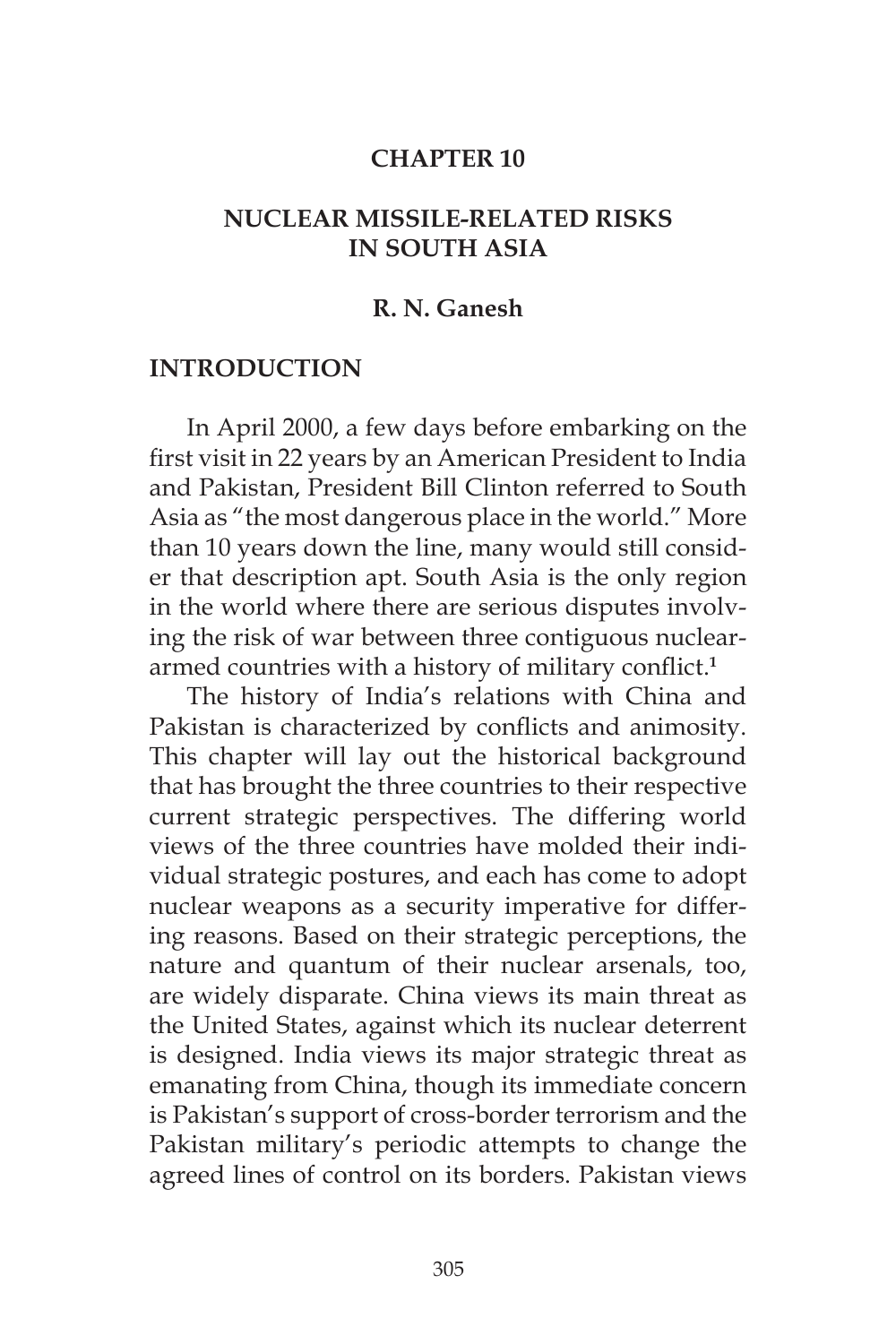India as its major threat, whose aim is to destroy the Pakistan state. The nuclear equation between China, India, and Pakistan is often characterized by the analogy of a triangle; it would be more apt to compare it to a vicious circle, in which an action by one results in an escalatory reaction from the other two.

The chapter will then take a brief overview of the nuclear forces of the three countries, highlight the main features of each, and examine the linkage between force architectures and the respective strategic postures. The missile defense policies of each country will be discussed, and their current and potential capabilities assessed.

In the unbalanced nuclear situation that exists among the three countries, there is a risk of missile competitions acquiring their own dynamic. The chapter looks at current and possible future missile rivalries, and the possibility and effects of some kind of offensive missile restraint regime as in the Intermediate-Range Nuclear Forces (INF) Treaty. The recent implosion of the Union of Soviet Socialist Republics (USSR) under the burden of its calamitous arms race with the United States carries too grave a lesson for any of these countries to ignore. The chapter suggests that both India and China have similar approaches in that they do not believe that parity of nuclear forces is a prerequisite for deterrence. Discussing the risk factors in the India-Pakistan context, the chapter concludes that the main threat of unintended or uncontrolled nuclear conflict is from short-range ballistic missiles (SRBMs), and this is possibly due to escalation triggered by their employment as a battlefield weapon. The chapter also argues that ambiguity in nuclear doctrine carries the danger of wrong interpretation of intentions and is a risk-prone strategy.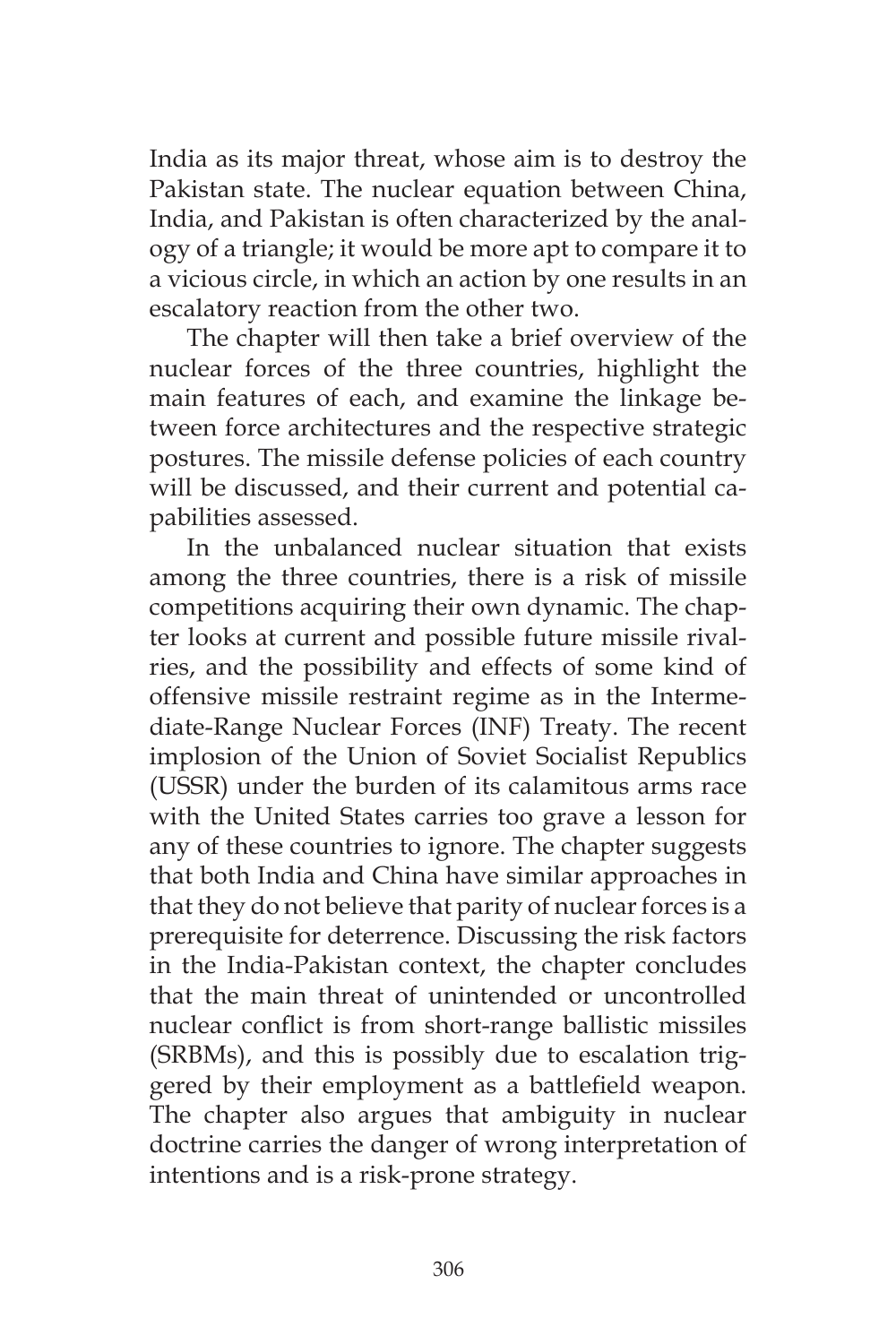The chapter concludes with some suggestions for risk reduction, including the possibility of moves toward recessing the deterrent and elimination of SRBMs.

#### **HISTORICAL BACKGROUND**

#### **India and Pakistan.**

The sustained hostility between India and Pakistan has existed since the two countries became independent, and the reasons are deep-rooted. In the princely state of Jammu and Kashmir, whereas the Jammu District had a preponderance of Hindus, Kashmir had a Muslim majority. When India and Pakistan became independent, the erstwhile Indian princedoms were given the choice of accession, and the Hindu ruler of Jammu and Kashmir opted to join India. For Pakistan, which was founded on the basis of religious identity, this was a negation of the basis of its creation. In 1948, Pakistan sent in its troops along with tribal militants to seize Kashmir, and India sent in its army. Both countries heeded a ceasefire call by the United Nations (UN), but each held on to the territory it had under its control. That situation continues to this day.

As the years passed, the differences between the two countries widened. India is a secular democracy; Pakistan has been ruled by military dictators for about 30 of its 63 years of statehood. In the general elections held in Pakistan in 1970, West Pakistan rulers were stunned when Shaikh Mujib-ur-Rehman, the Bengali leader of East Pakistan, won an overwhelming majority and claimed the Prime Ministership. General Yahya Khan, the Chief Martial Law Administrator, refused to accept the election result, and Mujib was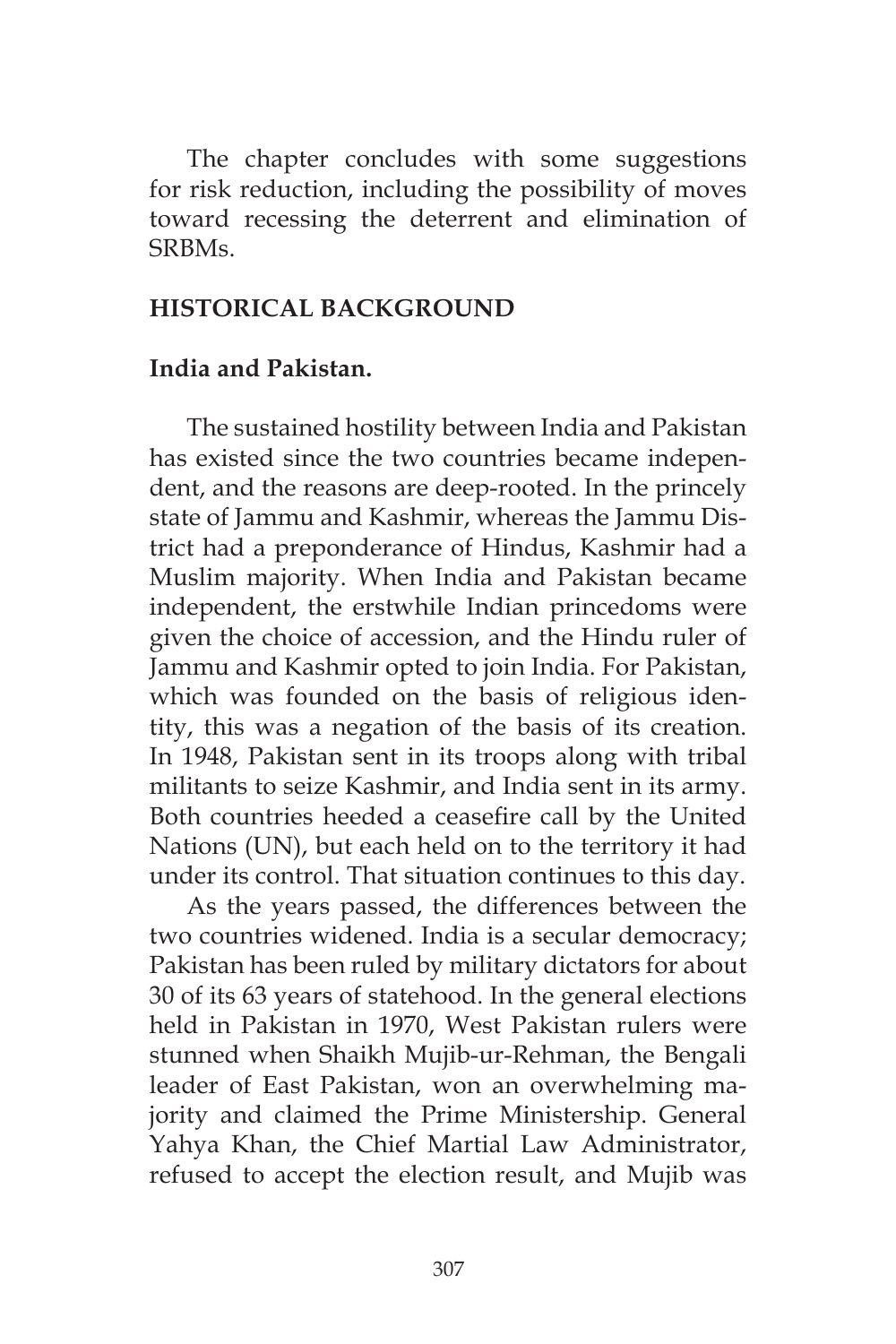put in prison.**<sup>2</sup>** Following Mujib's imprisonment and transfer to a prison in West Pakistan, a group of rebel officers declared Bangladesh independent on March 26, 1971. In response, the Pakistani Army launched bloody reprisals (Operation SEARCHLIGHT), killing almost a million Bengalis. Over 10-million refugees fled across the border for sanctuary in Indian refugee camps.**<sup>3</sup>** When the December 1971 war broke out between India and Pakistan and with India's victory, East Pakistan became Bangladesh.

These seminal events—the accession of Kashmir to India, Pakistan's loss of its eastern territory, and the overwhelming defeat in the war (which ended with 90,000 Pakistani troops in Indian prisoner-of-war camps)—have deeply affected the national psyche, which now blames India for all the nation's problems. Pakistan still thirsts for revenge.

Immediately after the war ended, Zulfikar Ali Bhutto, who had replaced Yahya Khan as the President of Pakistan, launched his program to acquire a nuclear bomb, which he termed the "Islamic bomb." India demonstrated its nuclear capability by exploding a subterranean nuclear device in 1974, and, with China's assistance, Pakistan accelerated the progress of its nuclear quest. In 1998, India exploded several nuclear devices and declared itself a weapons state. Days later, Pakistan followed suit.

### **India and China.**

India inherited its troubled relations with China from its former British rulers. Ironically, independent India had been among the first countries to recognize the new government of China in 1949, when the rest of the world still recognized Chiang Kai-Shek's Formo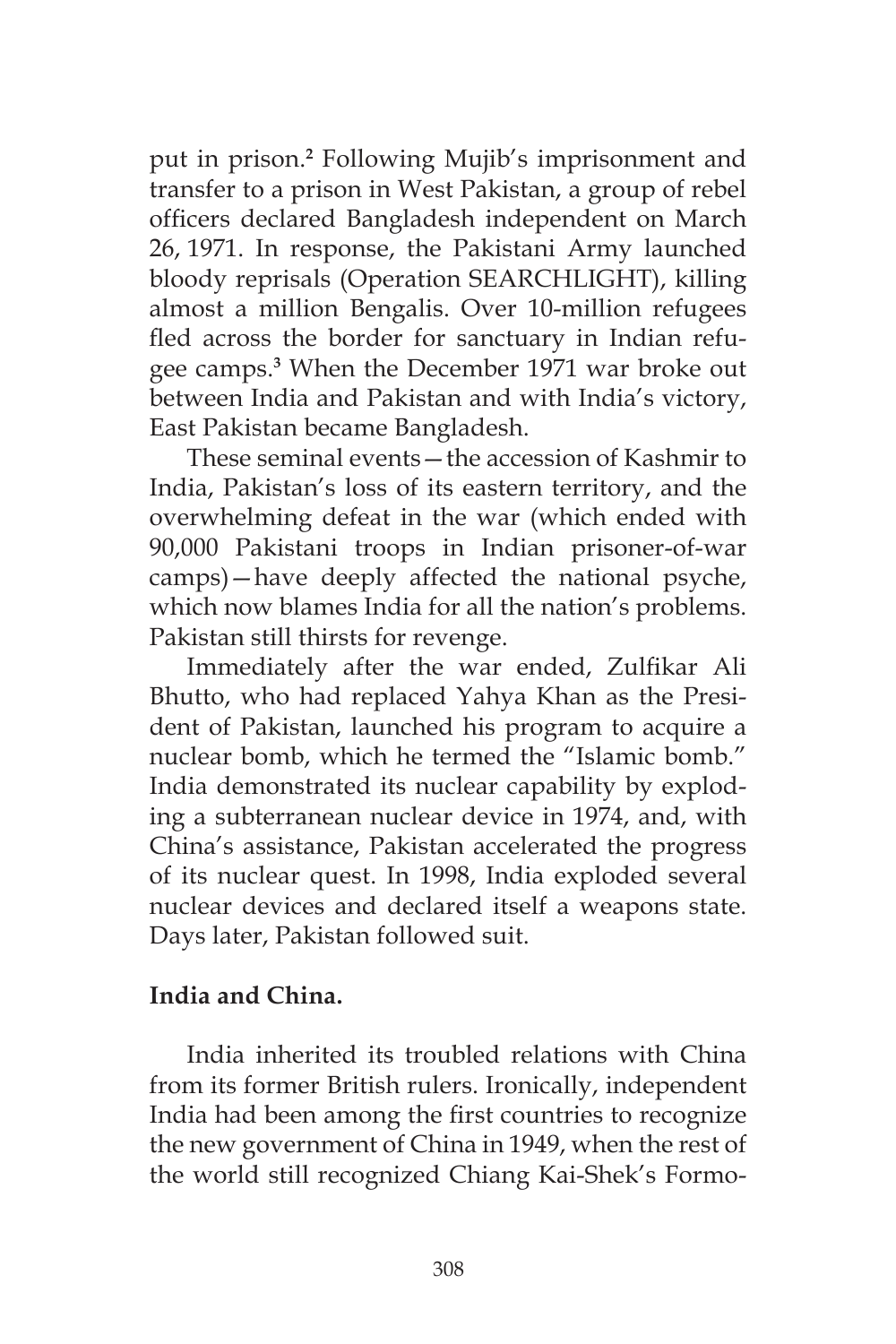sa as the real China. But the very next year, Chinese troops occupied Tibet, and India extended shelter to the Dalai Lama, who formed a government-in-exile in the Indian state of Himachal. Thousands of Tibetan refugees crossed over into India and live there to this day. The core issues between the two countries are the status of Tibet, Chinese territorial claims on the northern and eastern borders of India, and India's sympathy toward and protection of the Dalai Lama. The territorial claims by China vary in force from time to time; indeed, China uses the border issue to regulate the temperature of its relations with India, depending on its interests in the issues current at any given time.

While the Indian Government does not allow the Dalai Lama to engage in political activity and has accepted Tibet as an autonomous region under China, there is still great Chinese mistrust of India's position on this issue. The prickly relations between the two are exacerbated by China's support to Pakistan and its covert transfer of nuclear technology and nuclear materials, as well as conventional weapons, to that country. In an act that impacted Indian security, Pakistan ceded part of the disputed territory under its control north of Kashmir to China, which gave China direct access from Sinkiang to Tibet.

While the main causes of poor relations between China and India can be identified and resolved, given political will on both sides, there are some less tangible reasons. China is on the rise; its long-nurtured global ambitions are now beginning to reach a stage that it can brook no impediments, and it views India as a challenge to its aspirations to be the foremost power in Asia.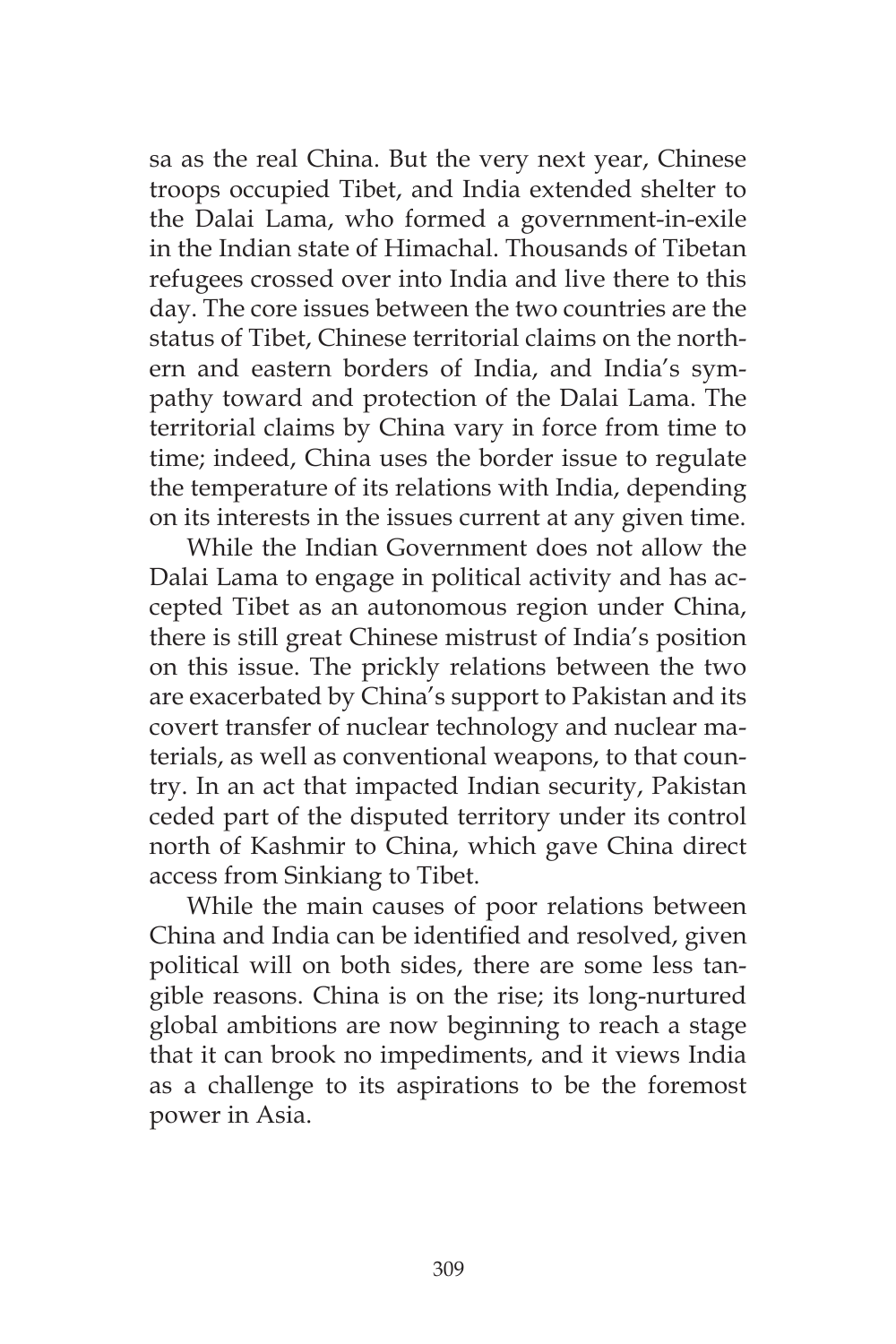#### **Pakistan and China.**

Pakistan has built up close relations with China across the spectrum of military, economic, and political cooperation. It was among the earlier countries to accord recognition to the communist government in 1950, but later opposed the entry of China into the UN out of deference to the United States. For many years, Pakistan's attitude to China mirrored that of the United States, with which it was allied in the Central Treaty Organization.

The U.S. military assistance to India after the Chinese attack in 1962 and the U.S. refusal to intervene militarily on Pakistan's side in the wars against India in 1965 and 1971 were probably influential in bringing Pakistan much closer to China. China began to support Pakistan against India on Kashmir. China has made huge investments in Pakistan, particularly in Gwadar and northern Baluchistan, to the extent of nearly \$20 billion.**<sup>4</sup>** The United States has applied sanctions on Pakistan sporadically; the on-again off-again pattern of economic and military aid has been determined by its perceived need for Pakistan's assistance in the Afghanistan imbroglio.

Most importantly, from the 1980s to the 1990s, China supplied Pakistan with nuclear technology and missiles, as well as equipment and facilities for uranium enrichment. Currently, two more reactors are being built with Chinese assistance to produce weapon-grade plutonium. With its growing international footprint, China is today able to defy the United States and is in the process of continuing and expanding its nuclear cooperation with Pakistan.

For its part, Pakistan has provided China with access to the Indian Ocean, has made territorial "adjust-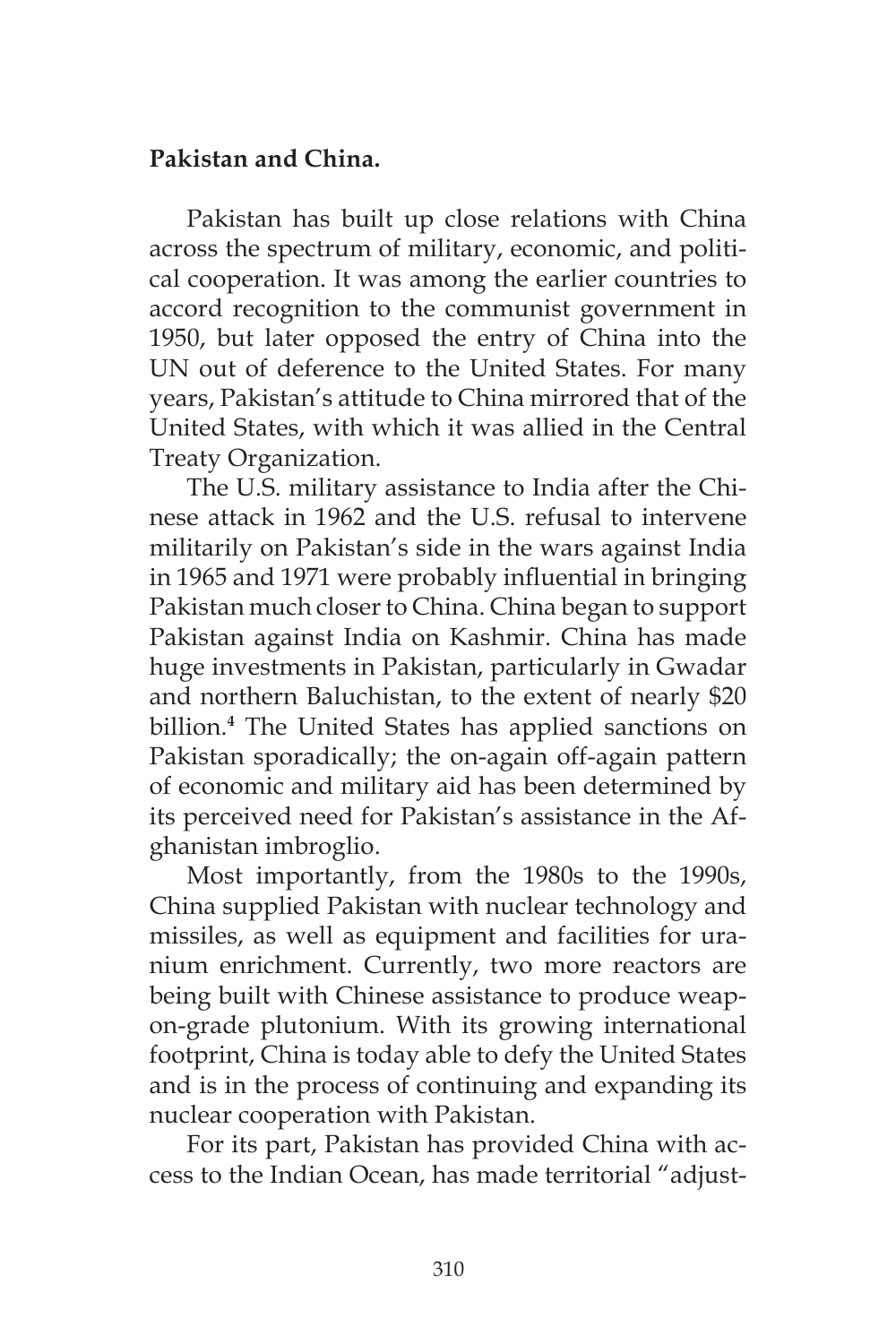ments" to enable China to build a highway connecting Sinkiang to Tibet and to Pakistan, and has supported China on all international disputes. Each country uses the other for its own reasons involving India. China uses Pakistan as a cat's paw to slow India's growth and development, complicate its security environment, and act as a strategic distraction. Pakistan uses China to get political support, military hardware, and nuclear weapons and technology.

### **STRATEGIC PERCEPTIONS**

### **China.**

China sees itself as surrounded on all sides by unfriendly states aligned to prevent its rise to a position of eminence, and, in response, has acted vigorously to provide its armed forces with adequate retaliatory and offensive capability. It considers the United States its major adversary, which has declared its intention to prevent the re-absorption of Taiwan. China also views Japan and South Korea as willing allies of the United States in any conflict situation, and is particularly concerned about the American plans for missile defense cooperation with these countries.

China's relations with Russia have been uneasy in the past, but there has been a quantum increase in their mutual cooperation since the collapse of the USSR and America's emergence as the sole superpower. However, underlying the good relations is still an element of suspicion that makes the two countries wary of each other.

China's relations with India swing from cold to overtly hostile, with sporadic thaws. While full-scale military action is an unlikely option, China skilfully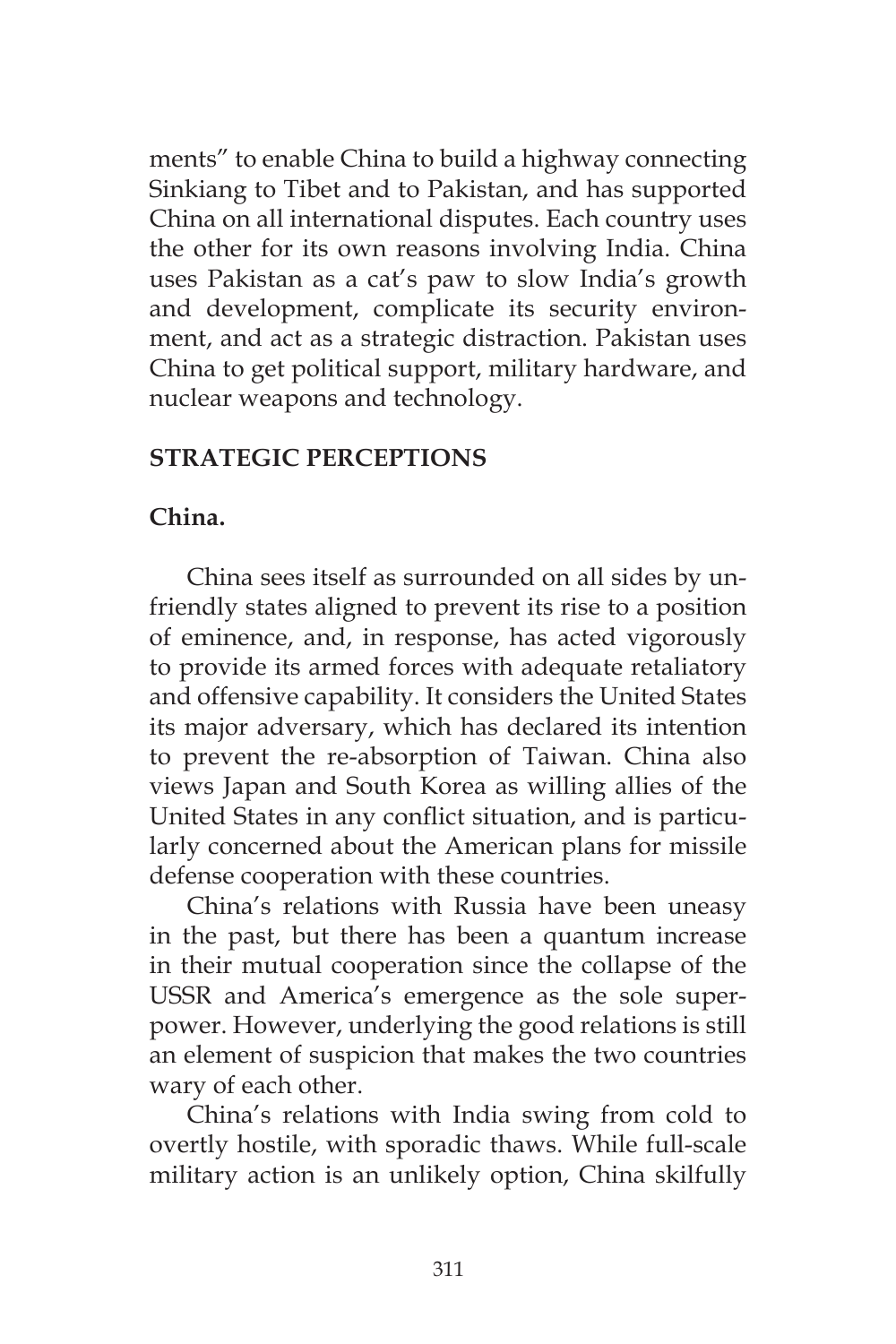manipulates the long-standing claim on India's northeastern and western borders issue to extract diplomatic mileage, and even engages in minor border incidents to keep the "pot boiling." India's growth and progress have created a southern flank situation for China, which it has factored into its defense posture by the militarization of Tibet and by establishing missile bases within striking range of Indian targets.**<sup>5</sup>**

The U.S. threat, however, is the main driver of its security strategy and the predominant factor in China's strategic calculus, which subsumes all other threat considerations.

#### **Pakistan.**

Pakistan's threat perception and defense posture are entirely Indo-centric. The country began its military nuclear program as a sequel to the defeat in the 1971 war with India. By 1979, Pakistan had already set up its facilities for producing weapons-grade uranium, when it incurred U.S. punitive action. In the 1990s, plutonium production was operationalized with the commissioning of the Chinese-designed and supplied Khushab reactor,**<sup>6</sup>** and China still continues to play a major role in Pakistan's nuclear program.

When the United States launched its War on Terror, Pakistan had little choice but to fall in line and support the U.S. campaign in Afghanistan against al Qaeda and the Taliban. With its own military heavily under attack by the Taliban, the Pakistani Government is hard pressed to balance the conflicting demands of its Army, the Islamic fundamentalists, and the Baluchistan secessionists on the one hand, and America's operational dictates on the other. There is a great deal of sympathy for the Islamist cause among sections of the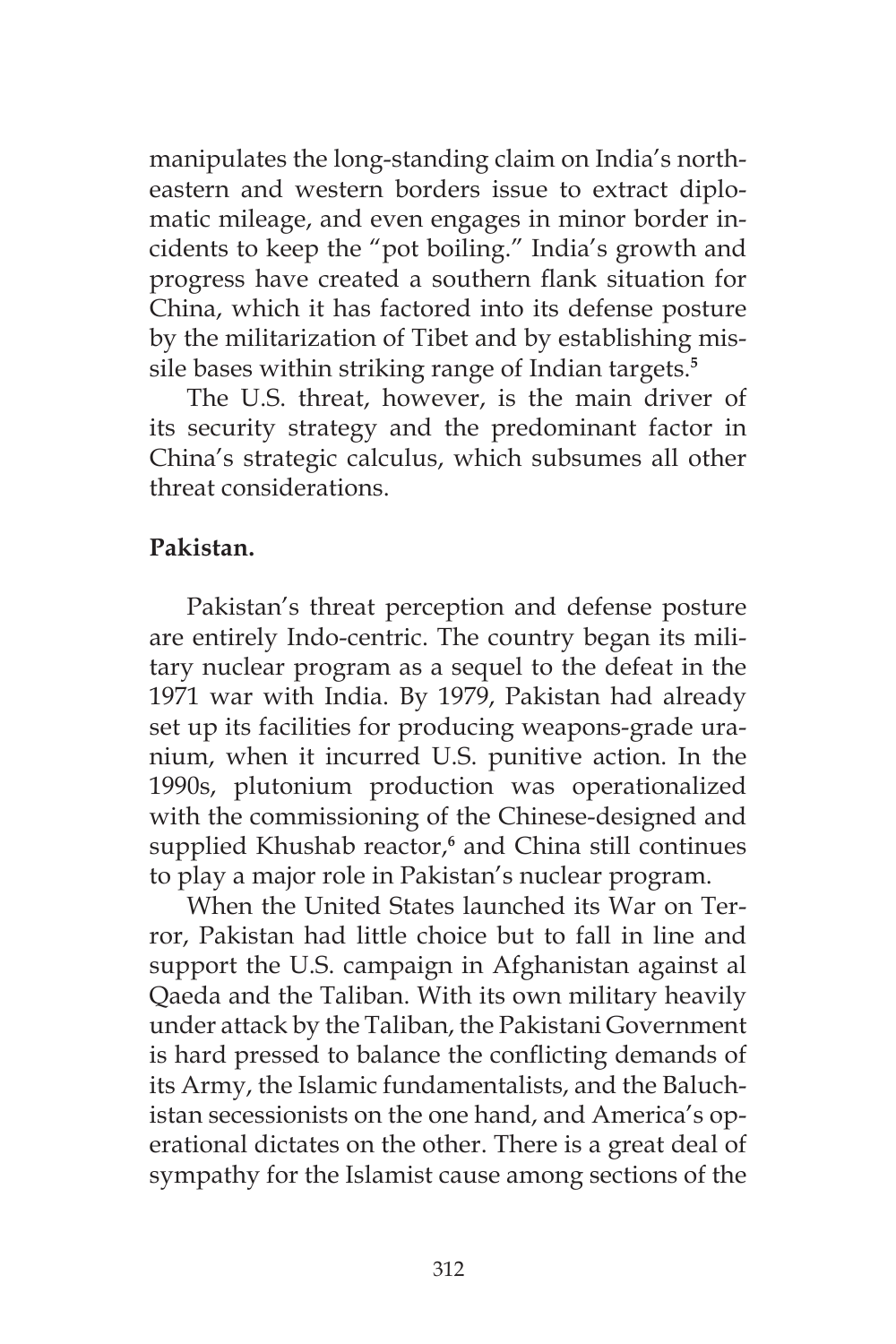military and the population, and resentment against the government for acting against the Taliban at the behest of the Americans. China is viewed as a staunch and permanent ally, whose friendship with Pakistan is "as high as the mountains and as deep as the ocean."**<sup>7</sup>**

### **India.**

India perceives a military threat on two fronts. The threat from Pakistan has persisted since both countries became independent in 1947. While the central issue according to Pakistan is the dispute over Kashmir, India's view is that this may have been true until some years ago, but the situation now has gone beyond Kashmir to one of Pakistan's support and exploitation of nonstate militancy, which uses terrorist-type tactics. India has been attacked by Pakistan-based terrorists seven or eight times in the last 8 years; on every occasion, it has been persuaded and pressured by the international community led by the United States to exercise restraint.

China blows hot and cold on the border issue, using it as a regulator to manipulate Indian and regional attitudes. Having fought wars with both countries, India views their close relations and China's supplies of nuclear technology and weapons to Pakistan with concern. In recent times, China's rising prosperity has resulted in a new expansionist approach, both in foreign economic policies (trade and acquisition of oil and other commodities), as well as in its strategic expansion into the Indian Ocean region. These factors impelled the Indian Defence Minister, George Fernandes, to state publicly that China was India's major threat.**<sup>8</sup>** India's major strategic concern is China, but its short-term security preoccupations are completely dominated by Pakistan-related issues.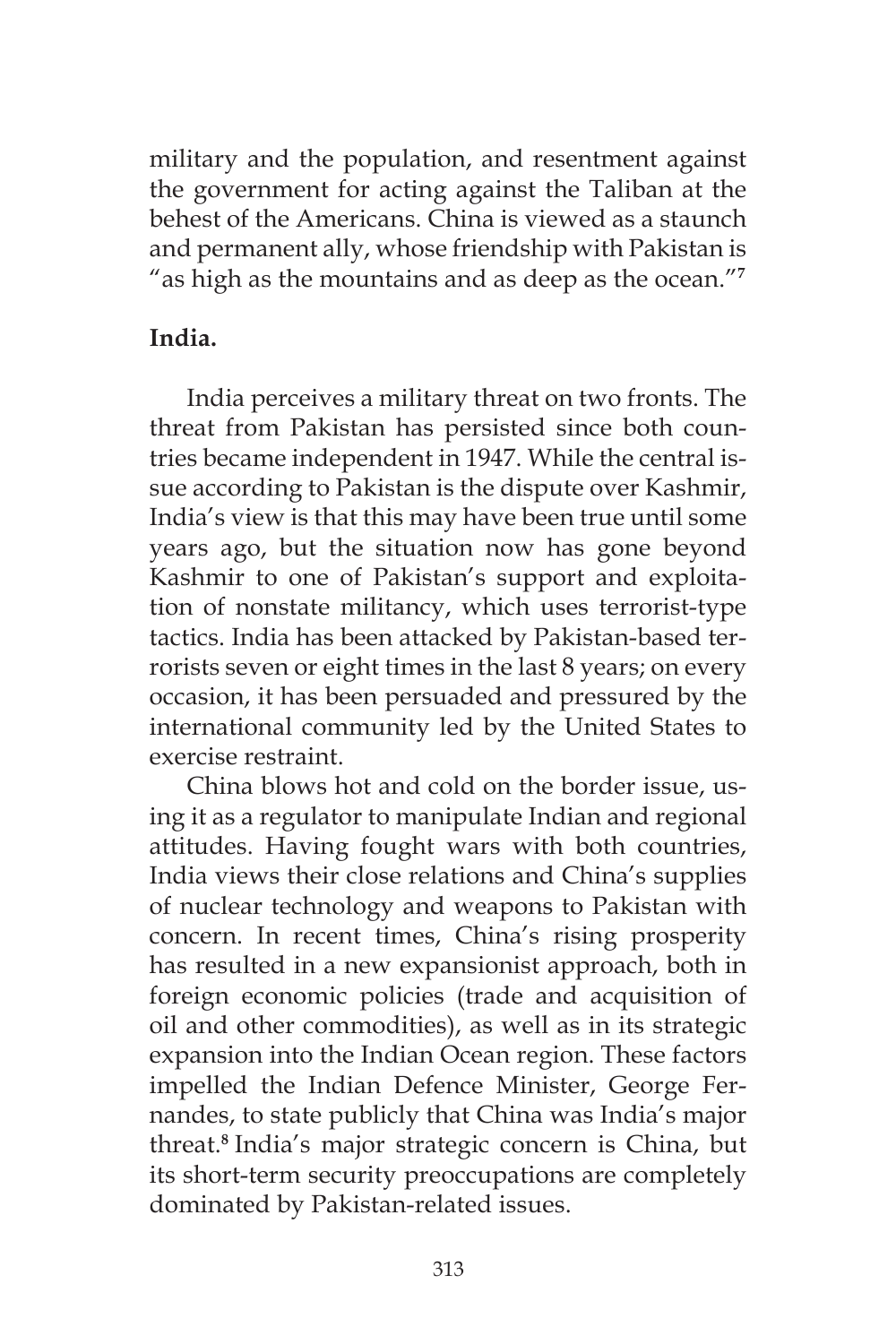### **LINKAGES BETWEEN STRATEGIC PERCEPTIONS AND STRATEGIC FORCE STRUCTURES**

In classical national security planning, nations define their national objectives and their vital national interests. Based on these, nations develop a grand strategy to safeguard those interests. From there flow the security architecture and force levels, depending on the technological and economic strength of the country. It is also a historical phenomenon that as the resources and capabilities grow, the expanding military potential fuels higher national ambitions, and national interests and strategy are modified to meet the changed aspirations.

### **China.**

Although China is being discussed along with the other two South Asian powers because of the geopolitical framework of this book, this chapter does not view it solely within this narrow power grouping. China is an aspiring superpower, and in many ways already has a power status that is second only to that of the United States. As has been amply emphasized, China's main threat is the United States, and its immediate security concern is to prevent international (read: American) legitimization of an independent status for Taiwan. While China will not act precipitately to bring about Taiwan's reunification, it views that as an inevitability, and has worked steadfastly toward that goal. In 1999, China had about 150 deployable SRBMs in the Taiwan theater, which grew to about 650 in 2005; the number is currently over a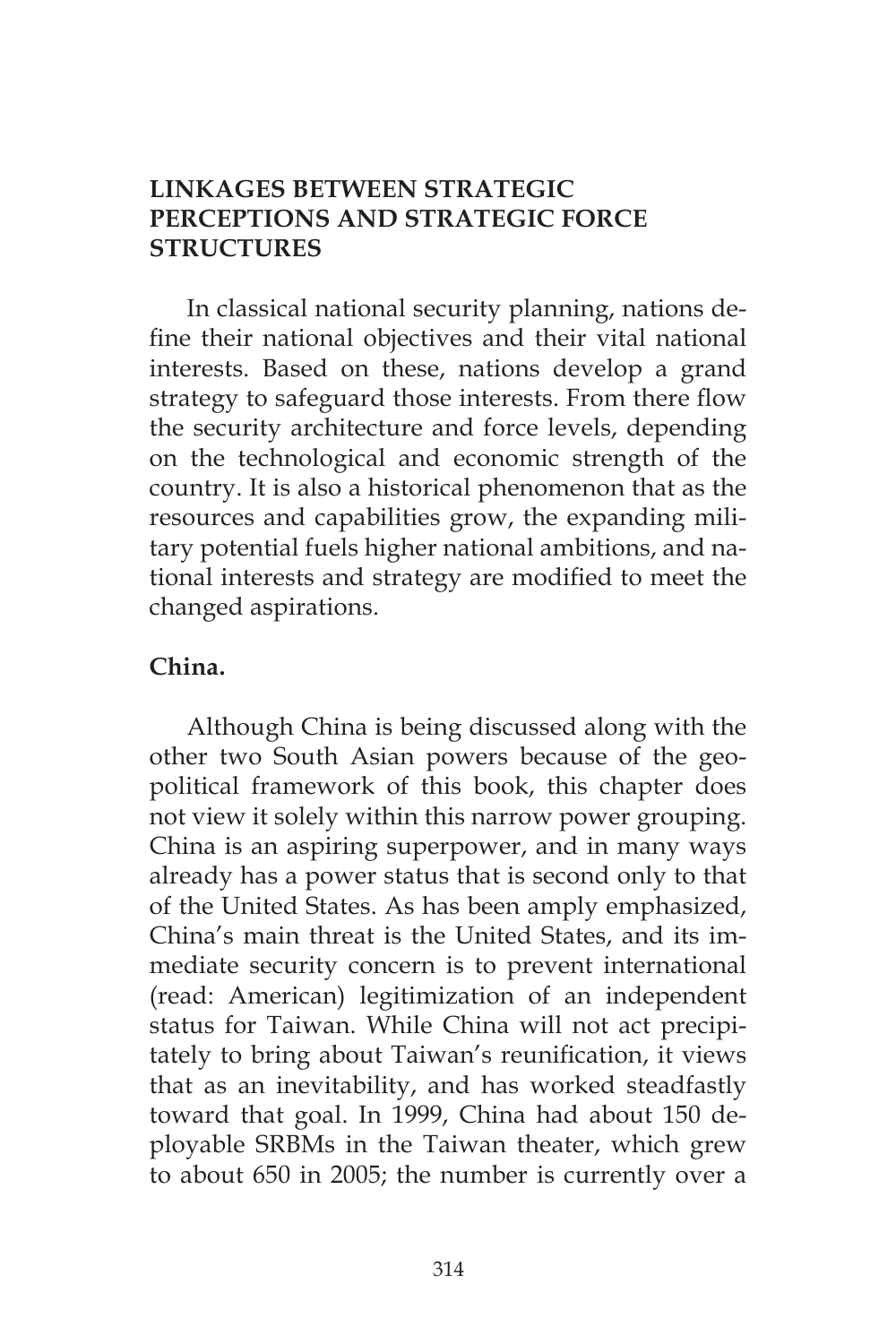thousand. Similarly, the number and the capability of China's intermediate-range ballistic missiles (IRBMs) have increased, and the current accuracies of these longer-range missiles are aimed at restricting U.S. logistic and support capabilities in Japan and the Pacific. China's DF 21D has already generated more articles, especially in U.S. naval circles, than any other single weapon in recent times, because of its purported ability to target U.S. carrier battle groups in the Asian Pacific. China's growing intercontinental ballistic missile (ICBM) arsenal, too, makes the retaliatory capability against mainland United States increasingly credible. China is acting logically and consistently to attain its strategic aims of preventing the *de jure* independence of Taiwan, and building its might, slowly, to be able to challenge the United States.

### **India.**

India has often been accused of lacking in strategic vision, and as, many Indians believe, not entirely without reason. Although there has been a recent increase in the general discourse in matters concerning security and strategy, the amount of attention that the Indian polity devotes to these vital aspects needs to be far greater than it is. India has identified its threats in general terms as emanating from the possession of nuclear weapons by both its neighbors and their active mutual collusion. It has, accordingly, embarked on a program to be able to retaliate against an attack by China, though the progress is rather slow. To meet its perceived threats, India needs not large numbers, but adequate missiles with the capability to cause unacceptable damage at a range of between 4,000 and 5,000 kilometers (km). This perception has led naturally to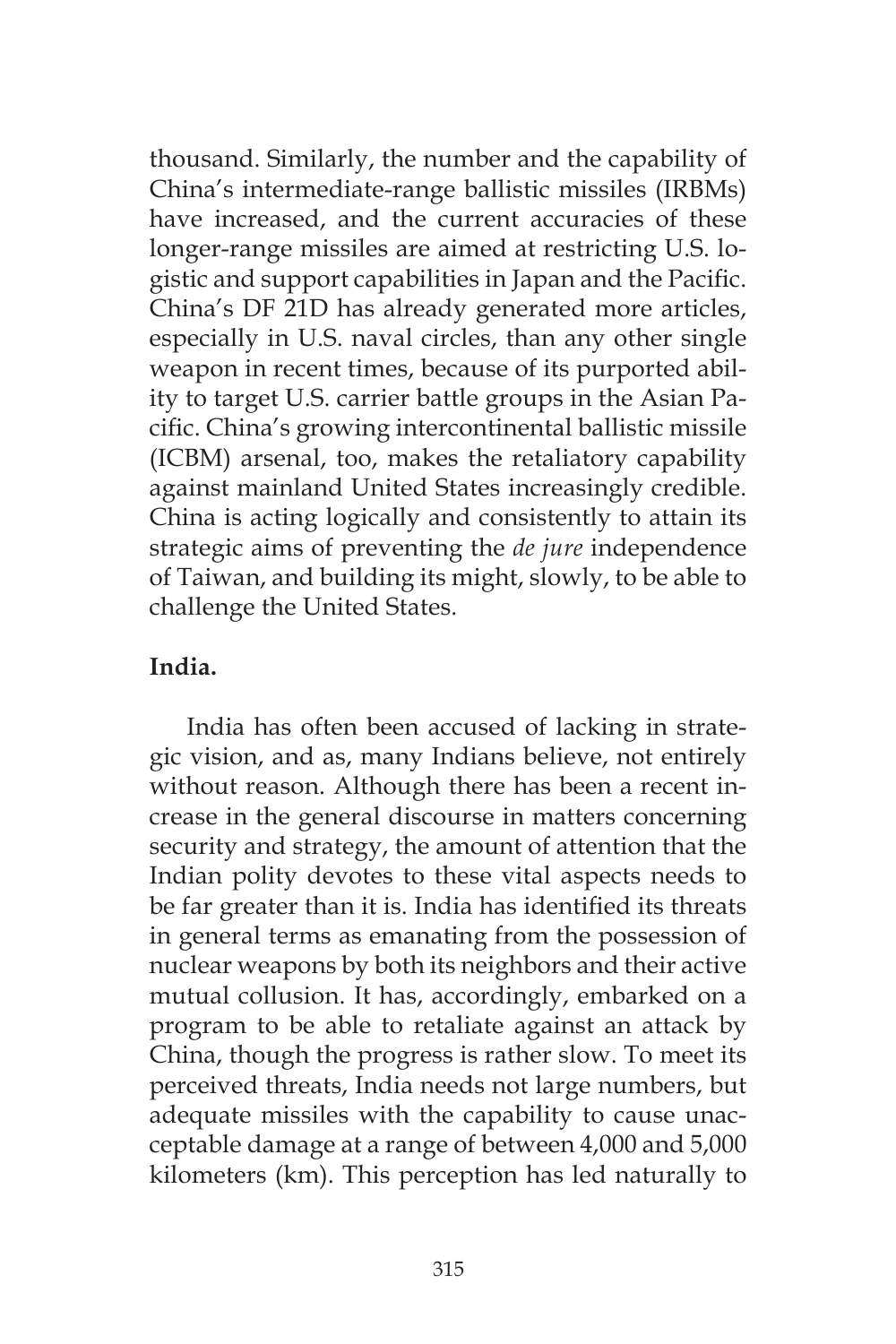the development of SRBMs, medium-range ballistic missiles (MRBMs), and, as recently announced, the 5,000-km range Agni. Most of India's operational missiles are of short range, which might lead one to the conclusion that its main preoccupation is with Pakistan. However, this must be looked at as being more due to the developmental process than an indicator of India's strategic priorities. India's progress can be flagged by the steady increase in the ranges of its missiles, and the preponderance of SRBMs is only partially due to its perceived requirements. This proportion is likely to change as the longer-range missiles are improved, and their serial production gathers momentum. A major reason for India's missile inventory not yet reflecting its strategic imperatives is the narrow design and engineering base for military armament production. This is restricted to just one government organization, which is responsible for the design and the development of short-, medium-, intermediateand long-range missiles, cruise missiles, submarinelaunched ballistic missiles (SLBMs), and missile defence. The planned Indian missile force architecture is rational and in line with strategic needs, but it is a few years behind the stage where it could have been, because of inadequate human and material resource utilization; the private sector has still to be brought meaningfully into the design and production chain.

#### **Pakistan.**

Pakistan's force planning is facilitated by its relatively uncomplicated strategic threat evaluation. Pakistan's single-point focus and the ease with which it has circumvented international laws to acquire its missile force have enabled it to meet its basic strategic requirements in a very short time, and Pakistan's ac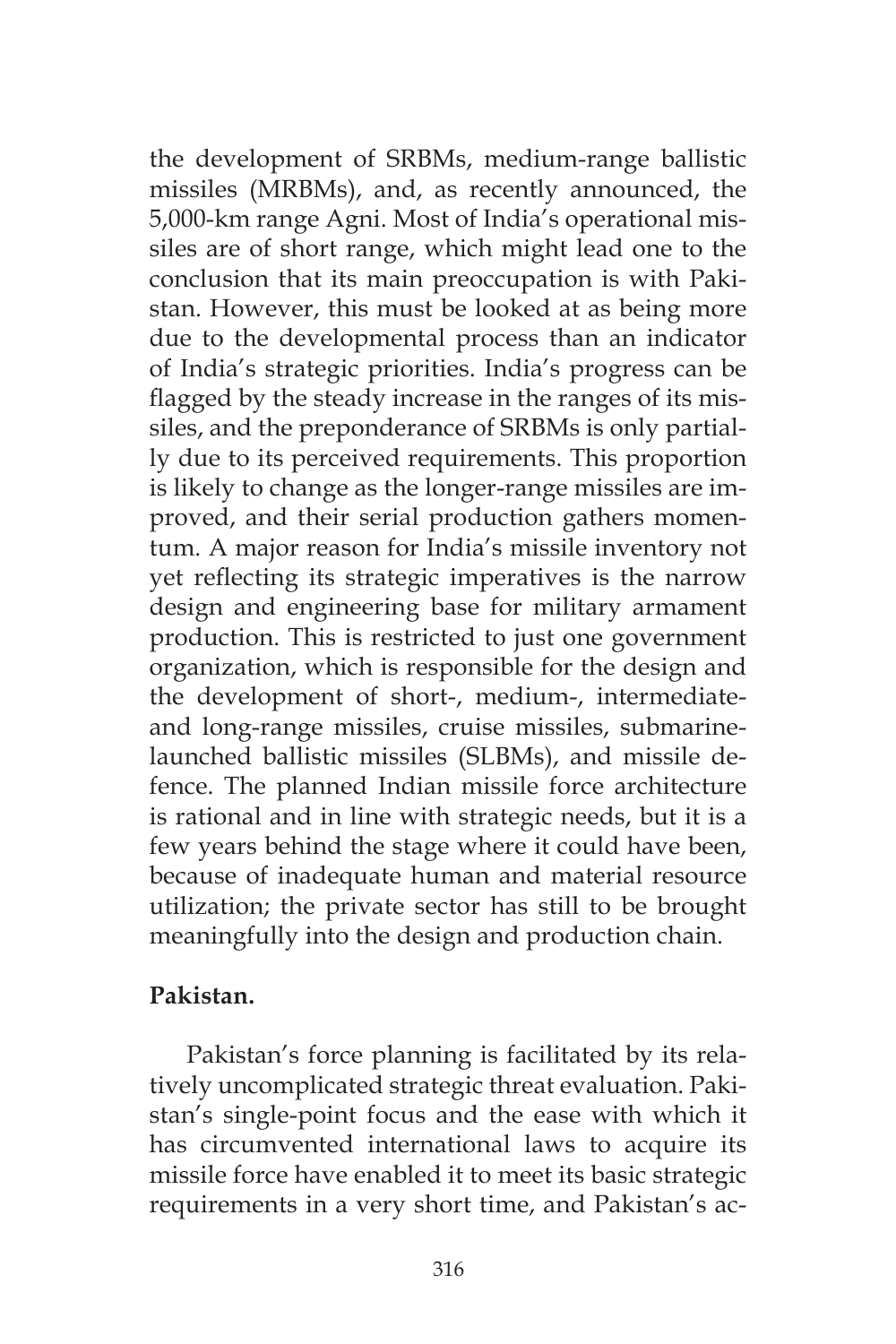quisition of longer-range missiles has expanded and improved its capability.

In contrast to India, Pakistan's missile force is wellmatched with its needs. Pakistan has missiles of the ranges required, and its medium-range missiles are ready to be operationalized. The development of the country's short- and medium-range missiles has progressed almost in parallel, giving the overall system structure a balanced look. Simultaneously, Pakistan is developing (acquiring) land attack cruise missiles of both the ground- and air-launched variety, and a seabased version is reportedly planned. A major factor is that Pakistan's missiles were supplied wholesale by China and Korea, and even the production factories were built by them. Also, Pakistan seems to have had no economic problems, since these supplies come under special financial arrangements with China—not to mention the generous aid given by the United States for its War on Terror and the clandestine financial support from several Arab states. Pakistan's missile forces closely match its strategic needs, and it is currently engaged in expanding its cruise missile capability.

### **NUCLEAR AND MISSILE FORCES**

### **China.**

China's military strategy underwent a significant change after the 1991 Gulf War. The lessons that the Chinese People's Liberation Army (PLA) drew were profound:

- The pace of modern war demands long-range offensive capability.
- Missile defense is crucial to the outcome of the war.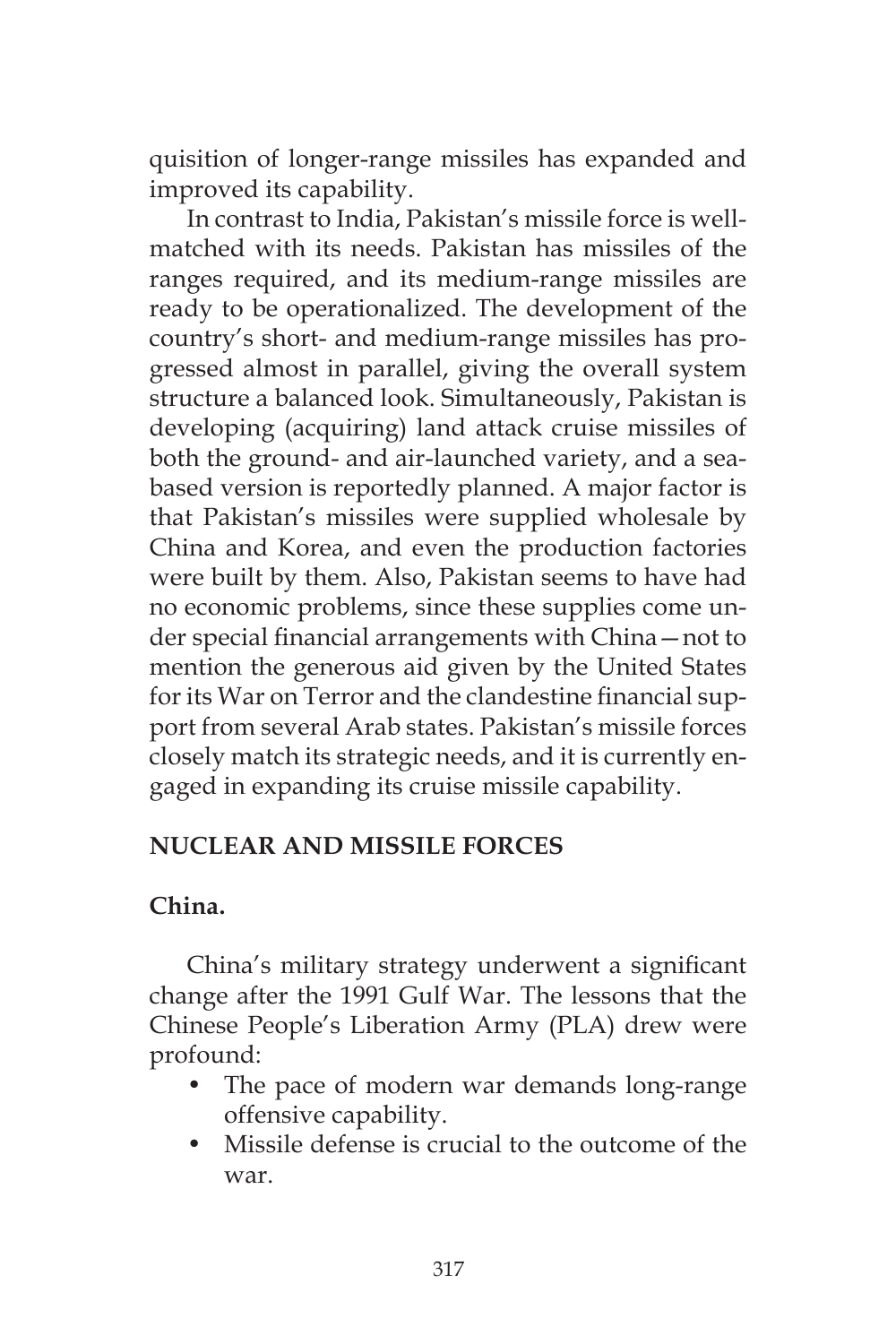- Air power is central to the success of land- and sea-based operations.
- Information technology is no longer an adjunct, but the most vital component of the military's operational and technical resources.

The PLA's modernization drive was a direct outcome of the analysis of the Gulf War. At the center of the modernization was the development of longrange missiles as well as missile defense, air power, and information technology.**<sup>9</sup>**

Mark Stokes and Ian Easton, in their "Evolving Aerospace Trends in the Asia-Pacific Region," emphasize that it is the organization and structure of the force, rather than just numbers, that give it its relevance. Unlike in any other country, the centerpiece of China's deterrent is a force of nuclear-armed missiles with a core of conventional ballistic missiles under the integrated command of the Second Artillery. The authors sum up the thrust of China's aerospace strategy thus:

Increasingly accurate conventional ballistic missiles and ground launched cruise missiles (GLCMs) are the optimal means for suppressing enemy air defense and creating a more permissive environment for subsequent conventional air operations due to their relative immunity to defense systems. In a conflict, they can be supported by electronic attack assets which reduce early warning and confuse enemy commanders. In addition, space-based, airborne, and ground-based sensors can facilitate command and control, and provide crucial strategic intelligence, theater awareness, targeting, and battle damage assessment information.10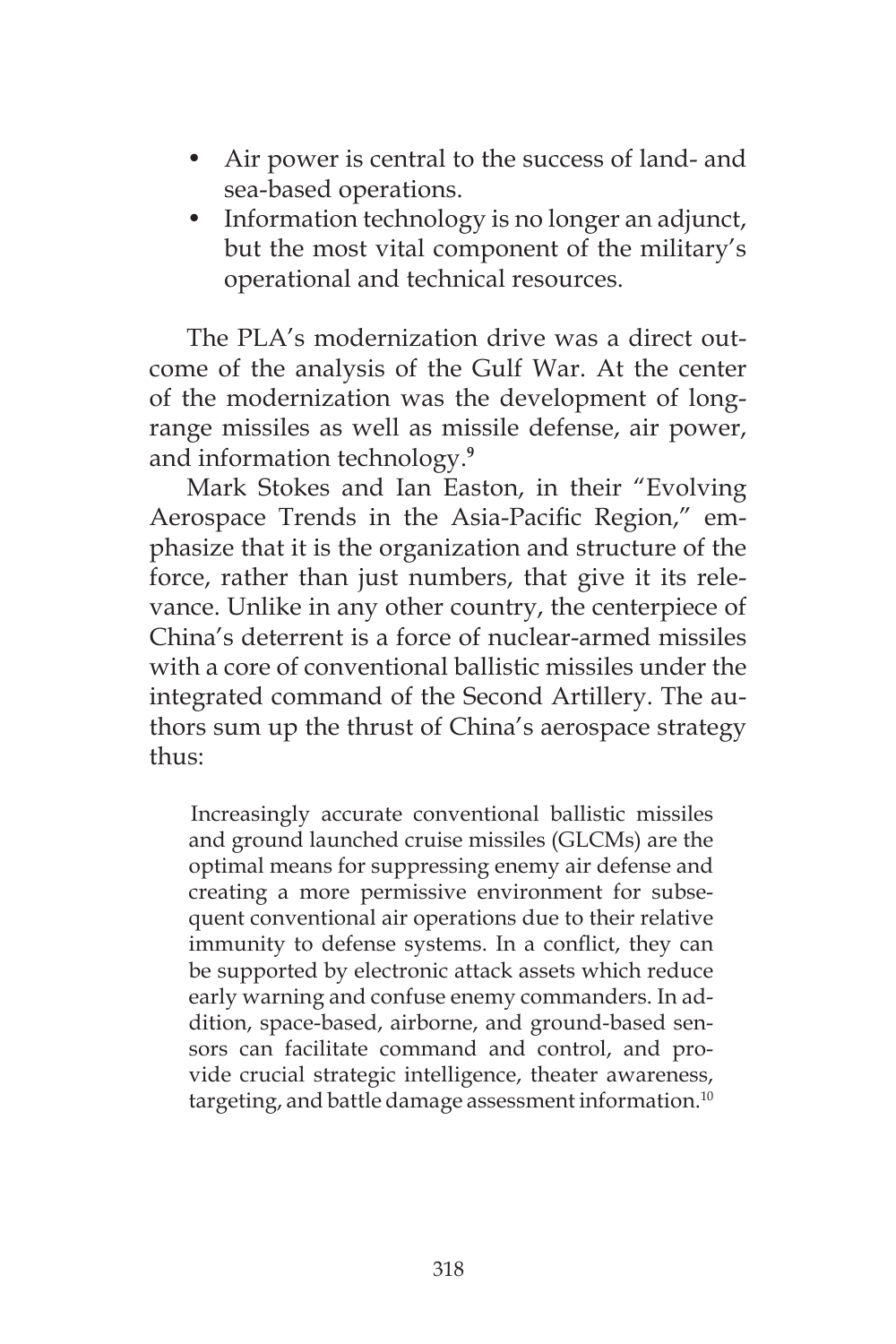China's all-round force modernization is far more ambitious than is realized by many in all respects—in numbers, in variety, in quality, and in strategic innovativeness. To cite Stokes and Easton again, the Chinese approach to the Taiwan issue is an example of what other countries with which China has had historical territorial disputes might expect. In the case of Taiwan, China has adopted a posture of continuous and low-level coercion—having established aerospace superiority and displaying the capability to blockade and invade over water. To deal with the expected U.S. sea-based intervention, China has publicised the capability of its DF 21-D missile with a payload of over 500 kg and a range of over 2,000 km, with a circular error probable (CEP) of just 50 meters.**<sup>11</sup>**

### **Main Features of China's Missile Inventory.**

Details of China's missile force are given in Appendix 10-1, Tables 1 and 2. The important features are:

a. Of a total estimated number of about 1,300 missiles, about 1,150 are SRBMs, for which there are about 150 nuclear warheads; the rest of the SRBMs are conventionally armed. Almost all the SRBMs are ranged on the coast to meet a Taiwan contingency.

b. The remaining inventory consists of about 90 MRBMs, 20 IRBMs, and 40 ICBMs, with about 100 plus nuclear warheads between them. It is assumed that all IRBMs and ICBMs would be nuclear-armed.

c. China has built and acquired a large number of cruise missiles, including land attack cruise missiles (LACMs) and anti-ship cruise missiles (ASCMs) to cater for a confrontation with the United States over Taiwan. Some of the cruise missiles are long-range (2,000 to 3,000 km) and are nuclear capable.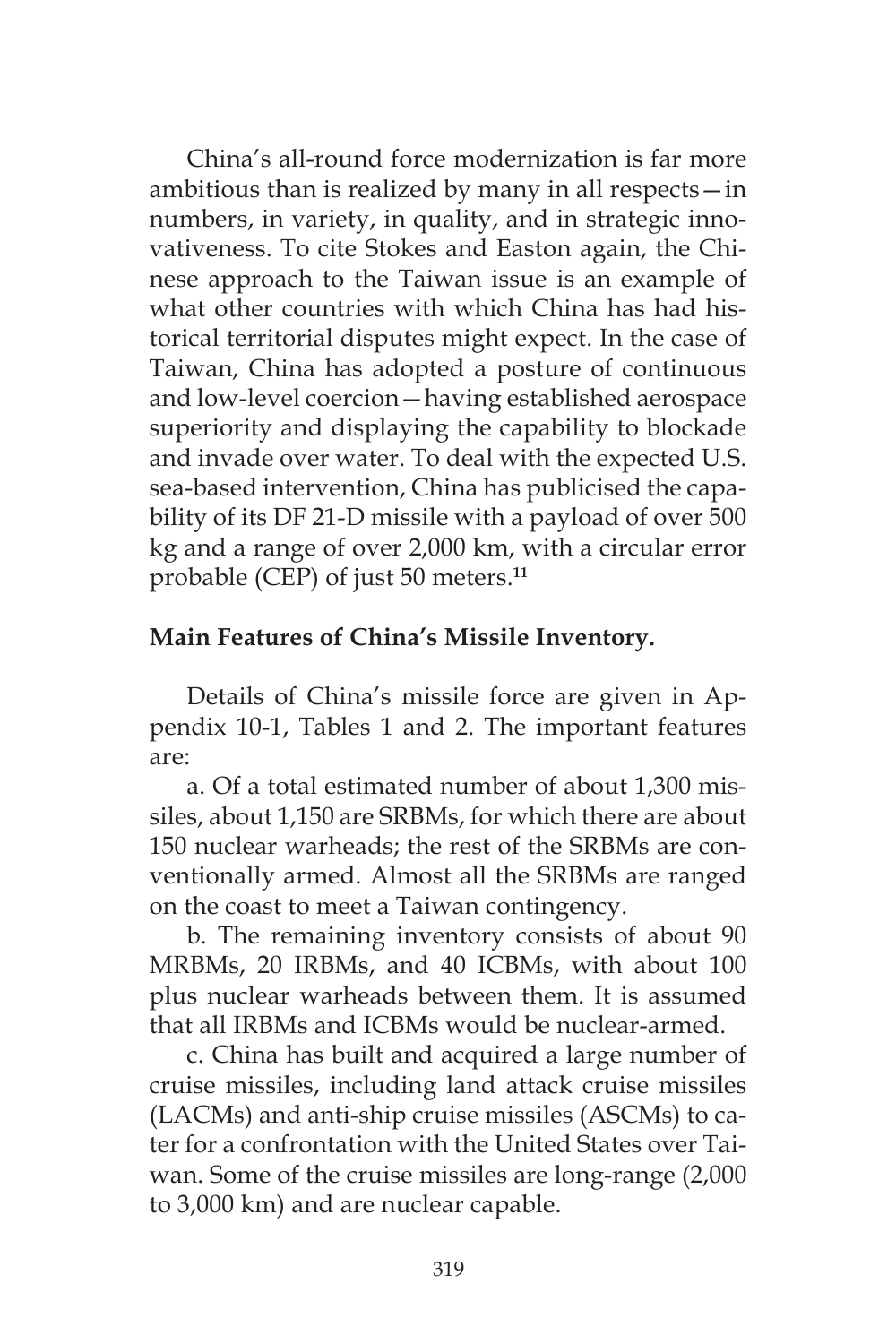d. To maintain military as well as political pressure on Taiwan, China has deployed heavy concentrations of short- and medium-range missiles in the coastal region adjacent to the Taiwan Straits.

e. Missile bases in northeastern, western, and southern China (Appendix 10-4) are equipped with MRBMs, IRBMs and LACMs that can target Japan and South Korea, Russia, and India respectively.

f. China has instituted a comprehensive modernization of its missile forces, and wherever newer versions have or are being developed, it may be presumed that progressive replacement of the older version is being undertaken.

g. China still does not have an operational seabased deterrent. The JL 2 SLBM is under development and will have to wait for the Jin class nuclear-powered ballistic missile submarines (SSBN) to complete sea trials before it can itself undergo submerged launch tests.

### **Pakistan.**

Pakistan began its nuclear program soon after the disastrous Bangladesh war of 1971, and it has created a missile force that will reach practically the whole of India when operationalized. In the early stages, American-supplied F-16s were the primary delivery vehicles. Later, Pakistan changed over to missiles as the main delivery system, when the United States applied sanctions under the Pressler Amendment. With Pakistan now an ally of the United States in the War against Terror, F-16s are again being supplied (16 aircraft up to 2008), and the older aircraft have been taken up for refurbishing in the United States. However, ballistic and cruise missiles remain the preferred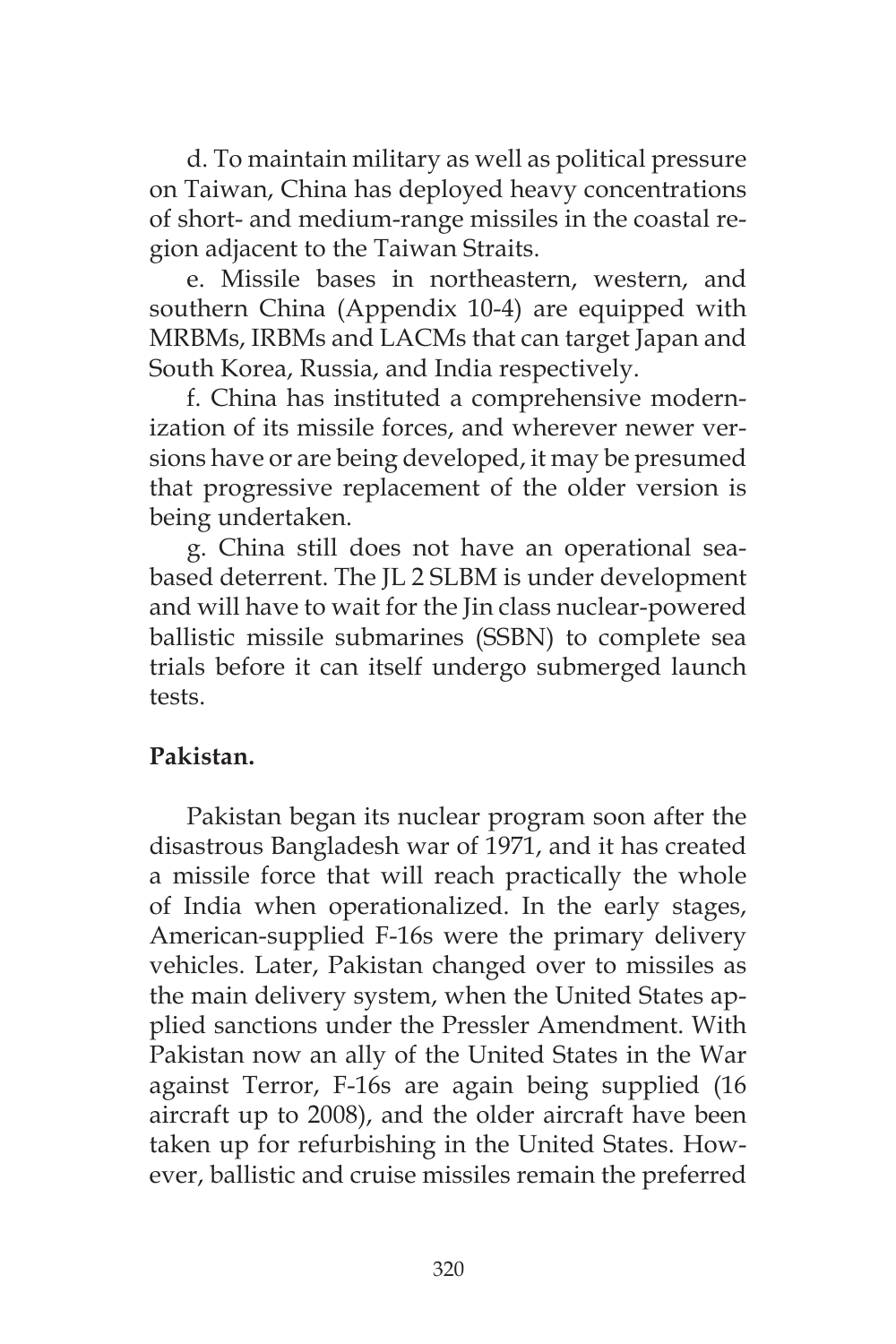choice as nuclear weapon delivery vehicles, since they have definite advantages, not the least of which is India's lack of an operational missile defense capability.

 Pakistan's acquisition of missiles began in the mid-to-late 1980s. It has been supplied a range of solid-fueled SRBMs by China. North Korea, too, has provided Pakistan with liquid-fueled missiles, reportedly in exchange for uranium enrichment technology. During the mid-1990s, a complete missile manufacturing plant was transferred to Pakistan by China, and:

Chinese assistance most likely encompassed equipment and technology transfers in the areas of solidfuel propellants, manufacture of airframes, re-entry thermal protection materials, post-boost vehicles, guidance and control, missile computers, integration of warheads, and the manufacture of transporter-erector launchers (TELs) for the missiles.**<sup>12</sup>**

China's assistance continued and even accelerated after the 1998 nuclear tests. It now nominally observes the Missile Technology Control Regime (MTCR) guidelines, but makes important exceptions, such as excluding cruise missiles and not counting the supply of weapons in a dismantled state that enable China to continue business as usual with Pakistan.

#### **Main Features of Pakistan's Missile Inventory.**

Details of Pakistan's missile force are in Appendix 10-2, Tables 3 and 4. Its main features are:

a. The missile inventory is estimated to consist of about 85 Hatf 3 (Ghaznavi) SRBMs of 280-km range, about 40 Hatf 4 missiles of about 800-km range, and about 10 to 15 Hatf 5 (NODONG) MRBMs with a 1000-km range.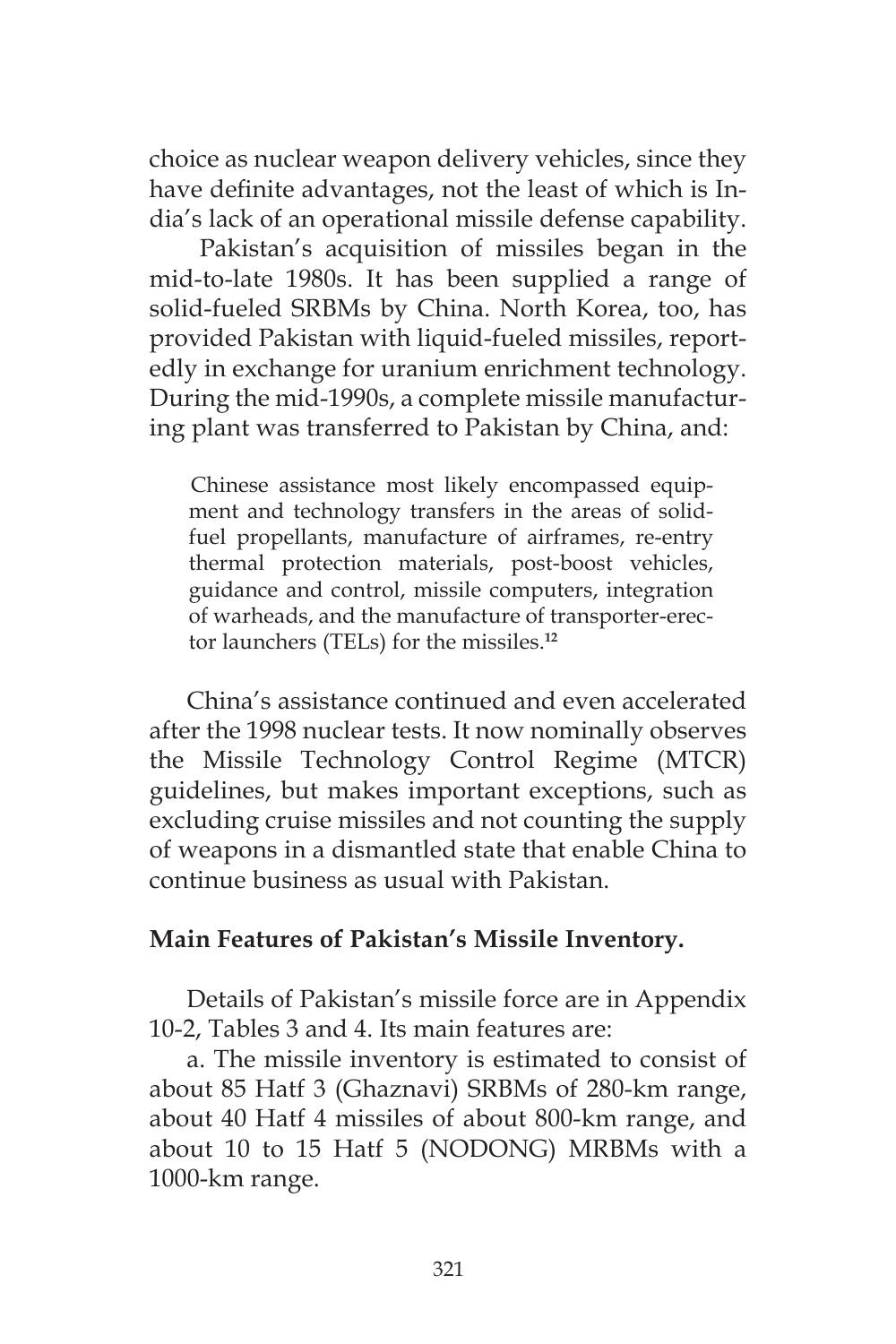b. The Babur is a ground-launched LACM, probably the Chinese DF 10, which itself is a derivative of the U.S. Tomahawk.**<sup>13</sup>**

c. An air-launched cruise missile, the Hatf 8, has been test-launched from a *Mirage* aircraft. The Hatf 8 ("Ra'ad") reportedly has a range of about 350 km. The air-launched version of the Babur is also being planned to be developed.

d. While as far as is known Pakistan does not have plans for a sea-based ballistic missile deterrent, it plans to develop a submarine-launched version of the Babur missile subsequently, to give it a sea-based deterrent in the form of an SLCM.

e. Pakistan's missiles are all of Chinese or Korean origin and design, and the country still depends heavily on China and the Democratic People's Republic of Korea (DPRK) for missile technology and hardware.

f. The Ghaznavi (M11) and Shaheen (probably M9), both SRBMs, are believed to be operational.

g. The Shaheen II (MRBM) development is complete, and induction and service trials may soon commence. Ghauri II (MRBM) development may be completed soon. Ghauri III (IRBM) is still estimated to be about 5 years further away.

The current Pakistan inventory, when fully operational, will have ground-, air- and submarine-launched components (the latter two being purely cruise missile equipped) with sufficient reach to strike any point in India.

#### **India.**

After the Chinese border attack in 1962 and the nuclear test by China in 1964, India began work on nuclear explosive devices. This culminated in its "peaceful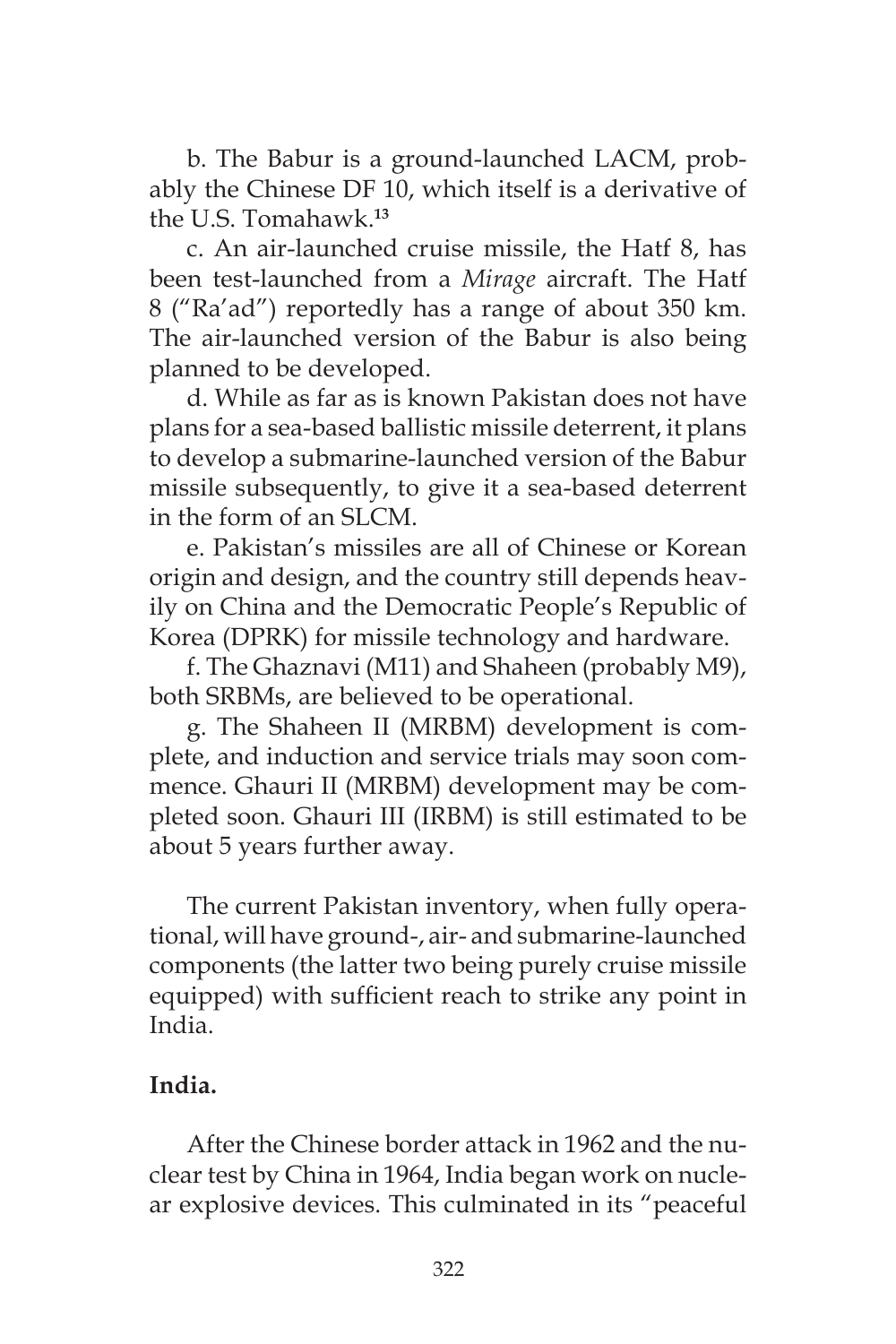nuclear explosion" in 1974. After this bold step, India relapsed into inactivity for no known reason. About India's confused and indecisive approach to nuclear matters, the late Indian Army Chief, General Sundarji, sardonically wrote: "Between the mid-seventies and the mid-eighties India's decision-making in this regard appears to have enjoyed something halfway between a drugged sleep and a deep post-prandial slumber.<sup>"14</sup> In the 1980s, Indian intelligence finally became aware of Pakistan's efforts to acquire nuclear weapons from China. After oblique threats by Pakistan during the Brasstacks crisis in 1982, the Indian government seemed to have been shaken into wakefulness and reviewed its options for weaponization. In 1983, Dr. Abdul Kalam, the head of the Defence Research and Development Organisation (DRDO), was tasked to develop two types of strategic ballistic missiles and three types of battlefield tactical missiles (an anti-tank missile and two anti-aircraft missiles—one short-range and one medium-range).

The program, called the Integrated Guided Missile Development Program, made progress in the next decade, and produced the 150-km SRBM Prithvi ("Earth") and the 1,500-km range IRBM Agni ("Fire"). The latter was particularly important, since it proved India's "re-entry vehicle" technology and formed the basis for longer-range Agnis of 2,000 and 3,000 km, as well as the 5,000-km range Agni that is to be developed. A supersonic cruise missile, BrahMos, has been produced by Russia and India in a joint venture. The missile, with a range of 750 km, will have all three variants (ground/air/sea launched) and is expected to enter operational service with the Army and Air Force in the near future. The naval version is still to be developed. In the last 10 years, India has made visible progress in ship- and submarine-launched missiles,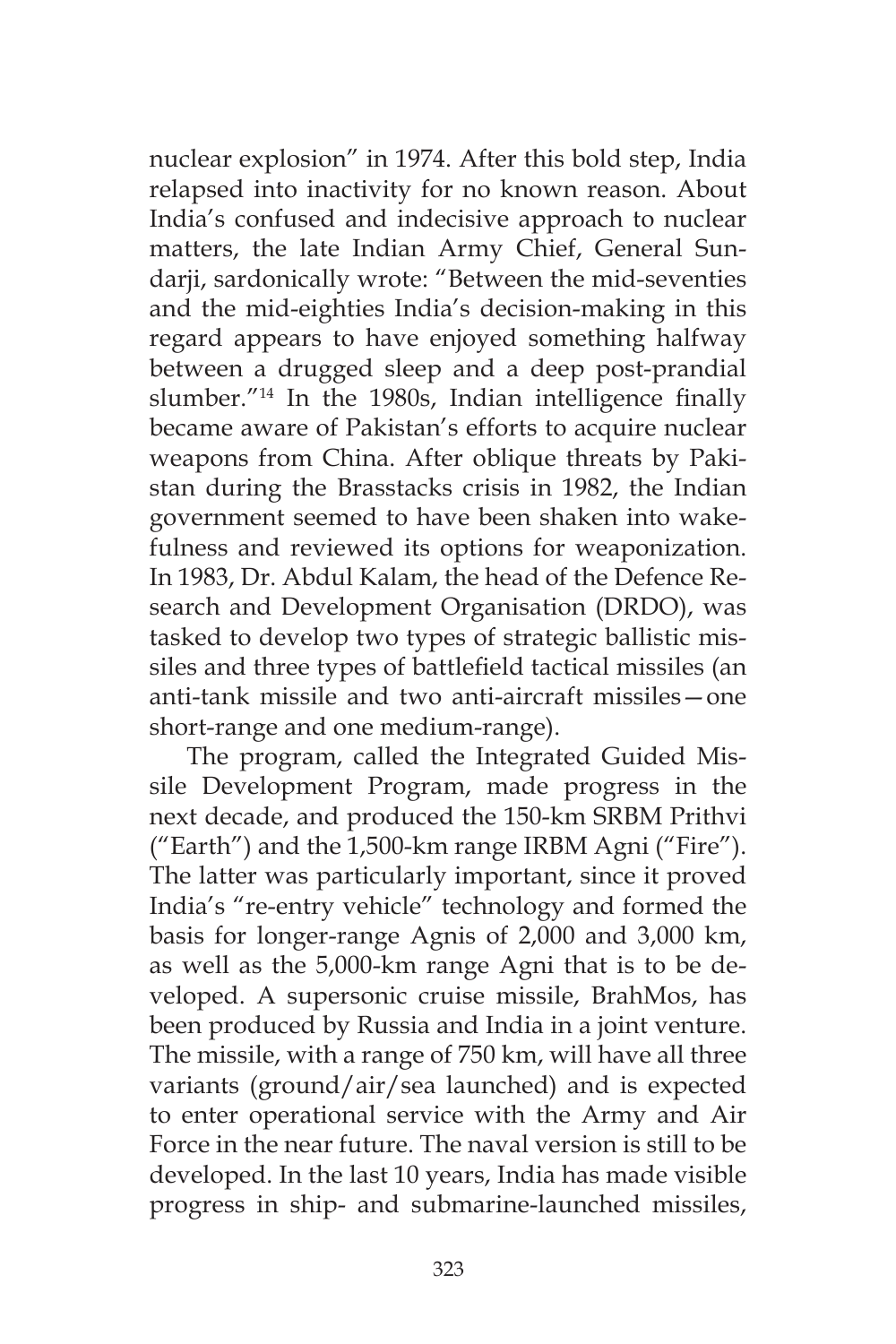and currently a 1,000-km cruise missile (Nirbhay) is also under development.**<sup>15</sup>**

#### **Main Features of India's Missile Inventory**.

Details of India's missile force are in Appendix 10- 3, Tables 5 and 6. The main features are:

a. Over time, India has achieved a certain degree of invulnerability to technology denial.

b. The latest test of the Agni III, specifically to test its range capability of 3,500 km, was successfully carried out on February 8, 2010. The missile is soon to be delivered to the Army.

c. Russia is collaborating with India for the production of the supersonic cruise missile BrahMos.

d. There are reports that the DRDO has completed development of the Agni IV IRBM and is going ahead directly with the Agni V, with a range of over 5000 km.**<sup>16</sup>**

e. The development of a cruise missile, Nirbhay, with a range of 1,000 km is also reported to be in progress.

#### **SOUTH ASIA AND MISSILE DEFENSE**

The strategic implications of missile defense in relation to the stability of nuclear deterrence were a major issue of contention between the two superpowers during the Cold War, until the signing of the Anti-Ballistic Missile (ABM) Treaty in 1972. The United States withdrew unilaterally from the Treaty in 2001, causing great unease and criticism in Russia and China.

The main argument put forward in favor of missile defense is that if all countries have effective missile defense, the value of offensive nuclear weapons would be greatly diminished and would pave the way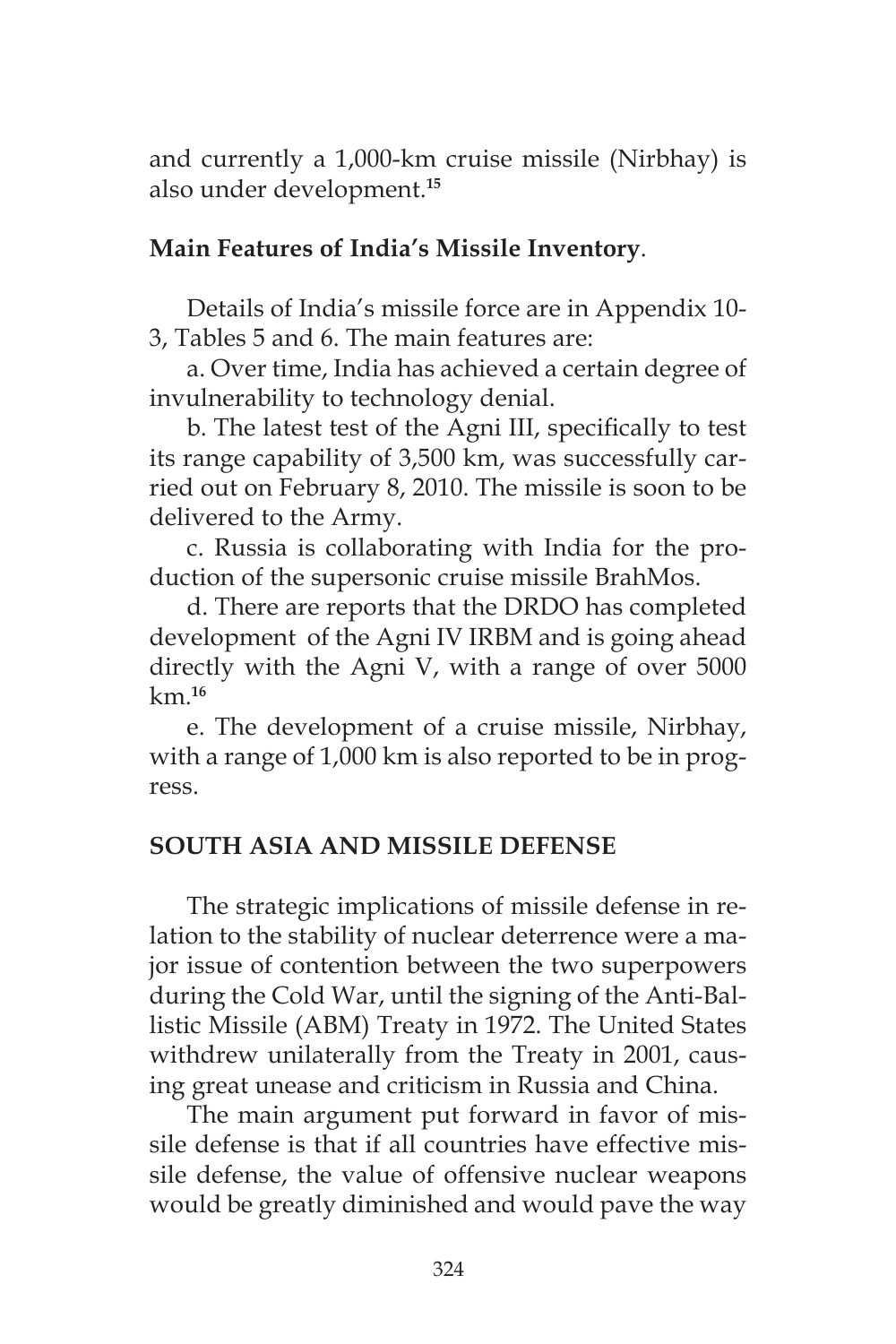for disarmament. Another argument made was that deterrence does not work with states with irrational leaders, and their potential adversaries cannot remain defenseless.

The opponents of missile defense point out that the immediate reaction will be for the nuclear-armed countries without anti-missile defense (AMD) capability to increase their stockpiles in an effort to restore nuclear parity. Not only will the number of missiles in the total global arsenal increase, but tactics will now veer toward saturation attacks, which will present a far greater threat.**<sup>17</sup>** Russia and China strongly oppose missile defense, since they consider it a means for the United States to gain and maintain nuclear superiority, which is antithetical to nuclear stability.

There is apparent logic in the arguments of both sides, and even in the United States, the support for missile defense as a strategy is far from universal. The United States has taken the crucial step and changed its nuclear strategy to include nuclear defense as one leg of the new "strategic triad." While announcing its plans for implementation of the new strategy, the United States also simultaneously announced a unilateral reduction in its missile strength, thus dampening the validity of the argument about arms escalation.

The risk as far as South Asia is concerned is that China has already started increasing its number of deployable warheads by making its missiles multiple independently targetable, re-entry vehicle (MIRV) capable. There is apprehension that this can cause arsenal escalation by India, and then, in response to India's, by Pakistan.**<sup>18</sup>**

The conclusion that can be drawn is not surprising: missile defense adds to the effectiveness of a country's nuclear deterrence; it is supported by states that possess or have access to the requisite technology and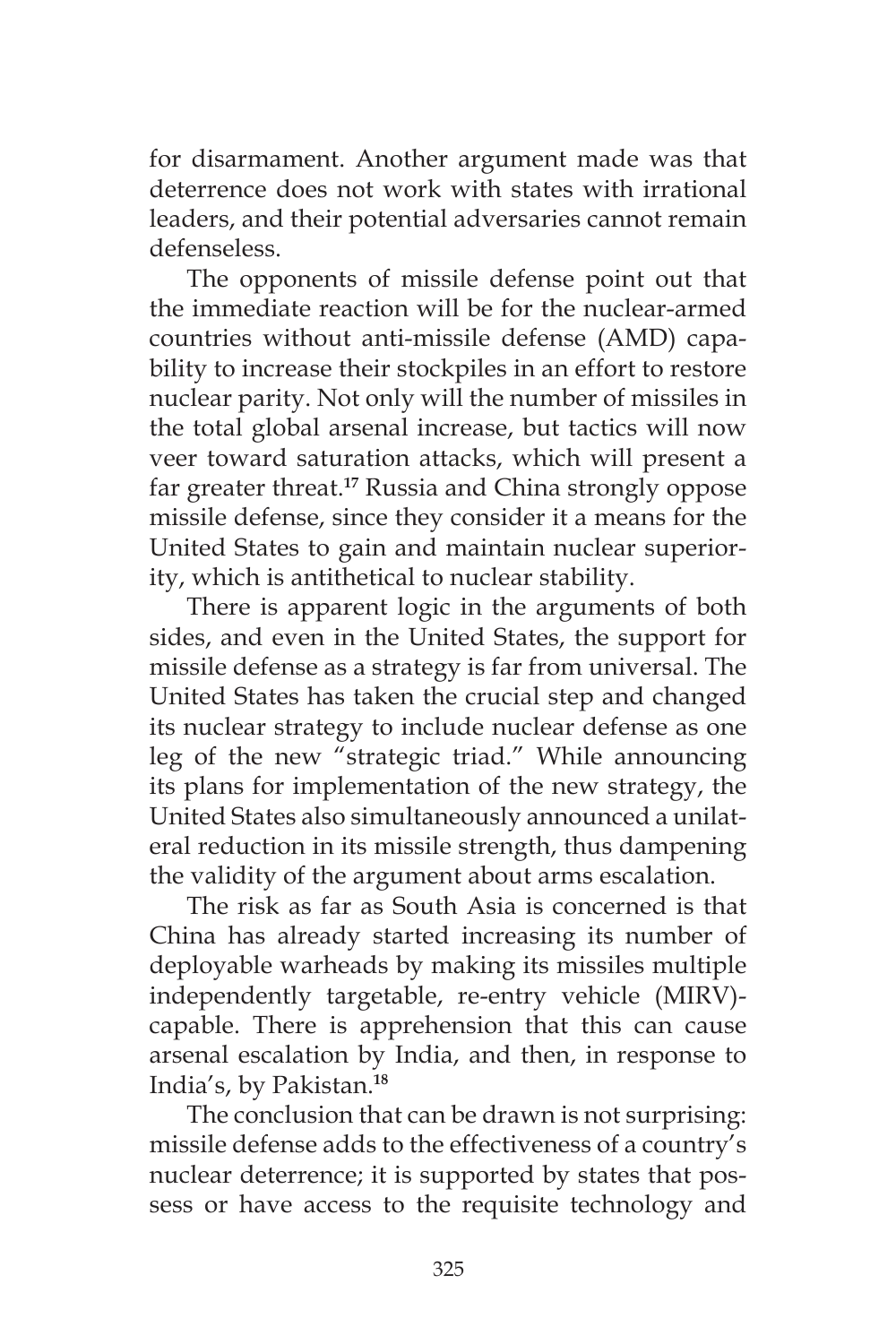resources, and opposed by states that have lesser capability in these aspects. But one thing is fairly unarguable—missile defense is not a purely defensive capability, since it enhances the possessor's aggressive potential as well.

### **MISSILE DEFENSE POLICIES AND CAPABILITIES**

### **China.**

When the United States decided to withdraw from the ABM Treaty and embark on developing a national missile defense system, China was critical of the step for the same reasons as Russia was. But the level of protest rose sharply when the *Nuclear Posture Review* of the George W. Bush administration formally included nuclear defense in U.S. strategy as one leg of the new strategic triad. China denounced this as a retrograde measure, which would increase the risk of nuclear war. There were vague rumblings that China's cooperation with the United States on issues such as the Nonproliferation Treaty (NPT), MTCR, and Fissile Material Cutoff Treaty (FMCT) would be reviewed. China's apprehension would obviously be that its small arsenal could be neutralized, leaving it completely defenseless against the United States.**<sup>19</sup>**

## **AMD Capability.**

In comparison with India, China has a head start in missile defense technology. According to an article in the website, *SinoDefence.com*, as early as in 1963, Mao had ordered the creation of a strategic force capable of both offense and defense.**20** A directive was issued to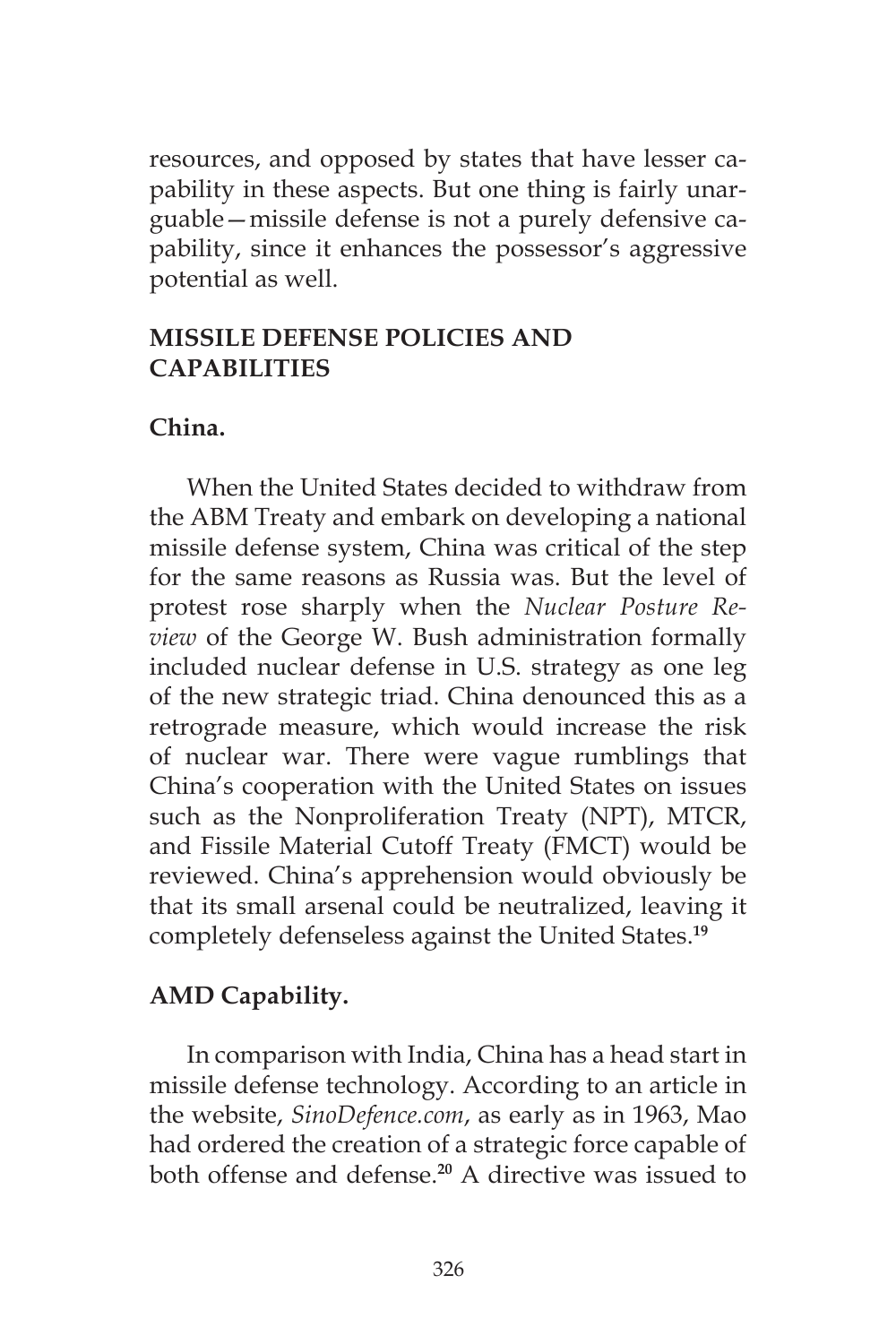commence "Project 640," as it was called in 1964, and infrastructure was built in about 5 years for the design and development of anti-ballistic missiles. Considerable work was done on mono-pulse and phased array radars, and a network of early warning ground radar stations was established. The signing of the ABM Treaty by the United States and the USSR diluted the urgency of this project, which was finally cancelled in 1980 by Deng Hsiao Ping. The radar network was converted to serve the growing space program.

China later re-energized its missile defense program, probably when the United States unilaterally withdrew from the ABM Treaty in 2001. In 2004, China purchased 120 S-300P interceptor missile systems (North Atlantic Treaty Organization [NATO] designation SA-10) from Russia and soon produced its own versions—the HQ10 and HQ15 systems—as well as the HQ9 system, which is thought to have borrowed Patriot technology.

On January 12, 2011, China carried out a successful high-altitude interception of a ground-launched missile within its own territory. Analysts differ on the type of missile that was fired, but it was probably an HQ9 missile (based on the DF21 series) with kinetic kill capability. All indications, therefore, are that China is pursuing the creation of an offensive-defensive strategic capability vigorously and has capabilities across the spectrum to attack missiles in the cruise phase to the terminal defense. China historically has depended on the USSR (and now Russia) for periodic injections of new technology, which it then internalizes and is able to develop and mass-produce the end product on the acquired technology base. To accelerate the creation of its AMD base, which now appears to have become an urgent aim, China may well resort to more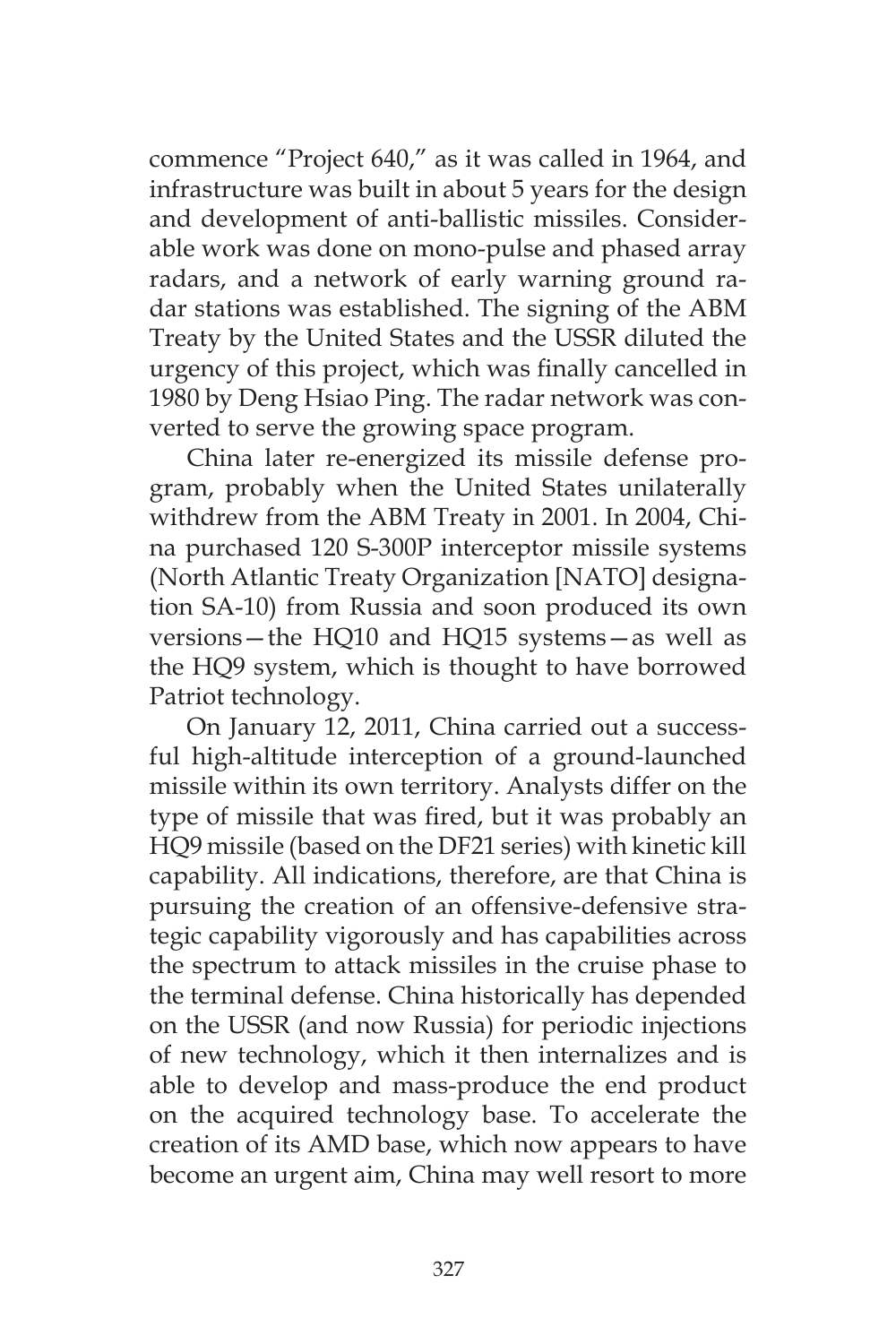assistance from Russia for technological upgrades rather than depend entirely on its own research and development. China appears to have responded to the U.S. AMD strategy with a surge in the national effort to build a modern missile defense capability, rather than just resort to increasing its missile arsenal.

#### **Pakistan.**

Predictably, Pakistan has followed China's cue and opposes AMD. There are good reasons for this response. First, regardless of its being on the American side in the War on Terror, Pakistan is China's strategic ally, and it is inconceivable that it would take a contrary position on such a major issue. Second—and this would be an overriding consideration—Pakistan considers its nuclear arsenal the equalizer in its military balance against India, and it is only to be expected that it would seek to oppose any move to change the nuclear relativities.

### **AMD Capability.**

Pakistan has made no moves toward developing a missile defense system. It already depends heavily on financial support that the United States provides for the War against Terror, and the economic burden of research, development, acquisition, and maintenance of an AMD system is not an option in its current state. Pakistan would have to depend on China for the acquisition of one, which China itself is in the early stages of developing. Pakistan is much more likely to wait for China to transfer the systems to it in the fullness of time. In the meanwhile, it continues to condemn missile defense development efforts by India.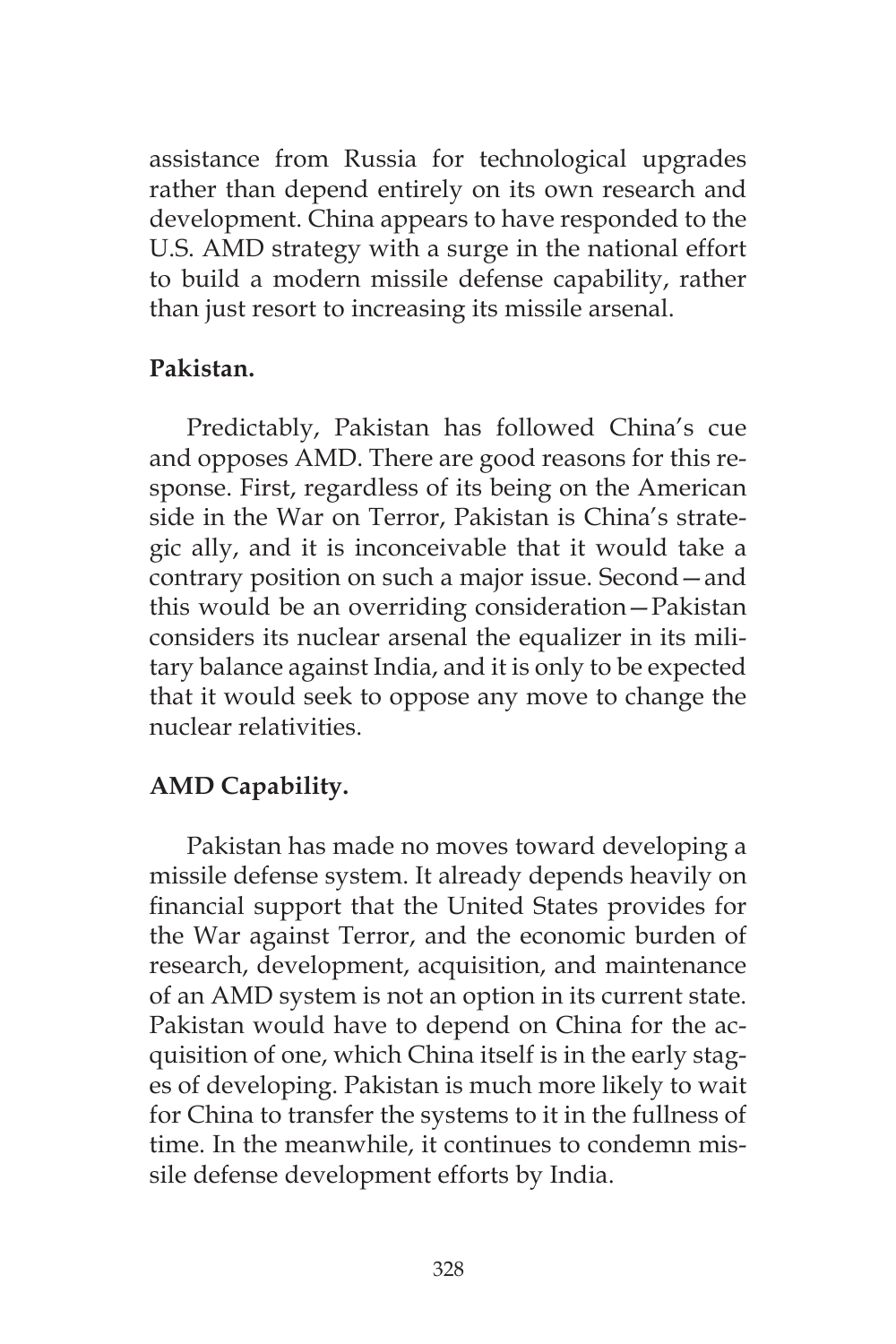#### **India.**

After some initial reservations, India supported the U.S. AMD strategy when the United States announced its proposed Theater Missile Defense (TMD) plans simultaneously with significant missile cuts. In the Indian perception, the U.S. AMD policy represented a shift of emphasis to defensive deterrence, which is more in tune with India's political preferences. From India's point of view, the TMD strategy not only made it possible to avoid, or at least reduce, the enormous expense involved in building a large arsenal of IRBMs and ICBMs; the strategy also jelled with the two major precepts of India's own promulgated nuclear doctrine: no first use and a credible minimum deterrent. India's stance on the AMD policy was not without its benefits. The Bush administration cleared the Israeli Green Pine radar system for sale to India, and also entered into talks with India on cooperation in missile defense. An agreement entitled a "New Framework for the U.S.- India Defense Relationship" was signed by Secretary of Defense Donald Rumsfeld and the India Defence Minister Pranob Mukherjee on June 28, 2005, which specifically mentions a commitment to collaborate in missile defense.**<sup>21</sup>** Though the agreement was signed 5 years ago, there is thus far no tangible evidence of any collaboration in this field—a fact that may be due to Pakistan's objections to the United States. There are several published reports about India's efforts to develop an anti-missile missile, and from current indications, it is clear that India has decided to build its own missile defense capability. How extensive the coverage will be is an open question.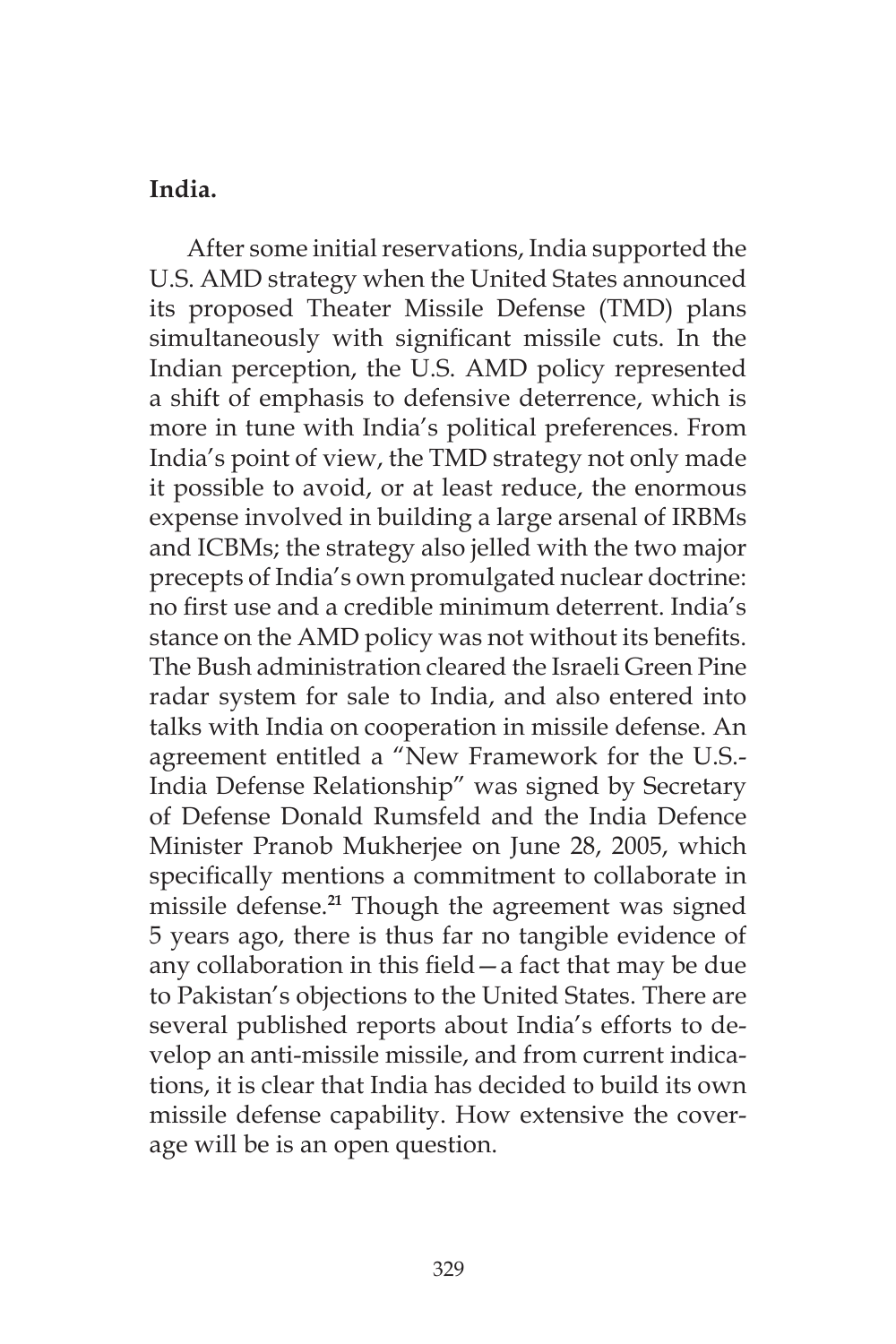### **AMD Capability.**

While India has had plans to develop a missile defense system for some time, progress has only been seen in the last few years. The first test was an exoatmospheric interception at an altitude of 48 km in November 2006, followed by an endo-atmospheric launch in December 2008 at an altitude of 15 km. In March 2009, a third successful interception was carried out, reportedly at a much greater altitude than the March 2006 test.**<sup>22</sup>** A fourth test launch conducted in March 2011 failed, because of one of the missiles veering from its course. According to news reports, the test will be conducted again in June.**<sup>23</sup>**

The early warning and tracking radars that comprise other vital parts of the missile defense system were acquired from Israel. Three "Green Pine" systems have been purchased, and the missile that complements them is still under development. The Arrow 2 missile, which was part of the original system, was not cleared by the United States, since it falls in Category I of the MTCR. A compatible missile will have to be acquired or developed from within existing Indian designs. India has the developmental capability, but in the available time frame, it is likely that, while continuing with its developmental efforts, it will seek assistance in specific technology areas. India has thus embarked on a comprehensive missile defense program to cover all stages of an incoming missile's trajectory, but it will probably be some years before India can field an operational missile defense system.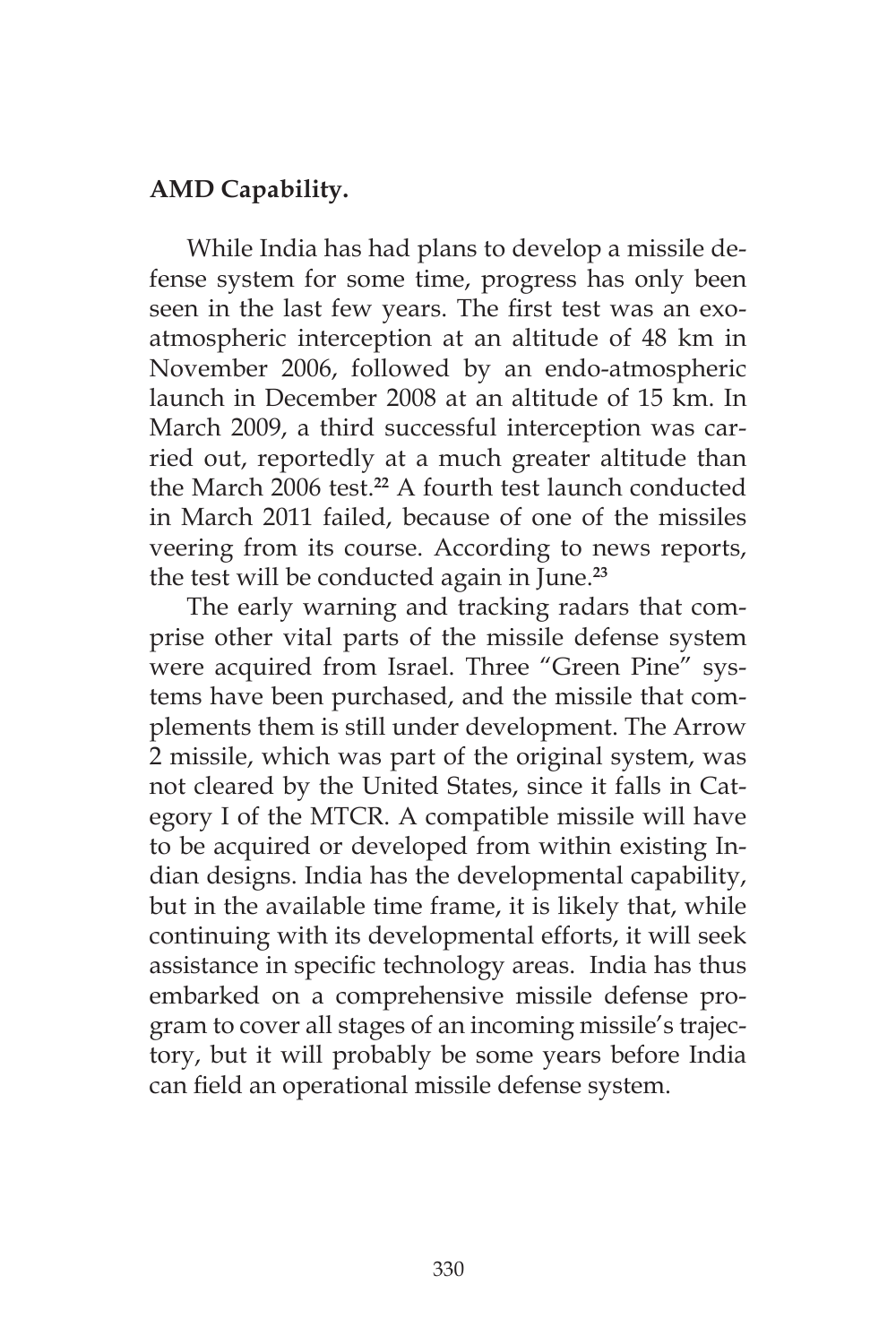### **EXISTING AND POTENTIAL MISSILE COMPETITIONS**

The missile competitions and rivalries among India, China, and Pakistan are complex: each country's missile force architecture is based on its own threat perception and world view. China has global aspirations, and the United States is its main rival and potential adversary. If China builds a capability sufficient for its objectives against the United States, then that capability will also be sufficient for it to deal with its lesser threats. China does not compete with India directly; it does this obliquely, by regulating the flow of strategic arms and material to Pakistan.

India's ambitions are less grandiose, and limited to maintaining an adequate defense capability against its hostile northern and western neighbors. The threat posed by China is the main driver that determines India's missile force architecture. An area of doubt is the quantitative interpretation of India's aim of a credible minimum deterrent.

 Pakistan's view is focused on India's capability; it aspires to buildup its missile force to equal India's. As India seeks to balance its capability with China, Pakistan perceives an imbalance in relation to India and acts to rectify it. China and Pakistan are allied against India for strategic, if not military, purposes; this unusual triangle is not a stable one, with two sides pitted against the third.

The Federation of American Scientists, in its "Status of World's Nuclear Forces" for 2010 (Appendix 10-5, Table 10-7), estimates that China possesses about 240 warheads; India, 60-80; and Pakistan, 70-90.**24** The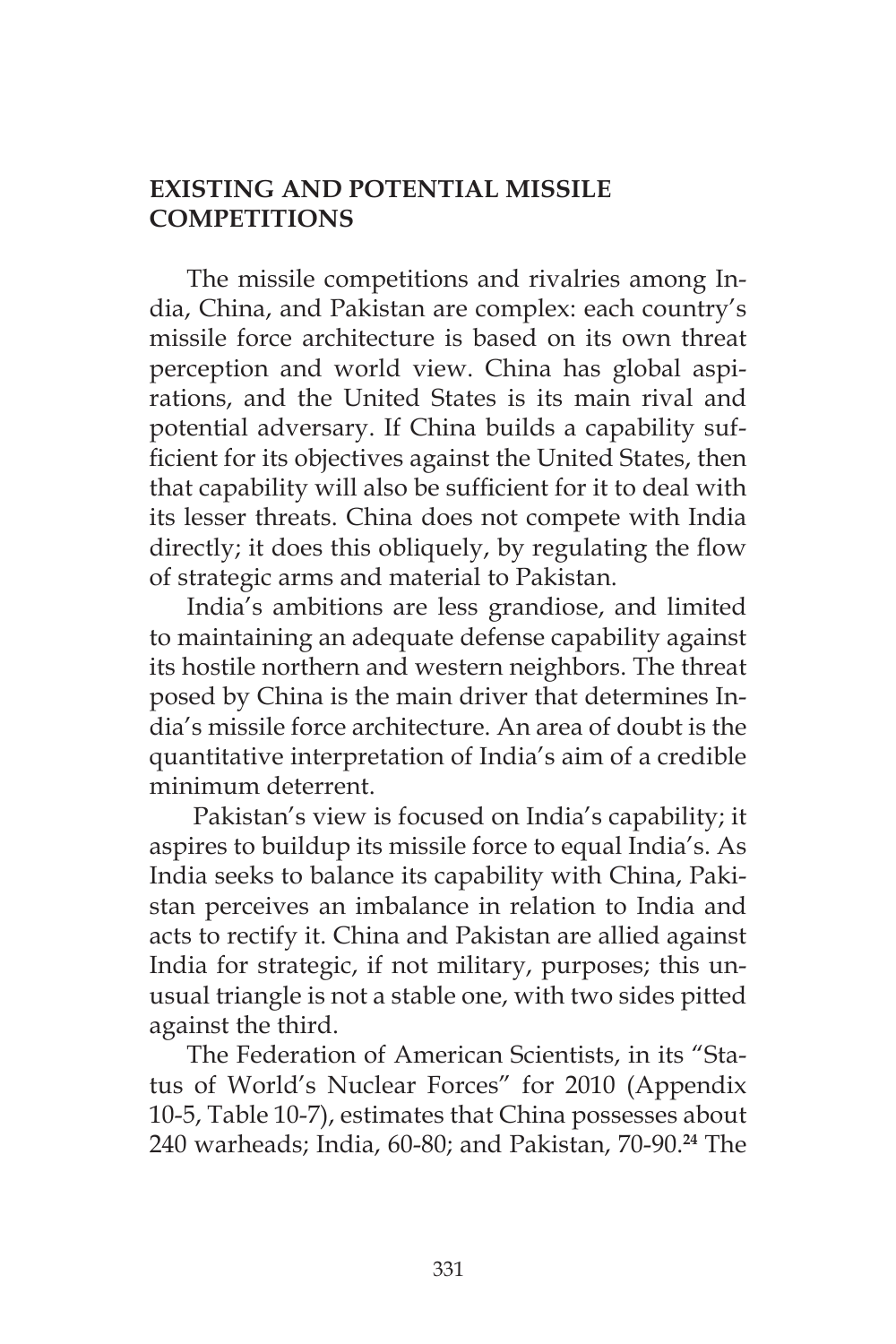number of warheads in Pakistan's arsenal has overtaken India's.

With the commissioning of two new reactors at the Chinese-built facility at Khushab, Pakistan's plutonium production capacity is expected to rise fivefold. The motivation could be threefold: to produce a large number of compact warheads that would be needed for the new long-range cruise missiles, to build new warheads for extensive deployment as battlefield weapons, or to buildup a stockpile of fissile materials so that Pakistan can subsequently acquiesce to joining the FMCT. This combination of factors poses the very real danger of escalating stockpiles beyond the requirements commensurate with Pakistan's nuclear doctrine, which is yet to be formally declared.

Missile competition in South Asia is worrisome, because conditions are so different that harking back to history is of little benefit. The only precedent we have to go by is the U.S.-USSR one, and that is not wholly relevant for a number of reasons. First, the two Cold War adversaries were continents apart, and that eliminated the risk caused by daily confrontations, stressed personnel, and local overreactions. Also, the rivals in that case were seasoned "Cold Warriors," with a sophisticated set of rules and layered formal and informal communication to reduce the possibility of mistaken launches. Finally, the technology in the Indo-Pakistan case is rudimentary, without multilayered fail-safe overrides.

#### **Sino-Indian Context.**

The nuclear situation between India and China is presently a stable one, with neither side given to exaggerated responses or threatening postures with each other. The dialogue between these two countries is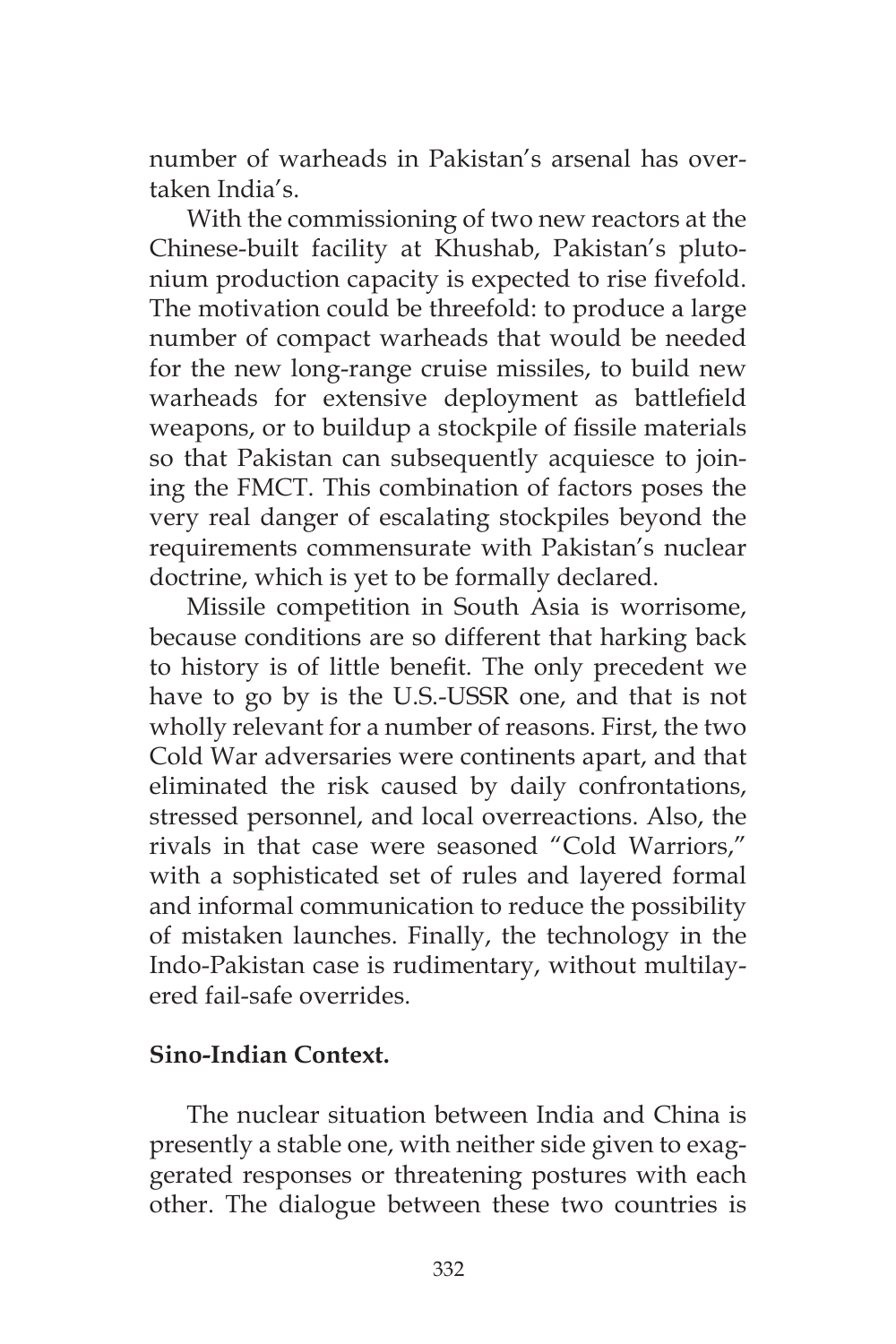more balanced and, notwithstanding the occasional unfriendly and even hostile rhetoric, exchanges between the two countries continue at the highest political level. The risk of an unauthorized or inadvertent nuclear flare-up between India and China is therefore a remote one for the time being. But it has been the Indian experience that Sino-Indian relations have their peaks and troughs, completely dictated by Chinese tactical perceptions. At times, the Chinese adopt a reasonable attitude and suggest waiting for a "wiser generation"; at others, they raise the tempo of their rhetoric in their Government media. Chinese continuity and tenacity of purpose are proverbial, compared with other states. As Stokes and Easton have commented, China might well turn to Japan or India after having settled the Taiwan issue.**<sup>25</sup>**

The problem in the Sino-Indian context is somewhat different—it lies in the huge disparity between the force levels of the two sides, which raises the question of whether India will be sucked into an arms race.

A reference to Appendix 10-3, Table 10-5, will show that India has an estimated total of 150 missiles of which about 130 are SRBMs of the 350-km range and below. The Agni series of missiles is under production only in the shorter range (Agni II MRBM) version as the IRBMs (Agni III and Agni V) are still under development.

In comparison, China (Appendix 10-1, Table 10-1) has over 1,100 SRBMs, about 90 MRBMs, 20 IRBMs, and about 40 ICBMs. While the numerical superiority alone is vast (about 1,300 to 150), the adverse ratio (for India) in the number of missiles that each can bring to bear on the other's targets is much more pronounced—since Indian missiles that can reach Chinese targets are very few at present, and even these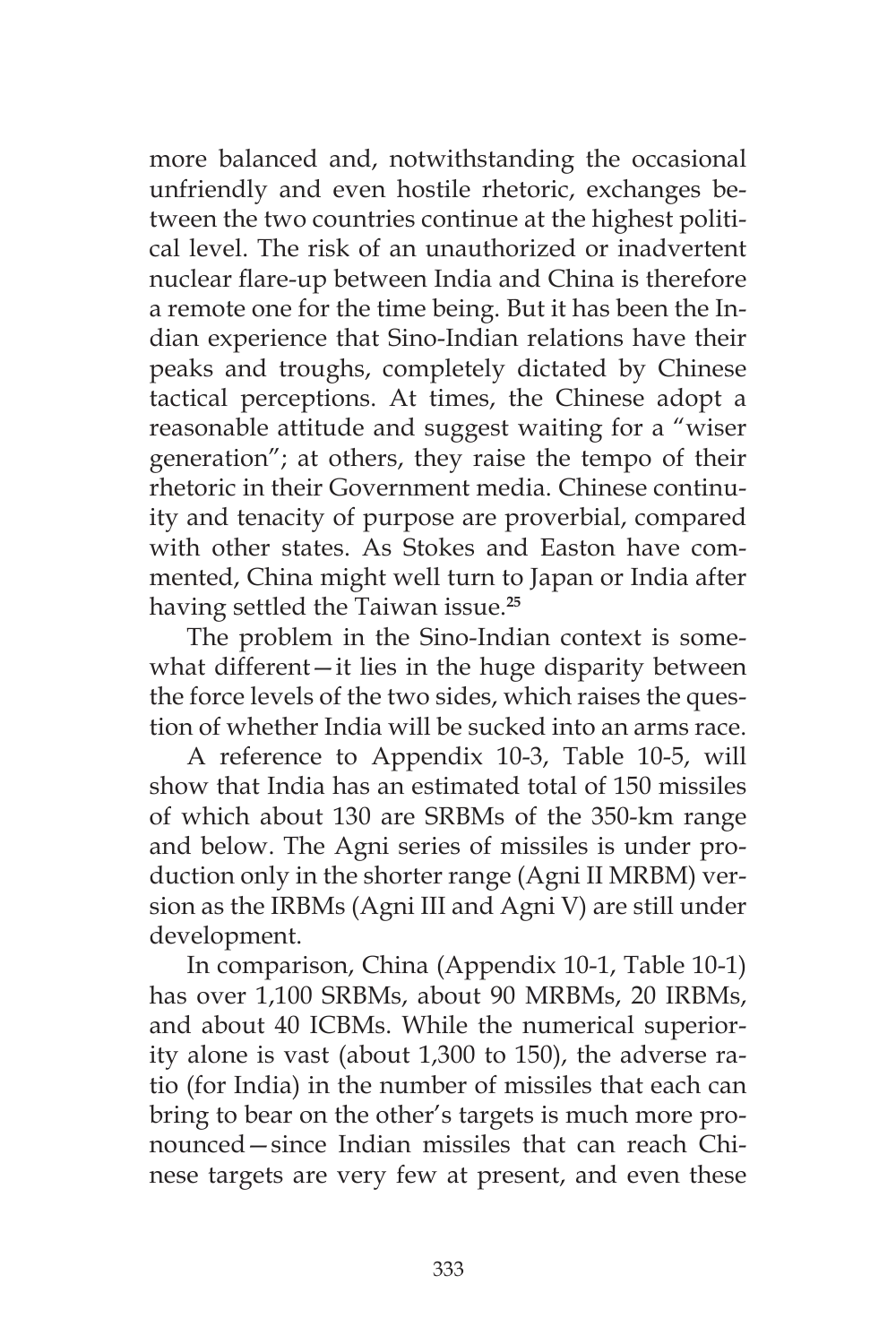cannot reach the value targets in the Chinese Northeast and East. In contrast (Appendix 10-4, China - Missile Deployment), China has the DF 3, 4 IRBMs, and DF 21 MRBMs bases located in the Qinghai province of Tibet (distance to Delhi approximately 2,500 km), and the same missiles together with DF 5 ICBMs in Yunnan Province in Southern China, which is also approximately the same distance.

In short, there can be no comparison between the ballistic missile forces of the two countries. India has therefore taken the pragmatic approach that it cannot and will not seek parity with China, and that its nuclear force levels will be built up only to the extent that its "minimum credible deterrent" doctrine requires. India has declined to specify a numerical ceiling, since this would obviously be related to China's force structure, albeit at a lower level. But the fact that parity is not an objective has been stated at fairly high official levels.**<sup>26</sup>** If India were to attempt parity with China, it would set in train an arms race that would be disastrous to it from every point of view. With the Indian economy buoyant after decades of stagnation and the stated government target of a gross domestic product (GDP) growth in double digits, it is certain that no Indian Government will sacrifice the prospect of economic progress in a futile pursuit of arms parity with China. Thus, the balance of offensive ballistic missiles is likely to be retained at some notional ratio of sufficiency, whose figure would obviously not be in the public domain.

As stated above, the current situation appears stable, and there is no looming arms race between India and China on the horizon, mainly because of India's limited objectives. But there is the uneasy prospect of the border dispute being raised at some point in the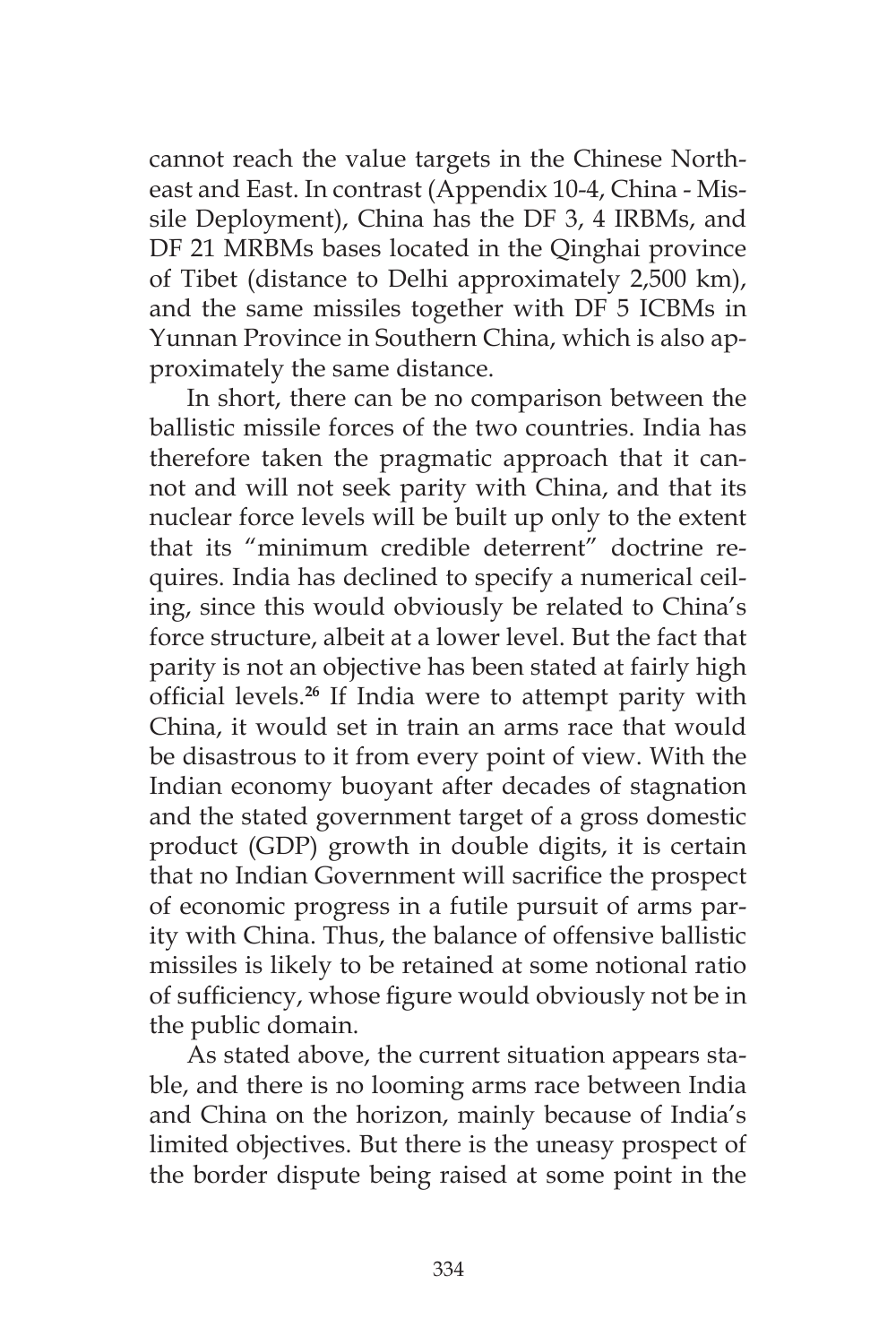future at a time of China's choosing, which will involve the kind of military and nuclear coercion that Taiwan is experiencing today. If that situation arises, India will have three options: to degrade China's offensive capability by enhancing its own air and missile defence capability, to increase its own offensive capability, or to negotiate a voluntary reduction of arsenals on both sides before matters reach a crisis point. The first option involves the creation of a wide area or several local missile shields and also the building up of a huge conventional military force. The second will result in the arms race that India seeks to avoid at all costs. So there appears to be only one viable option to reach an agreement on missile limits.

### **A Global INF?**

Such limits could be quantitative, as in the Strategic Arms Limitation Treaty (SALT) and Strategic Offensive Reductions Treaty (SORT), or qualitative, as in the INF Treaty. The INF Treaty served to give momentum to the considerable progress that has been made in arms reduction. Like every good treaty, it left all parties a little dissatisfied, but with much to be content with. The Soviets were able to achieve the virtual elimination of nuclear missile-borne weapons from Europe. The Europeans were happy, because they were not under threat from Soviet IRBMs, especially the SS-20 missiles. The British were relieved that ground launched cruise missile (GLCMs) were not going to be stationed in the United Kingdom (UK). The United States was pleased to have reduced the USSR's arsenal by 1,800-odd warheads against about 850 of its own, and to roll back the highly accurate MIRV SS-20 missiles at the same time. But now the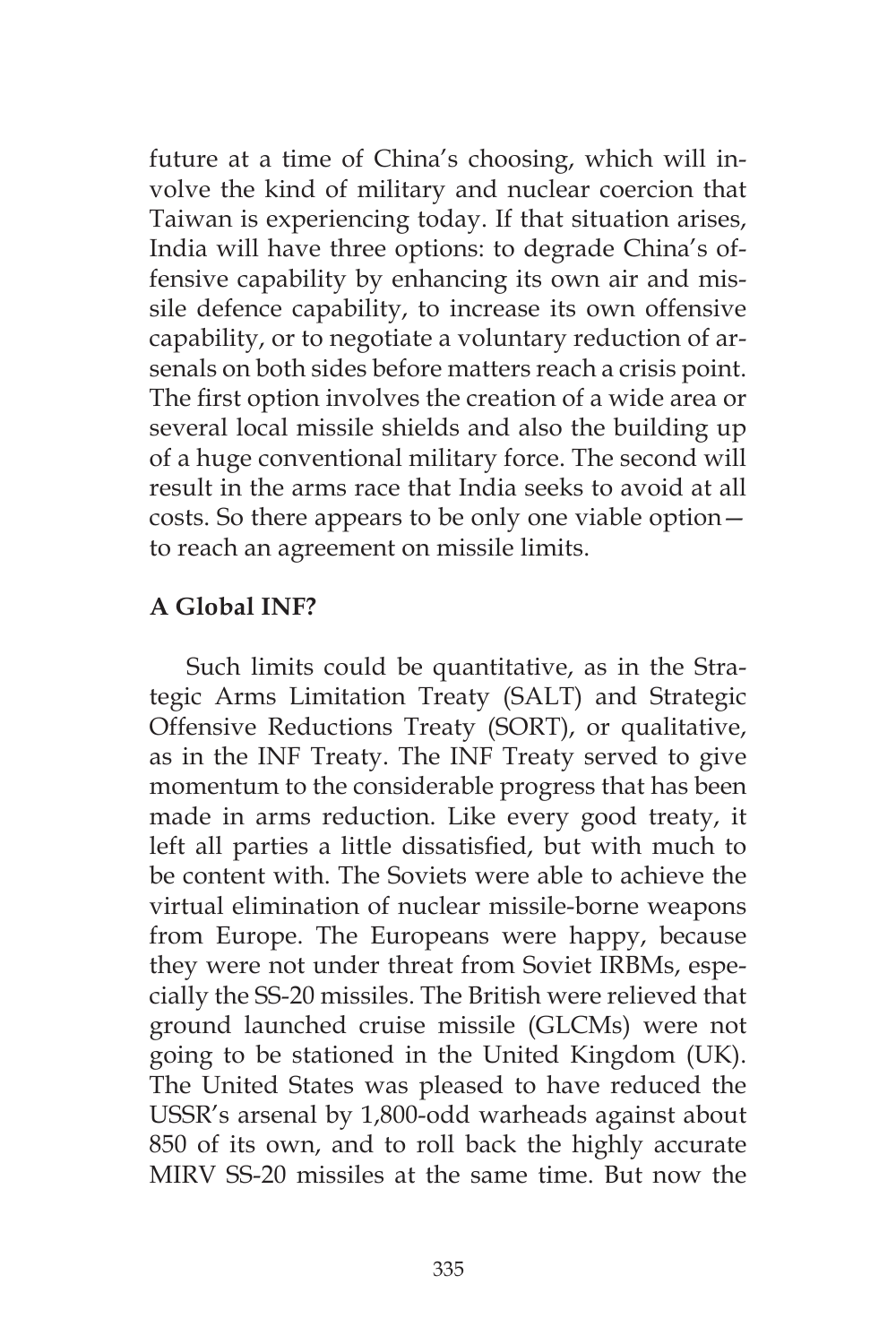Russians have repeatedly said that they do not believe that the INF Treaty is relevant anymore, since it was signed in a different era—with Europe divided into the Warsaw Pact and NATO. Now some Eastern Bloc countries have been enrolled in NATO, and Russia needs IRBMs—probably to be able to deploy them as a counter to Chinese missiles deployed against Russia. Russia is pressing for the globalization of the INF, and has expressed its intention to withdraw from the Treaty, as it is entitled to do if its national interests are threatened.**<sup>27</sup>** If a global INF were to come into being, it would mean that the embargo on missiles between 500- and 5,500-km range would apply to Britain, France, and China as well. It would make no difference to Britain and France, who do not have any landbased missiles. But the embargo applies in a big way to China, since, in their present form, the INF criteria would eliminate all but a handful of China's missiles. Clearly any scheme modeled on the INF would have to be specially tailored to make even a beginning in reducing China's threat perceptions, which cover the total range spectrum, from short (Russia, South Korea, Taiwan, and Japan) to medium and intermediate (Russia, India, and Japan), to Intercontinental (United States, Europe). In fact, the specified intermediate range of 5,500 km would mean that India and China would practically be in the "proscribed zone" from each other, and the shorter range proscription (less than 500 km) would make India and Pakistan weaponless against each other except for short-range ballistic missiles (SRBMs). The SRBMs, as is argued later in this chapter, is the category that needs to be eliminated. So there do not appear to be grounds for optimism about successfully devising range-based missile elimination criteria that will meet the security needs of the South Asian countries.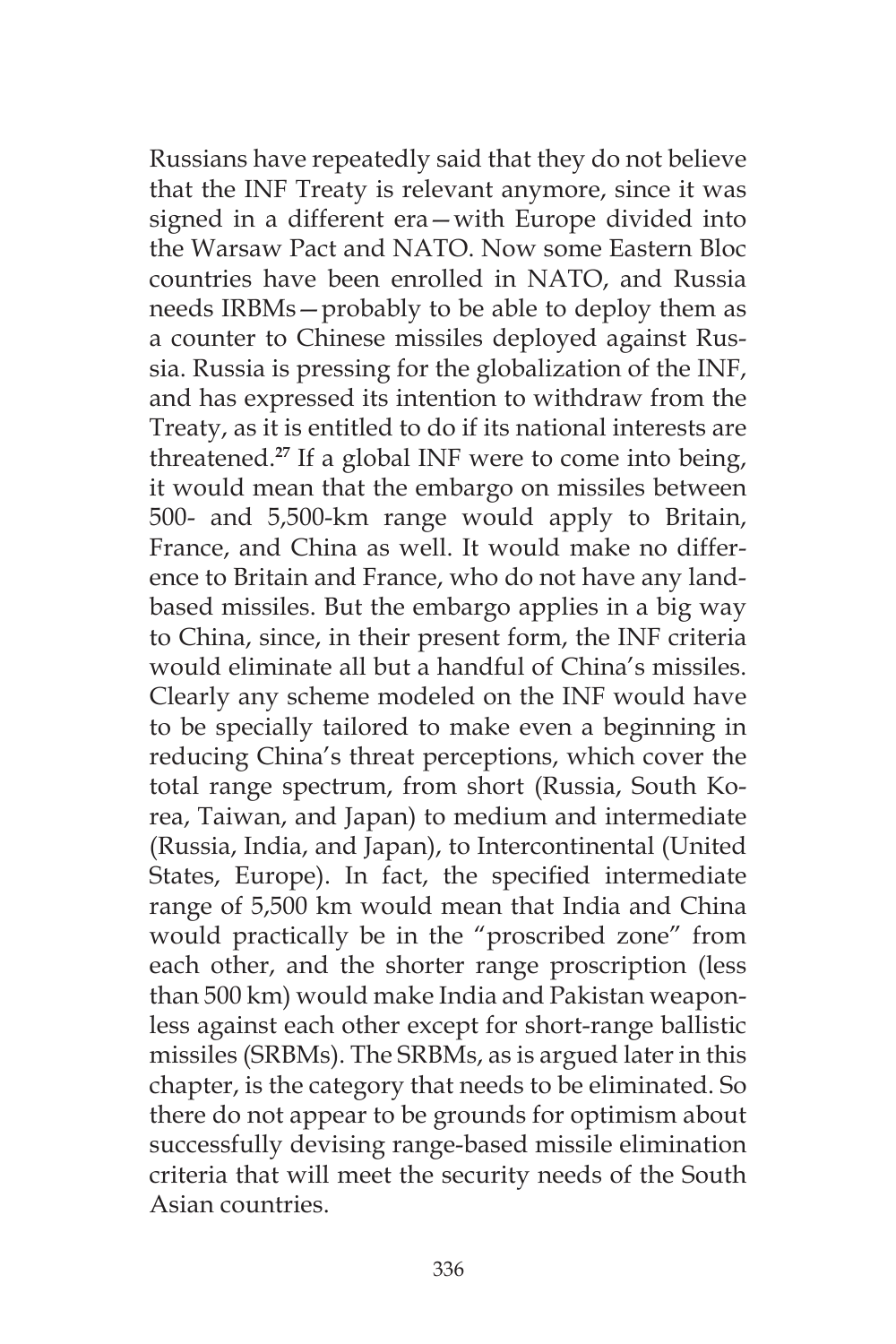#### **Missile Defense Competition.**

As far as a balance in the defensive missile force levels is concerned, one can surmise that here, too, there will be a restrained approach. The same governing factors apply—China's nuclear perceptions are not predicated on Indian actions and policies, since its threat perceptions are entirely focused on the United States. This would probably result in China concentrating its effort on building an extensive missile shield over its vital nuclear assets to keep its retaliatory capability intact. Since India cannot afford to indulge in an arms race, the same philosophy of sufficiency rather than parity will be the guide. Current Indian efforts to establish a missile defense cannot raise a shield over the entire country, and it is likely that the objective of missile defense may have to be concentrated on survival of the country's strategic leadership and retaliation capability—an approach very similar to China's vis-à-vis the United States.

Consequently, missile defense development by both sides may not change the equation very much, with missile defenses providing an added element of confidence in an ensured retaliatory capability rather than immunity from a strike.

#### **India-Pakistan Context.**

The dangerous competition in the subcontinental context is the deployment of SRBMs by both sides. SRBMs, being of shorter range, would necessarily have to be forward-deployed away from the direct supervision and control of higher political and military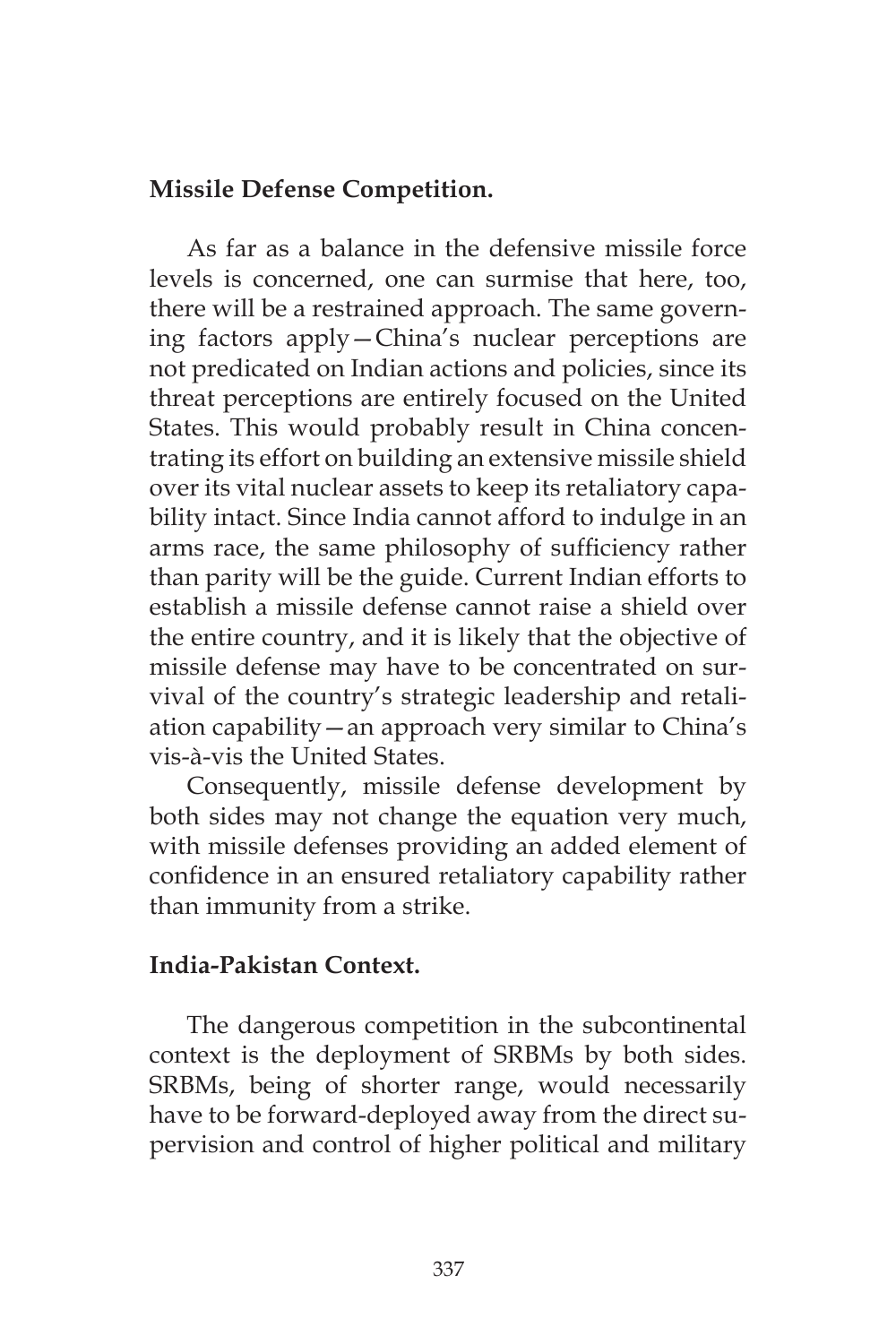leaders. Pakistan's doctrine, which has not been formally promulgated but has been surmised by gleaning statements from military and civilian sources, does envisage the use of nuclear weapons in a conventional scenario. Stemming from this use, it is unlikely that Pakistan will resort to a first strike "out of the blue." It envisages use of nuclear weapons as the decisive extension of the conventional battle, if that battle is going unfavorably from its point of view. In other words, risk is heightened when hostilities have broken out or are imminent.

Short-range ballistic missiles, *whether nuclear or conventionally war-headed—*if used to complement conventional forces—will be a major source of risk, since they may be used in the heat of battle. There is no way of distinguishing between an incoming conventionally tipped SRBM and a nuclear one. Any incoming ballistic missile will therefore be assumed to be a nuclear strike, and the defender will act accordingly, starting a nuclear exchange.

Thus, the biggest risk in the India-Pakistan context is an accidental, mistaken, or unauthorized missile launch, or the evaluation of an incoming conventional missile as a nuclear attack or the precursor of one.

#### **Risk Factors in Indo-Pak Context.**

1. *Deployment and Delegation.* With a long common border and its geographic characteristics, Pakistan may choose to disperse its missiles widely, and the operational preference would be for delegative rather than assertive control. Pakistani statements emphasise that the country's nuclear weapons are its great equalizer, and that they will be brought into use in a critical situation. Over time, this military teaching can erode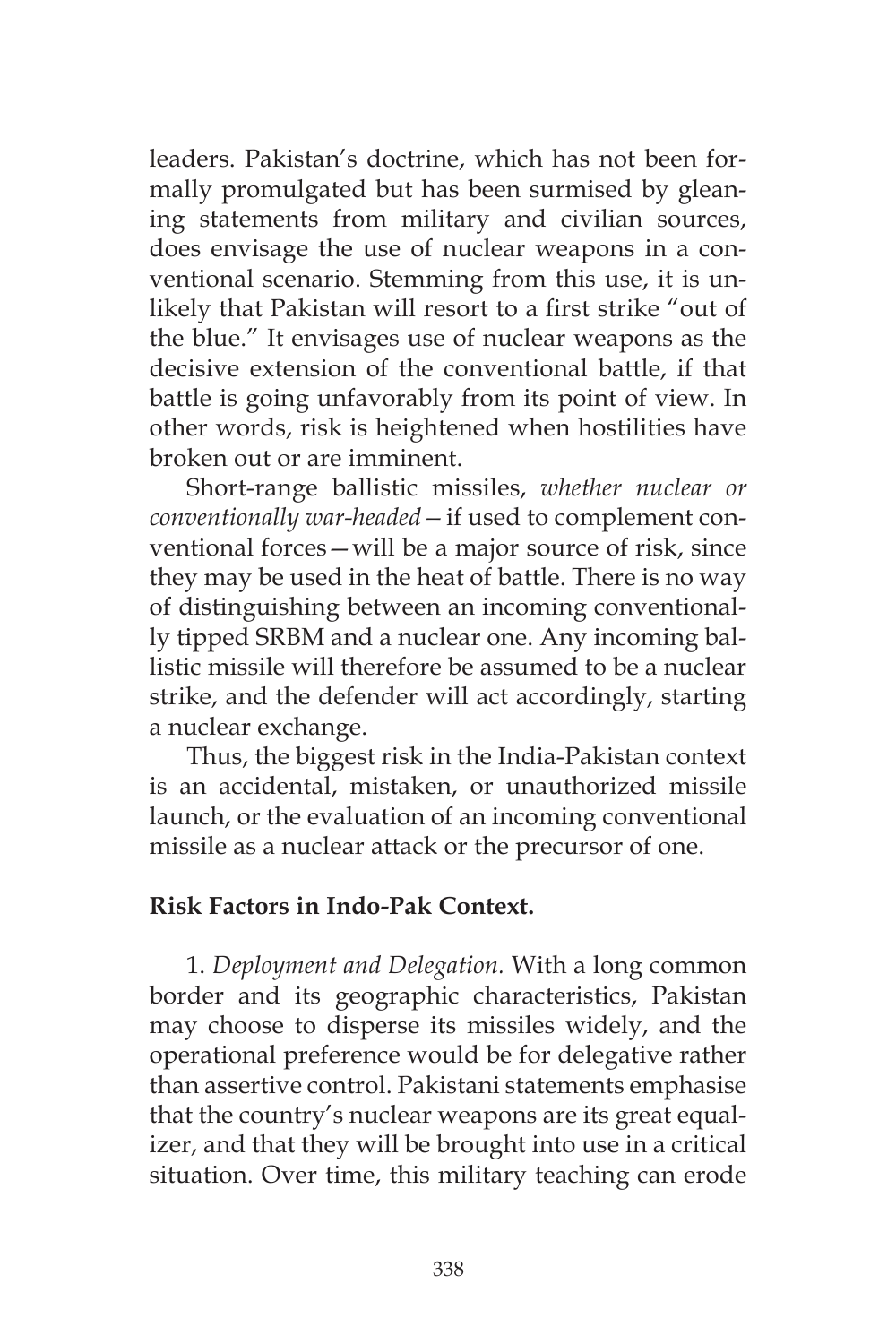the inhibitive element and condition the authorized commander to err on the side of aggression.

2. *Cross-border Infiltration and Artillery Fire.* Indian and Pakistani troops are closely deployed across the line of control, and there are frequent cross-border firings (usually to cover the injection of infiltrators). This adds to the stress levels of personnel, and flash points are lowered. In a frequently crisis-ridden scenario, the cross-border firings increase the danger of an accidental or maverick launch.

3. *Exploitation of Militants and Irregulars.* From the very inception of the state, Pakistan has resorted to the exploitation of nonstate militants to conduct deniable military operations. On occasion, military personnel have conducted attacks disguised as irregulars. This is well-known and documented, and was clearly exposed during the Kargil war, when so-called Mujahideen were found to be soldiers without uniforms.**<sup>28</sup>** While not directly presenting a missile-related risk, such incidents are a potential trigger to the outbreak of hostilities, which could escalate into missile and nuclear exchanges.

4. *Recourse to Tactical Nuclear Weapons.* The frequent statements by Pakistan about the need for nuclear weapons to balance India's conventional strength give rise to the belief that battlefield nuclear weapons may be part of the Pakistani warfighting strategy. This would considerably lower thresholds and vitiate all other nuclear restraint measures. Recourse to the use of tactical or battlefield nuclear weapons will inevitably lead to nuclear escalation, and there would be a serious risk of a full-scale nuclear exchange.

5. *Ambiguity as Doctrine.* Some Pakistani experts propagate the notion that ambiguity is a part of deterrence. They have also said that nuclear weapons may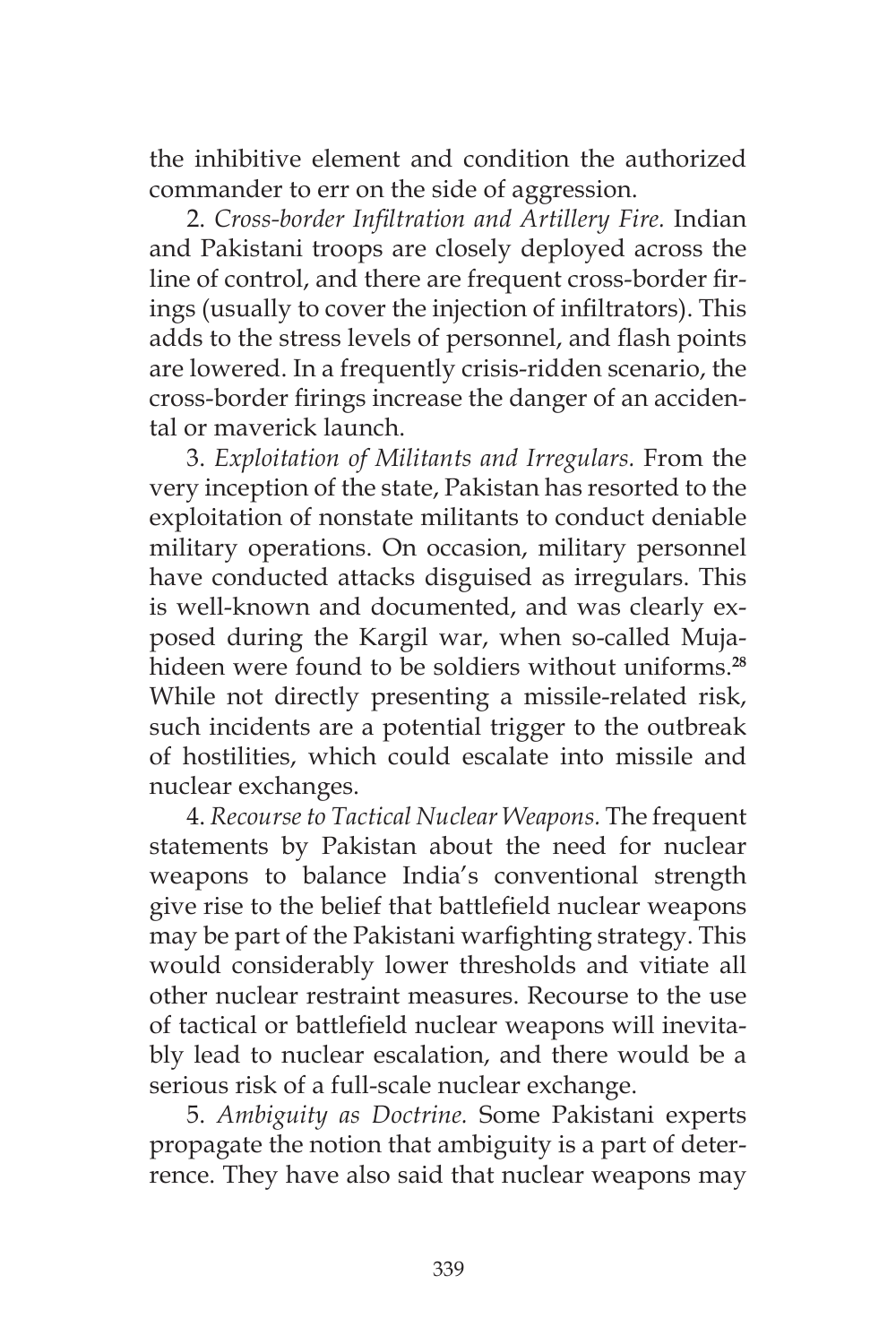be used if certain red lines, which are not officially specified, are crossed. This is a dangerous policy: in the nuclear context, while clarity enhances deterrence, ambiguity makes risks more acute and should be eliminated.

### **Risk-Reduction Measures—India and Pakistan.**

Both India and Pakistan have shown awareness of the ever-present danger of war between them. Since 1949, a number of measures have been instituted to lessen the risk of a border incident escalating to war. There are a number of confidence-building measures (CBMs) in force, which range across a wide spectrum of subjects, from avoidance of attacks on each others' nuclear facilities to advance notification of military exercises and also of missile launches. But there is acceptance on both sides that the observance has been somewhat less than meticulous.**<sup>29</sup>** The surest way to mitigate the risk of nuclear exchanges is obviously to address the issue of the risk of war, at which many of these CBMs are aimed. But taking the situation as it is, one approach could be to focus only on those aspects that are missile-related.

### **Eliminate SRBMs.**

A major step forward could be the elimination of SRBMs. As has been argued, the very first detection of a ballistic missile launch, even conventionally tipped, will initiate an unintended nuclear exchange. It is this writer's view that these launches complicate an existing situation, and have no flexibility or graduated response capability that is so essential in the control of a nuclear situation. The elimination of SRBMs by both sides will considerably reduce the risks.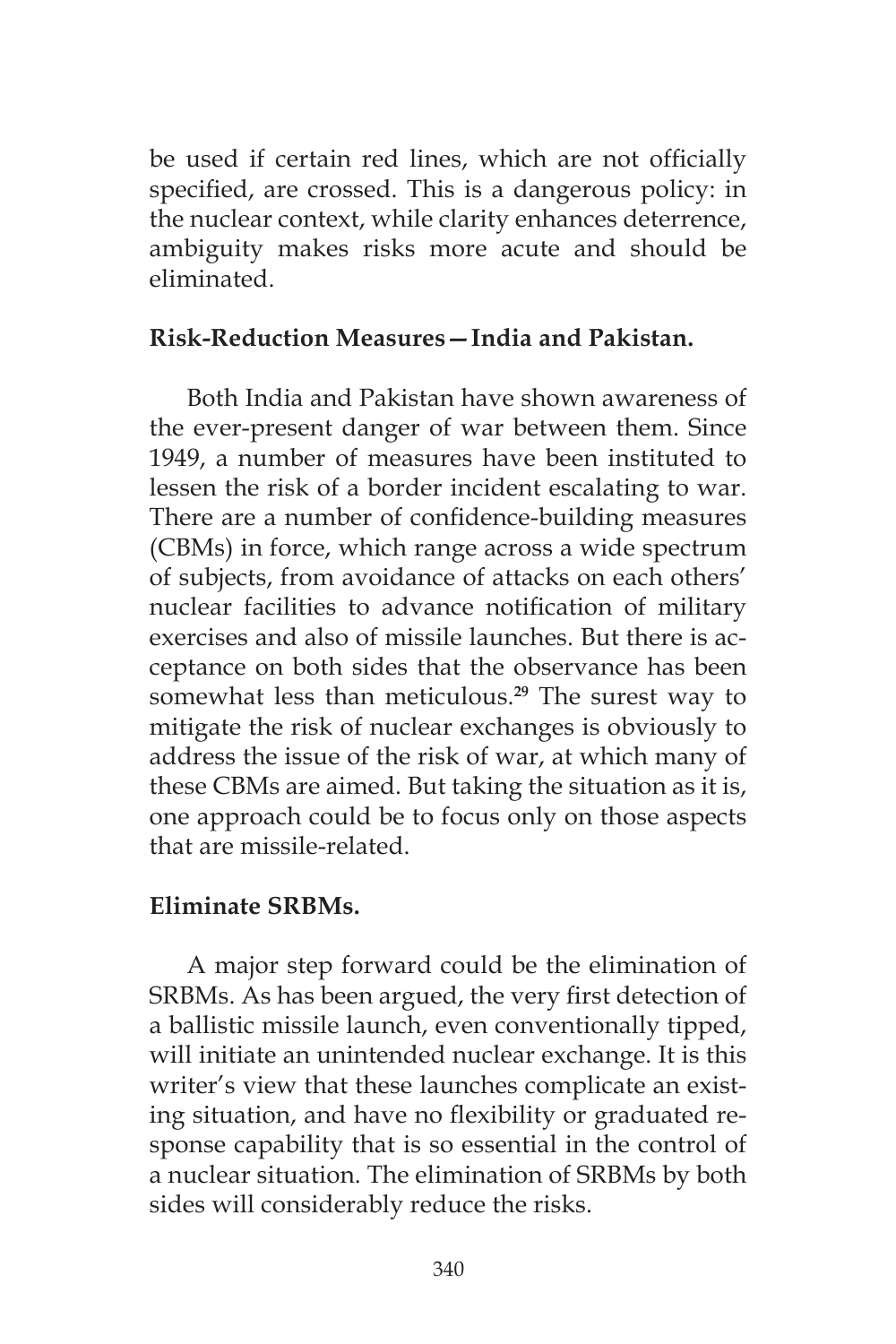#### **Eliminate Tactical Nuclear Weapons.**

Tactical nuclear weapons, including nuclear mines and other static nuclear explosive devices, must be defined, eliminated if existing, and proscribed. The countries must come to an agreement that such weapons will not be made or used.

#### **Revisit the 'Third Way.'**

George Perkovich, in a 1993 article titled "A Nuclear Third Way in South Asia," had proposed a rollback to a state of nonweaponized deterrence.**<sup>30</sup>** Much water has flowed down the Ganga and the Indus since then, and many of the proposed measures are no longer possible. Weaponization has occurred, ballistic missiles have been developed and deployed, and the subcontinent is witnessing the development of anti-missile defense systems. But it may be worthwhile to revisit this subject. At the time it was published, the article had suggested that the preparation of missiles could be kept limited to a defined level. Missiles in peacetime are kept in storage separate from their warheads, and the missile airframes themselves are not ready for immediate launch. The launch of a missile from its cold, dissembled state requires several steps: The warheads and missiles have to be separately prepared and the missiles fueled before they are brought together to be mated at the launch site and loaded on the delivery system (the launcher or aircraft) and subjected to checks before and after each stage. If an agreement can be reached to pre-define a stage beyond which the missiles will not be prepared, it would eliminate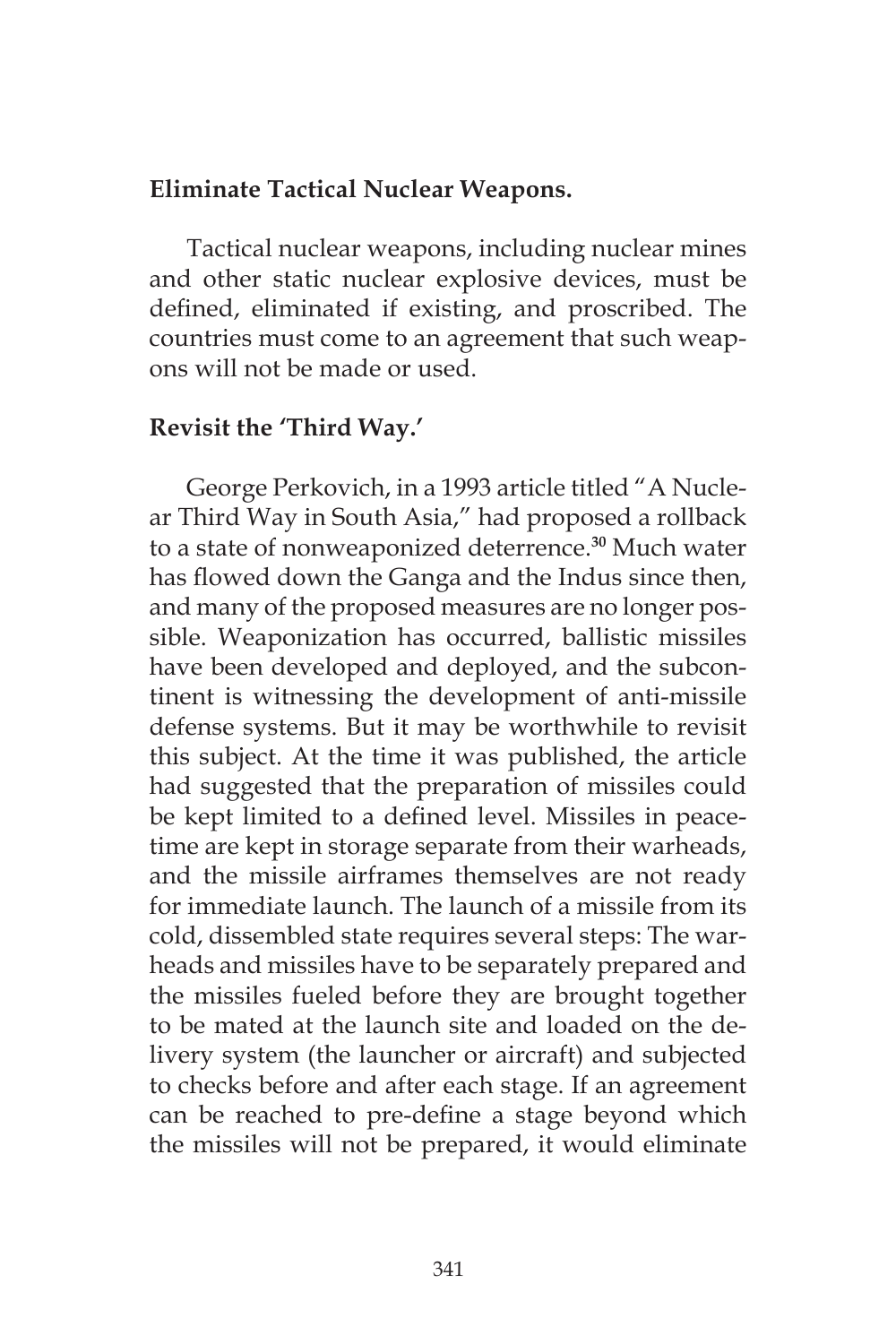much of a risk in normal times. Further, thought can be given to the introduction of time buffers, so that the entire process is deliberate, and there is the possibility of recall at each stage.

Once this is agreed upon, the question of verification can be discussed. Perhaps a separate communication channel for missile warnings can be manned or activated when needed.

## **NEED TO WORK TOWARD AGREEMENT ON CRUCIAL PRINCIPLES**

Concerted efforts are required to reach agreement on the principles that deterrence need not be "warhead for warhead" and that asymmetrical deterrence is a valid concept in the modern age. This can be a first step toward agreeing on ratios between the nuclear forces of the countries concerned. It is relevant here that any discourse on this aspect must recognize that the China-India-Pakistan equation does not stand in isolation, and must be viewed as part of the global nuclear balance.

#### **CONCLUSION**

Countries of the subcontinent, for better or for worse, have acquired nuclear weapons capability. This is the reality, and management of nuclear risk must proceed from this datum. Internal political stability is crucial to reach a level of mutual confidence. At present, both countries have their hands full with internal armed insurgence. In Pakistan, the threat of nuclear missiles being forcibly taken by enemies of the state cannot be disregarded, notwithstanding the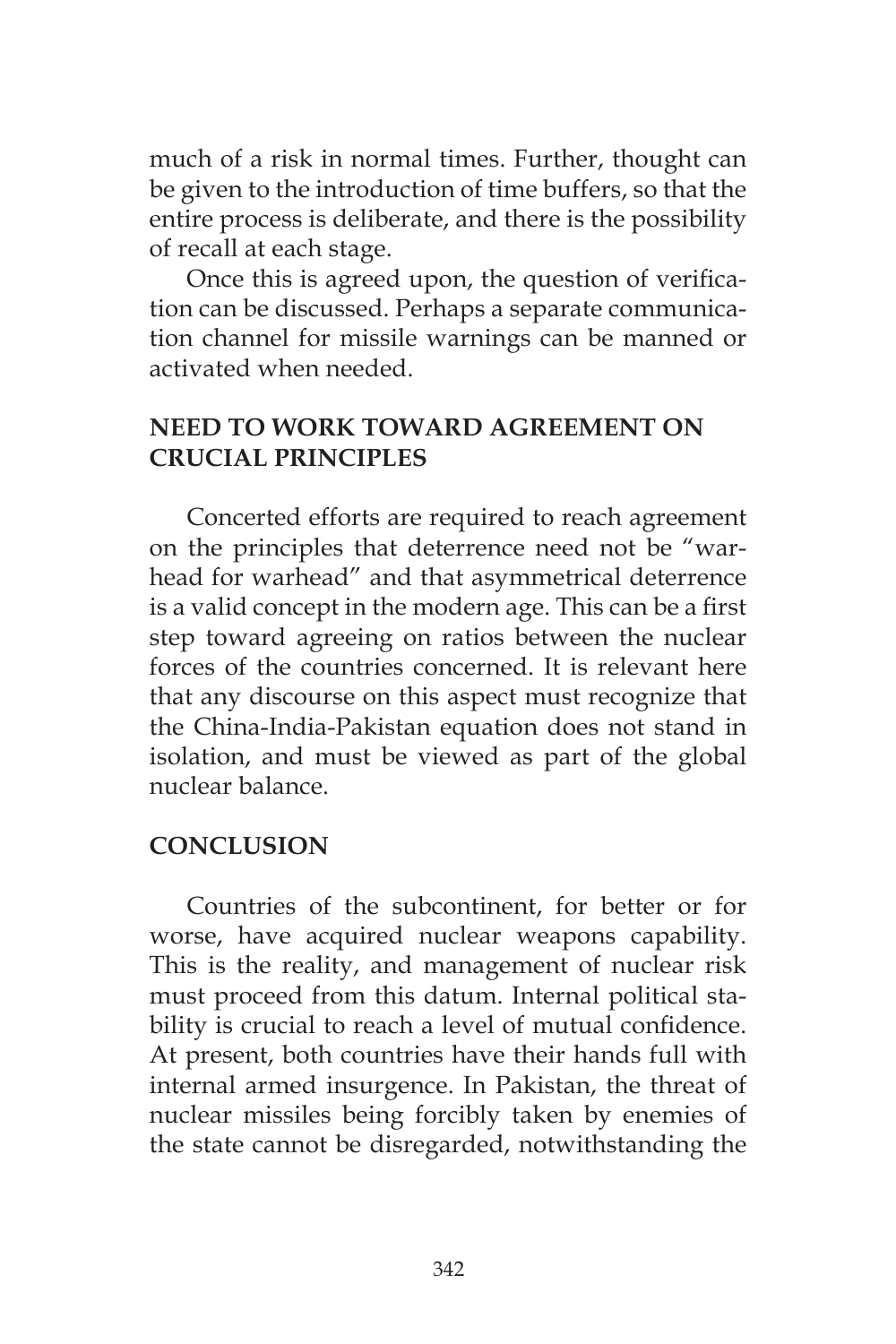conciliatory statements in this regard from U.S. and Pakistani sources.

A major requirement is the cessation of all crossborder terrorist activity, which is aided and abetted by Pakistan. India has suffered seven heinous attacks from across the border in the last 8 years, and a repetition of such incidents may have an unpredictable response.

Transparency and clarity are the cornerstones of nuclear stability, and policies of studied ambiguity are highly risk-prone. China is playing a partisan game in South Asia, and must be involved in efforts to manage and ameliorate the critical situation in the subcontinent.

Despite enormous odds, India and Pakistan are still engaged in dialogue at the top levels of Government. These efforts lend hope and must persist if the grave risk of nuclear conflict is to be avoided.

#### **ENDNOTES - CHAPTER 10**

1. In this chapter, China is included in the term "South Asia," because of its close proximity and involvement in the security issues of the region.

2. "Yahya and Co. feared that Mujib's ascendancy would mean far greater autonomy for the long-exploited East Pakistanis, and the Pakistani army ruthlessly moved to crush the Bengali movement." "Pakistan: Mujib's Secret Trial," *TIME magazine*, August 23, 1971, available from *www.time.com/time/magazine/ article/0,9171,877251,00.html*.

3. "It is now officially estimated that refugees will swell to 12 million by the end of the year. The cost to the Indian government for the fiscal year ending next March 31 may run as high as \$830 million." "East Pakistan: Even the Skies Weep," *TIME magazine*, October 25, 1971, available from *www.time.com/time/magazine/ article/0,9171,877316-3,00.html*.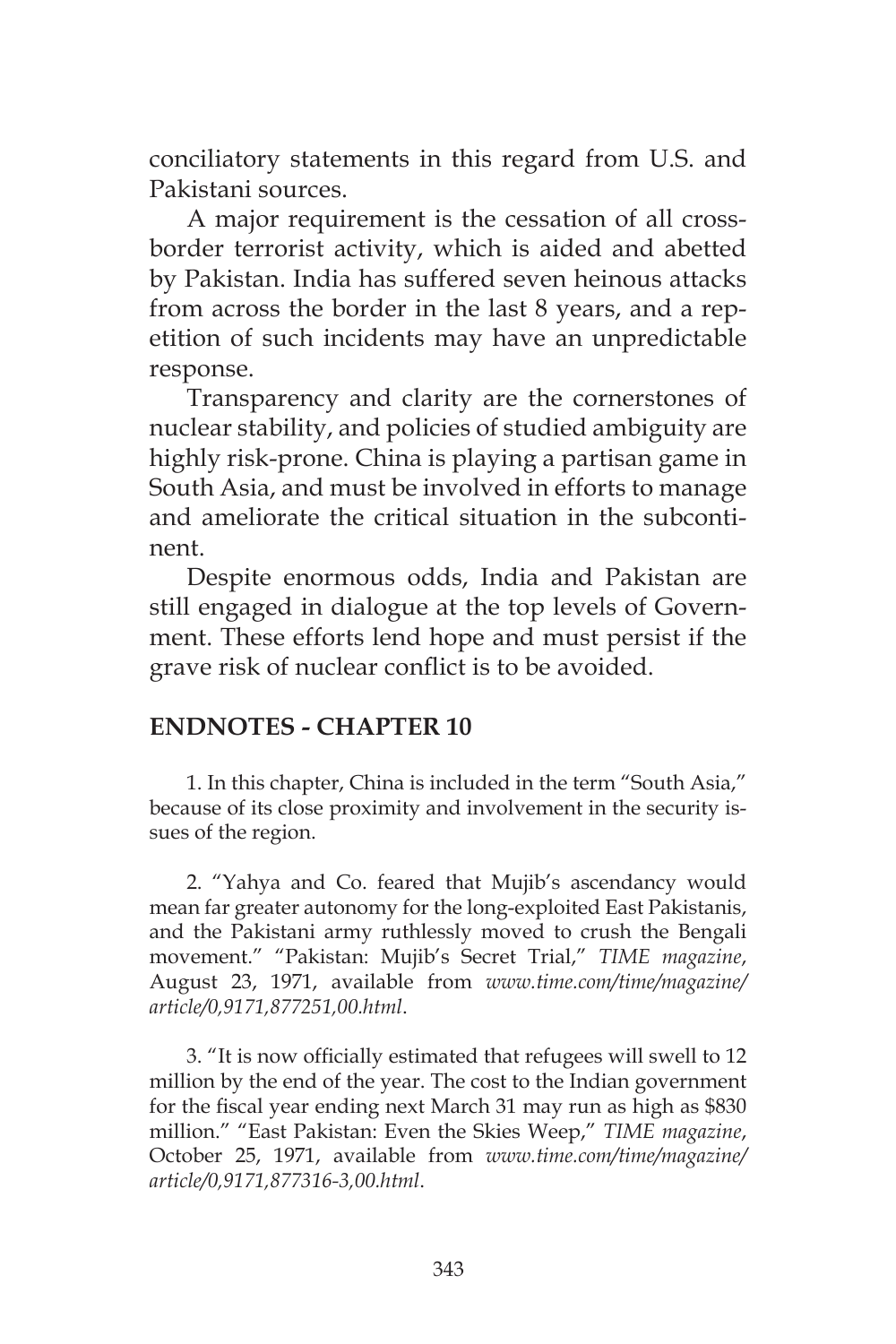4. Megha Bahree, "China in Pakistan," *Forbes Magazine,* February 7, 2009, available from *www.forbes.com/2009/07/02/rubachina-pakistan-trade-sidebar.html*.

5. Claude Arpi, "Missiles in Tibet," *Indian Defence Review,* Vol. 23, No. 3, July-September 2008.

6. "A Brief History of Pakistan's Nuclear Program," Washington, DC: Federation of American Scientists, December 11, 2002, available from *www.fas.org/nuke/guide/pakistan/nuke/*.

7. [Musharraf's] "Visit to China," *The Daily Times* (Lahore, Pakistan), November 3, 2003.

8. "China is threat No.1, says Fernandes," *Hindustan Times*, New Delhi, India, May 3, 1998.

9. You E. Ji, *The Armed Forces of China*, St. Leonards, New South Wales, Australia: Allen & Unwin, 1999, p. 11.

10. Mark A. Stokes and Ian Easton, "Evolving Aerospace Trends in the Asia-Pacific Region—Implications for Stability in the Taiwan Straits and beyond," Arlington, VA: The Project 2049 Institute, May 27 2010, available from *project2049.net/documents/ aerospace\_trends\_asia\_pacific\_region\_stokes\_easton.pdf*.

11. Stokes and Easton.

12. "Missile," *Pakistan Country Profile*, Washington, DC: Nuclear Threat Initiative, available from *www.nti.org/e\_ research/profiles/Pakistan/Missile/index.html*.

13. *Ibid*.

14. General K. Sundarji, *Blind Men of Hindoostan-Indo-Pak Nuclear War,* New Delhi, India: UBS Publishers and Distributors Ltd., 1993, p. xiv.

15. Robert S. Norris and Hans M. Kristensen, "Indian Nuclear Forces, 2008," *Bulletin of the Atomic Scientists*, Vol. 64, No.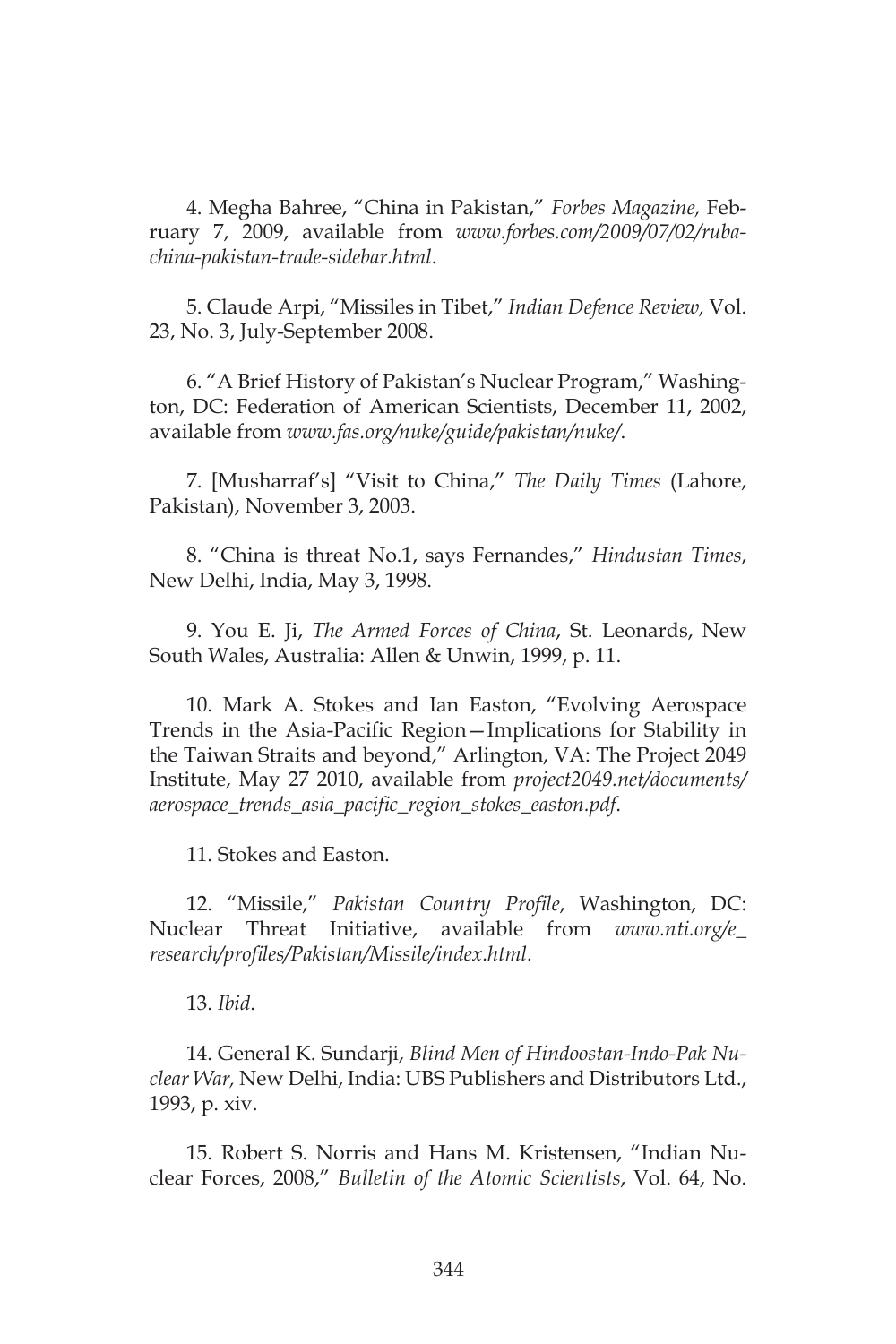5, November/December 2008, available from *bos.sagepub.com/ content/64/5/38.full.pdf+html.*

16. "India will conduct its first test of the over-5,000 km range Agni-V missile within a year's time, top Defence Research and Development Organisation (DRDO) officials said on Wednesday. . . . The DRDO director-general, Dr. V.K. Saraswat, said that the Agni-V missile is 'out of the drawing board' and that 'testing and evaluation of sub-systems' of the missile is currently on." See "Agni-V Test in a Yr, Say DRDO Officials," *The Asian* Age, February 10, 2010, available from *www.asianage.com/content/agni-v-testyr-say-drdo-officials*.

17. Oliver Jones, "Ballistic Missile Defence in the 21st Century," *E-International Relations*, March 13, 2010, available from *www.e-ir.info/?p=3462*.

18. "Why CND Opposes Missile Defence," Campaign for Nuclear Disarmament, London, UK: Mordechai Vanunu House, available from *www.cnduk.org/index2.php?option=com\_content&do\_ pdf=1&id=108.*

19. Dr. Dingli Shen, "A Chinese Perspective on National Missile Defense," Shanghai, China: Institute for Environmental and Energy Research, Fudan University, available from *ieer.org/resource/ commentary/a-chinese-perspective-on-national-missile-defense/.*

20. "Project 640: China's National Missile Defence in the '70s," *SinoDefence.com*, April 11, 2009, available from *www.sinodefence. com/special/airdefence/project640.asp*.

21. "New Framework for the U.S.-India Defense Relationship," Document Signed by U.S. Secretary Rumsfeld and Indian Minister Mukherjee, June 28, 2005, Washington, DC: National Defense University, Military Education Research Library Network (MERLN), available from *merln.ndu.edu/index.cfm?secID=175&pag eID=3&type=section*.

22. T. S. Subramaniam, *"Hat-Trick of Hits," Frontline*, Vol. 26, Issue 7, March 26, 2010.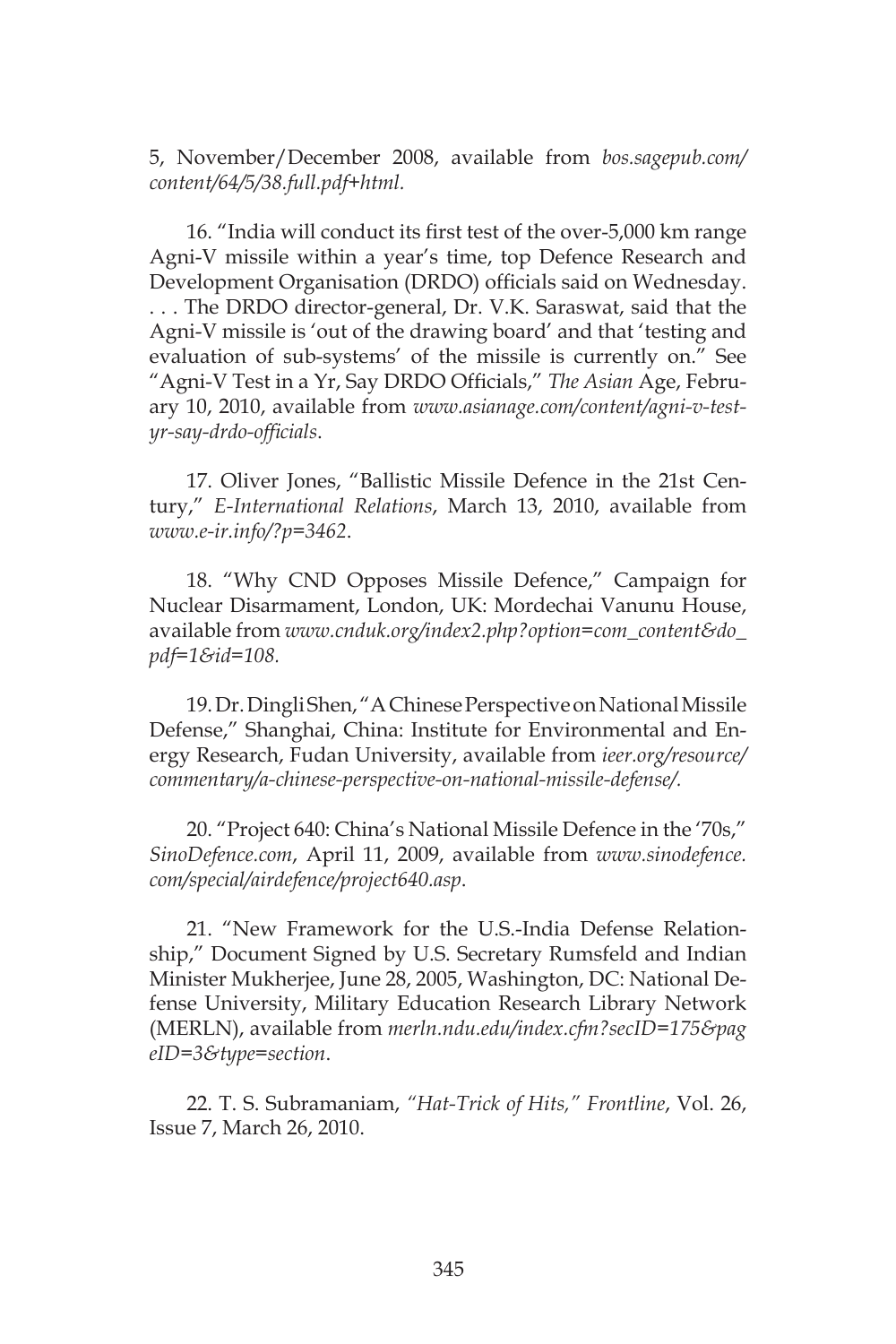23. "India to Re-test Ballistic Missile Defence Shield," *Thaindia News*, April 11, 2010, available from *www.thaindian.com/newsportal/ sci-tech/india-to-re-test-ballistic-missile-defence-shield\_100346454. html*.

24. "Status of World Nuclear Forces 2010," Arlington, VA: Federation of American Scientists, available from *www.fas.org/ programs/ssp/nukes/nuclearweapons/nukestatus.html*.

25. Stokes and Easton, "Evolving Aerospace Trends," 2010.

26. Kanti Bajpai, "India's Nuclear Posture After Pokhran II," *International Studies* (New Delhi), Vol. 37, No 4, October-December 2000, citing George Perkovich, *India's Nuclear Bomb: The Impact on Global Proliferation*, Berkeley, CA: University of California Press, 1999, p. 440. Cites a "BJP official" as saying, "We do not seek parity with China; we don't have the resources, and we don't have the will. What we are seeking is a minimum deterrent." The remark may have been made by Brajesh Mishra, Principal Secretary to the Prime Minister (and later, National Security Advisor). See C. Raja Mohan's reference to a similar statement, which he attributes to Mishra, in his article, "Sino-Indian Nuclear Talks Vital," *The Hindu*, November 3, 1998.

27. "INF Treaty Developments-2010," in *Treaty between the United States and the Union of Soviet Socialist Republics on the Elimination of Their Immediate-Range and Shorter-Range Missiles (INF Treaty)*, Washington, DC: Nuclear Threat Initiative, available from *www.nti.org/treaties-and-regimes/treaty-between-the-united-states-ofamerica-and-the-union-of-soviet-socialist-republics-on-the-eliminationof-their-intermediate-range-and-shorter-range-missiles/.*

There (have) . . . been continuing concerns in Russia that if no other countries join the Treaty, it may no longer prove useful. On 17 February, a diplomatic-military source in Moscow said that "Russia and the USA are planning to go back to the issue of prospects for keeping or revoking the INF treaty after a new START Treaty has been signed.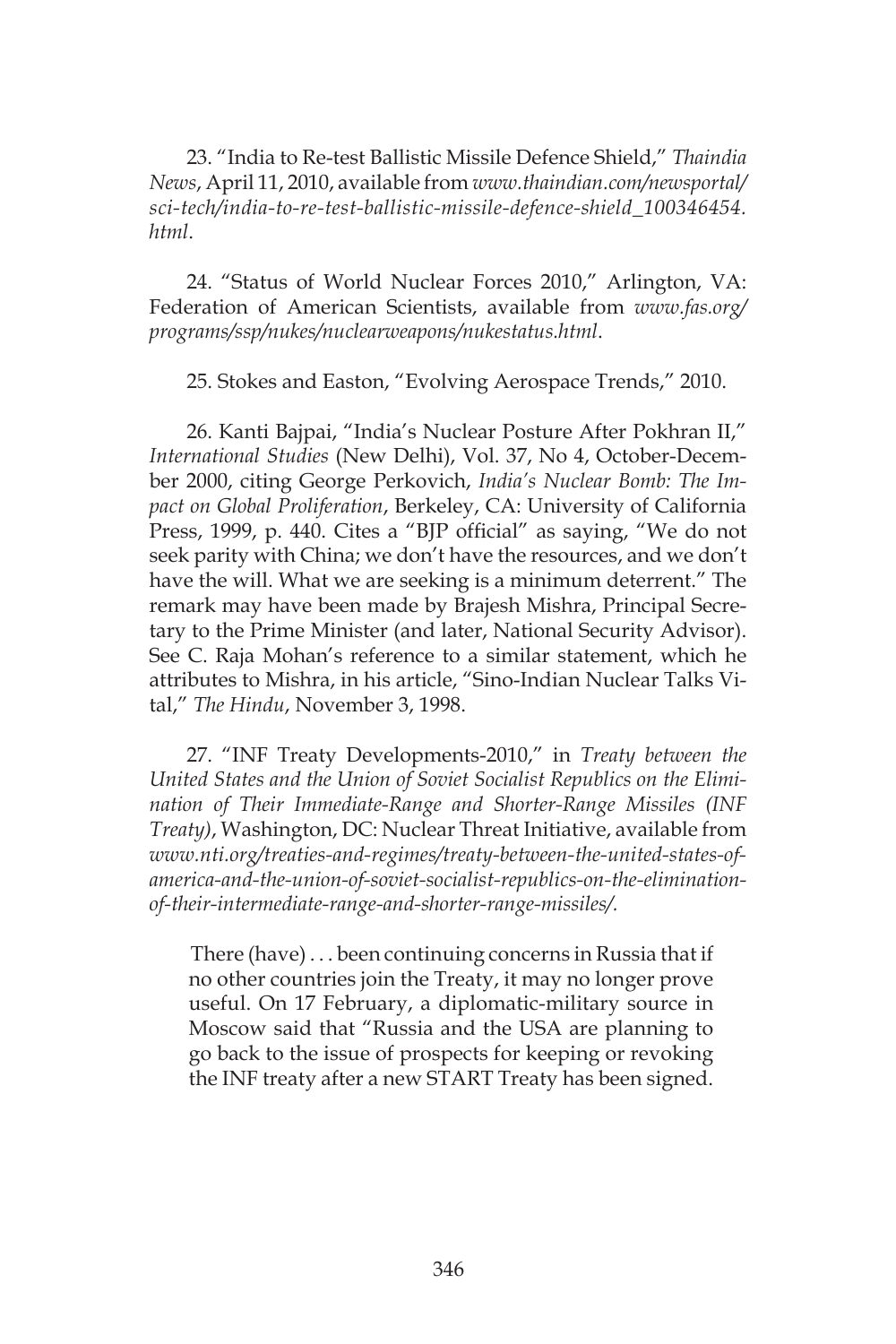28. Seth C. Jones and C. Christine Fair, *Counterinsurgency in Pakistan*, Santa Monica, CA: Rand Corporation, Rand National Security Division, 2010. In Chap. 2 of this Rand-funded monograph published in May 2010, the authors give details of Pakistan's use of Mujahideens, militants, and irregulars to further its "Foreign Policy Objectives" in Kashmir.

29. A discussion on current CBMs is included in Neil Joecke, "The Indo-Pakistani Nuclear Confrontation: Lessons from the Past, Contingencies for the Future," in Henry Sokolski, ed., *Pakistan's Nuclear Future: Reining in the Risk*, Carlisle, PA: Strategic Studies Institute, U.S. Army War College, December 2009.

30. George Perkovich, "A Nuclear Third Way in South Asia," *Foreign Policy*, Issue 91, Summer 1993, p. 85.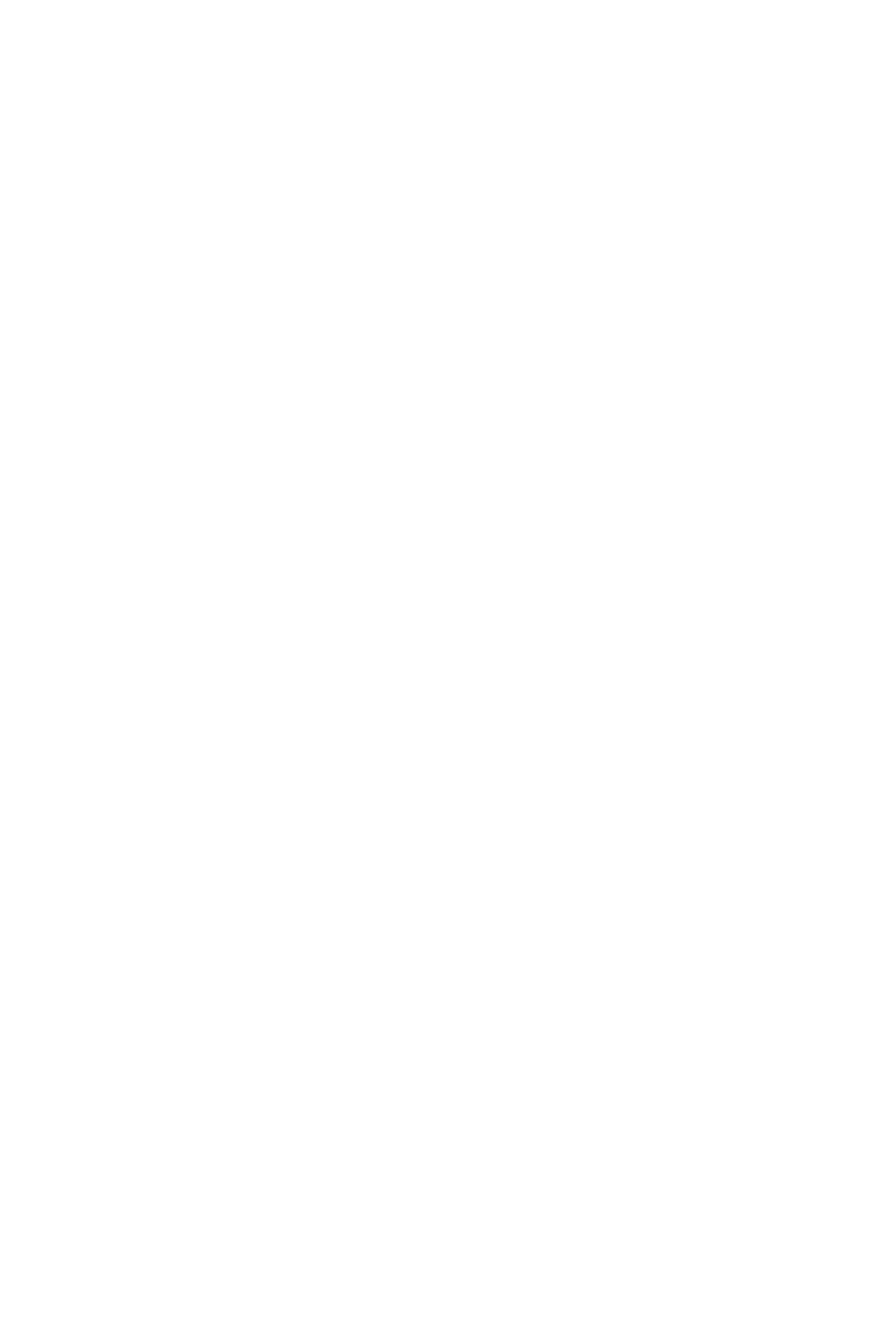### **APPENDIX 10-1**

# **SOUTH ASIA—MISSILE HOLDINGS**

# **China's Missile Inventory.1**

| Nos.           | <b>TYPE</b><br>[NATO design]             | Nos.      | <b>RANGE</b><br><b>PAYLOAD</b> | <b>WARHEAD</b><br><b>YIELD</b>                        | <b>CEP</b> | <b>COMMENTS</b>                                                                                                                 |
|----------------|------------------------------------------|-----------|--------------------------------|-------------------------------------------------------|------------|---------------------------------------------------------------------------------------------------------------------------------|
|                |                                          |           |                                |                                                       |            |                                                                                                                                 |
| $\mathbf{1}$   | DF-15/M-9<br><b>ICSS-6/CSST-</b><br>600] | 350-400   | 600km<br>950kg                 | 50-350KT                                              | 600m       | M-9 is export<br>version<br>with GPS                                                                                            |
| $\overline{2}$ | DF-11/M-11<br>[CSS-X-7]                  | 700-750   | 300km<br>800kg                 | 50-350KT                                              | 150m       | M-11 is export<br>version<br>with GPS                                                                                           |
|                |                                          |           |                                |                                                       |            |                                                                                                                                 |
| 3              | <b>DF-3/3A</b><br>[CSS-2]                | $15 - 20$ | 3,000km<br>2.150kg             | 3.3MT                                                 |            | 2.5-4.0km Road-mobile                                                                                                           |
| $\overline{4}$ | DF-21/21A<br>[CSS-5]<br>[Mod 1 & 2]      | 50-80     | 2,100km<br>200-300kg           | 200-300KT                                             |            | 0.3-0.4km Same missile as<br><b>JL-1 SLBM</b>                                                                                   |
|                |                                          |           |                                |                                                       |            |                                                                                                                                 |
| 5              | DF-4<br>[CSS-3]                          | $15 - 20$ | 5,400+km<br>2,200kg            | 3.3MT                                                 |            | 3.0-3.5km Cave-based                                                                                                            |
|                |                                          |           |                                |                                                       |            |                                                                                                                                 |
| 6              | <b>DF-5/5A</b><br>$[CSS-4]$              | 20        | $1,3000+km$<br>4-5,000kg       | $4 - 5MT$                                             |            | 0.5-3.0km DF-5A longer-<br>range, mobile,<br>replacing DF-5.                                                                    |
| $\overline{7}$ | DF-31<br><b>ICSS-X-101*</b>              | <10       | 7,200+km<br>?kg                | 100-200KT                                             | 0.5km      | Land-mobile;<br>same missile as<br>JL-2 SLBM; to<br>replace the DF-4.<br><b>MRV/MIRV</b><br>capability<br>possible in<br>future |
| 8              | <b>DF-31A</b>                            | <10       | 11,200+km<br>?kg               | Single nuclear 0.7-0.8km<br>warhead, yield<br>unknown |            | Road-mobile;<br>incorporates<br>decoys as anti-<br><b>AMD</b> measure                                                           |

**Table 10-1. Ballistic Missiles**.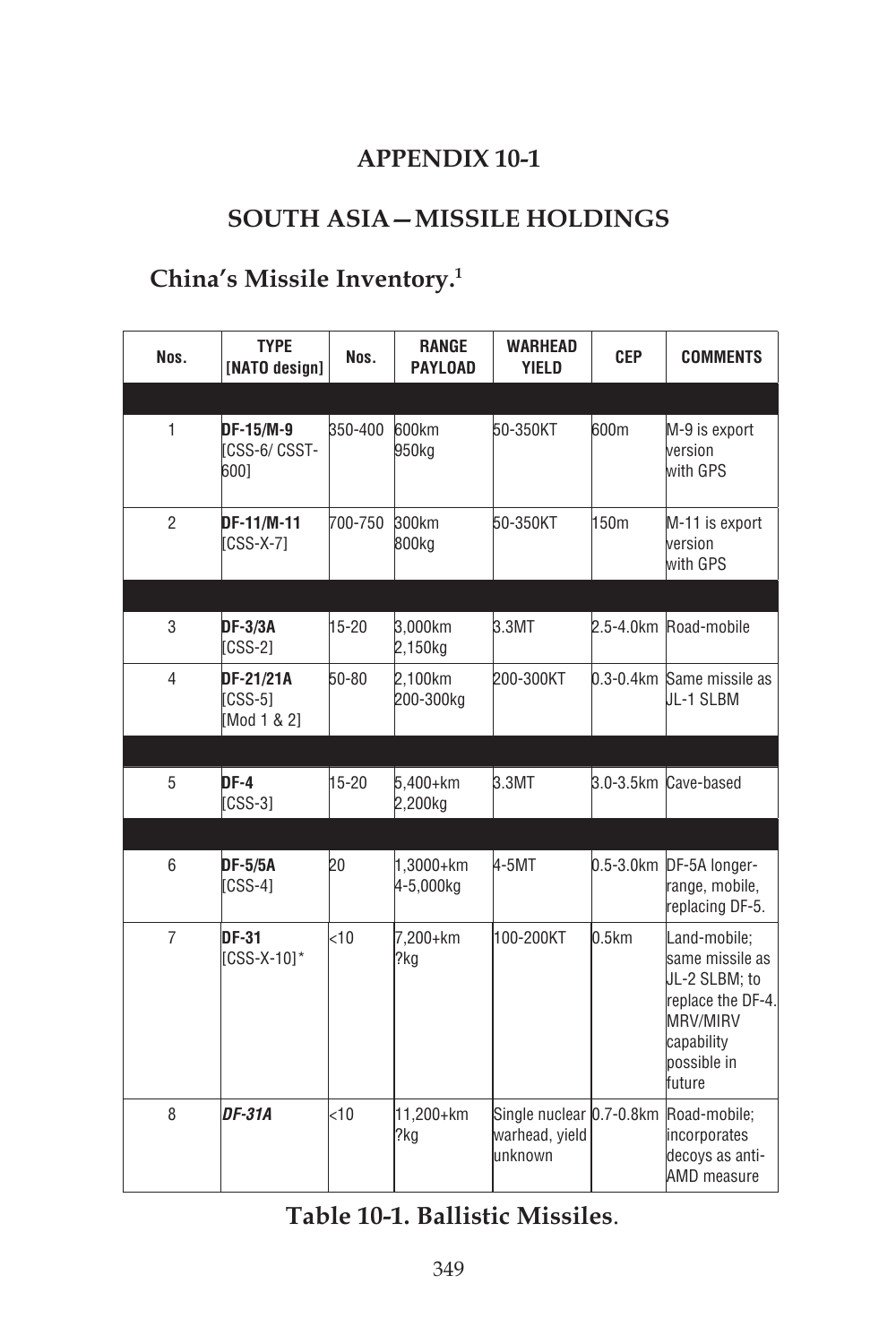| 9  | UL-1<br>ICSS-N-41<br><b>SLBM</b> | 12 | $1,770+km$<br>200-300kg | 200-300KT                                | 1.0km | Sea-based<br>version of the<br>DF-21/21A                                                                 |
|----|----------------------------------|----|-------------------------|------------------------------------------|-------|----------------------------------------------------------------------------------------------------------|
| 10 | JL-2<br>[CSS-N-5]<br>SLBM*       |    | 7,200km<br>200-300kg?   | 200-300KT<br>Possibly future<br>MRV/MIRV |       | Under<br>development;<br>first credible<br>sea-based<br>huclear-strike<br>capability once<br>operational |

#### **Notes**:

DF: Dong Feng (East Wind) JL: Julang (Great Wave) CSS: Chinese Surface-to-Surface CSS-N: Chinese Surface-to-Surface Naval CSST: Chinese Surface-to-Surface Tactical \*Under development

## **Table 10-1. Ballistic Missiles**. (cont.)

| <b>LACMs</b><br>(600?) | ALCM/GLCM<br>Kh-55/AS-15 (KENT) | 3000km                  |                    | 18      |
|------------------------|---------------------------------|-------------------------|--------------------|---------|
|                        | HN-1 (GLCM)<br>HN-2 (G/SLCM)*   | l600km<br>1,500-2,000km | 300-400kg;<br>90KT | 300(?)  |
|                        | DH-10                           | 1,500-2,000km           | 500kg              | 150-300 |
|                        | YJ - 63                         | 400-500                 |                    |         |
|                        | ITIANJIN - 1                    | $ 600-1,000(?) $        |                    |         |
| <b>ASCMs</b><br>(350?) | YJ-62c                          | l278+km                 |                    | 120     |
|                        | STYX / CSS-N-2                  |                         |                    | 100     |
|                        | SUNBURN / SS-N-22*              |                         |                    | $100+$  |
|                        | SIZZLER SS-N-27                 |                         |                    | 50(?)   |

\*Conversion to nuclear warhead possible

## **Table 10-2. Cruise Missiles.**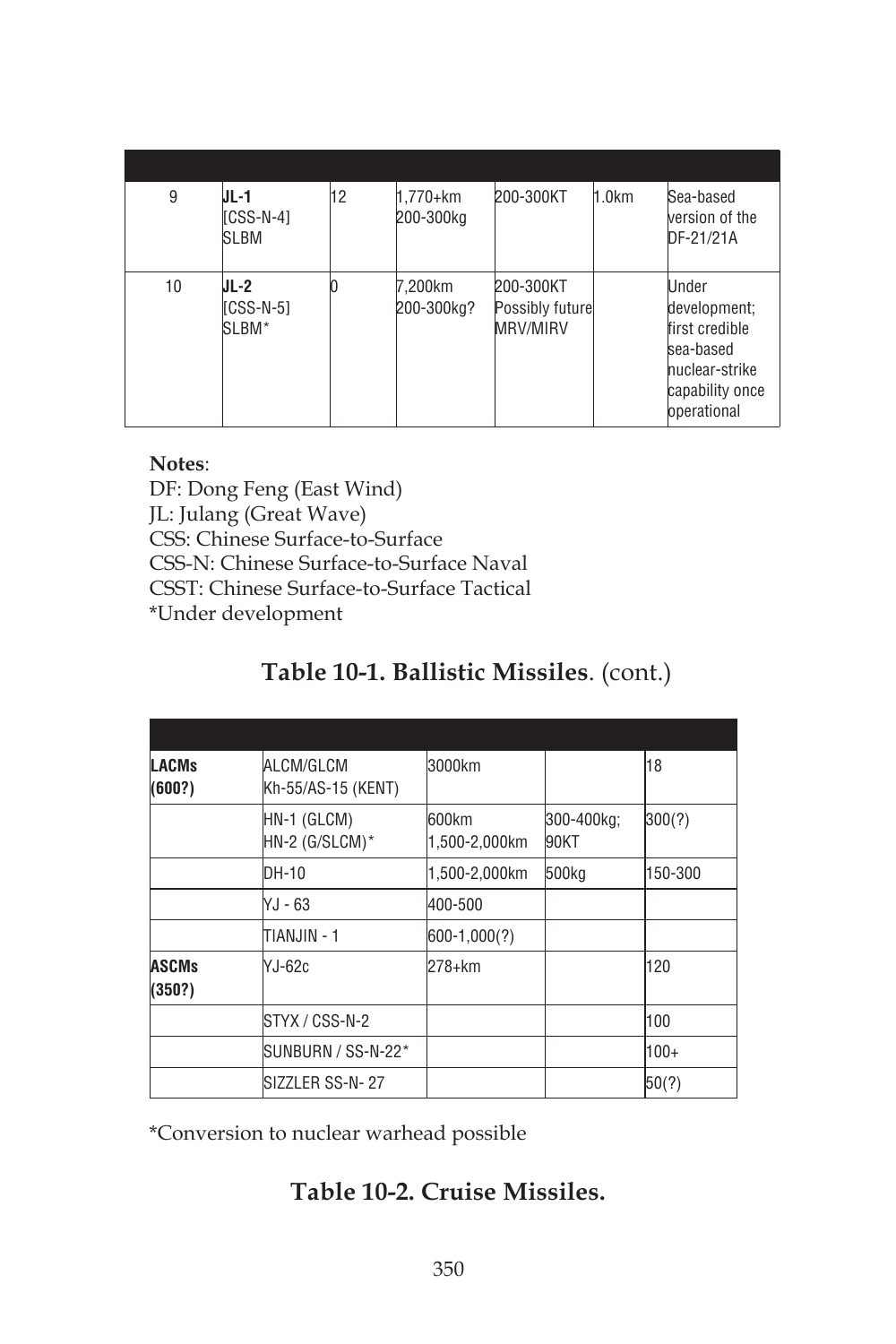## **ENDNOTE - APPENDIX 10-1**

1. "China's Ballistic Missile Inventory," Washington, DC: Nuclear Threat Initiative, available from *www.nti.org/e\_research/ profiles/China/Missile/index.html*.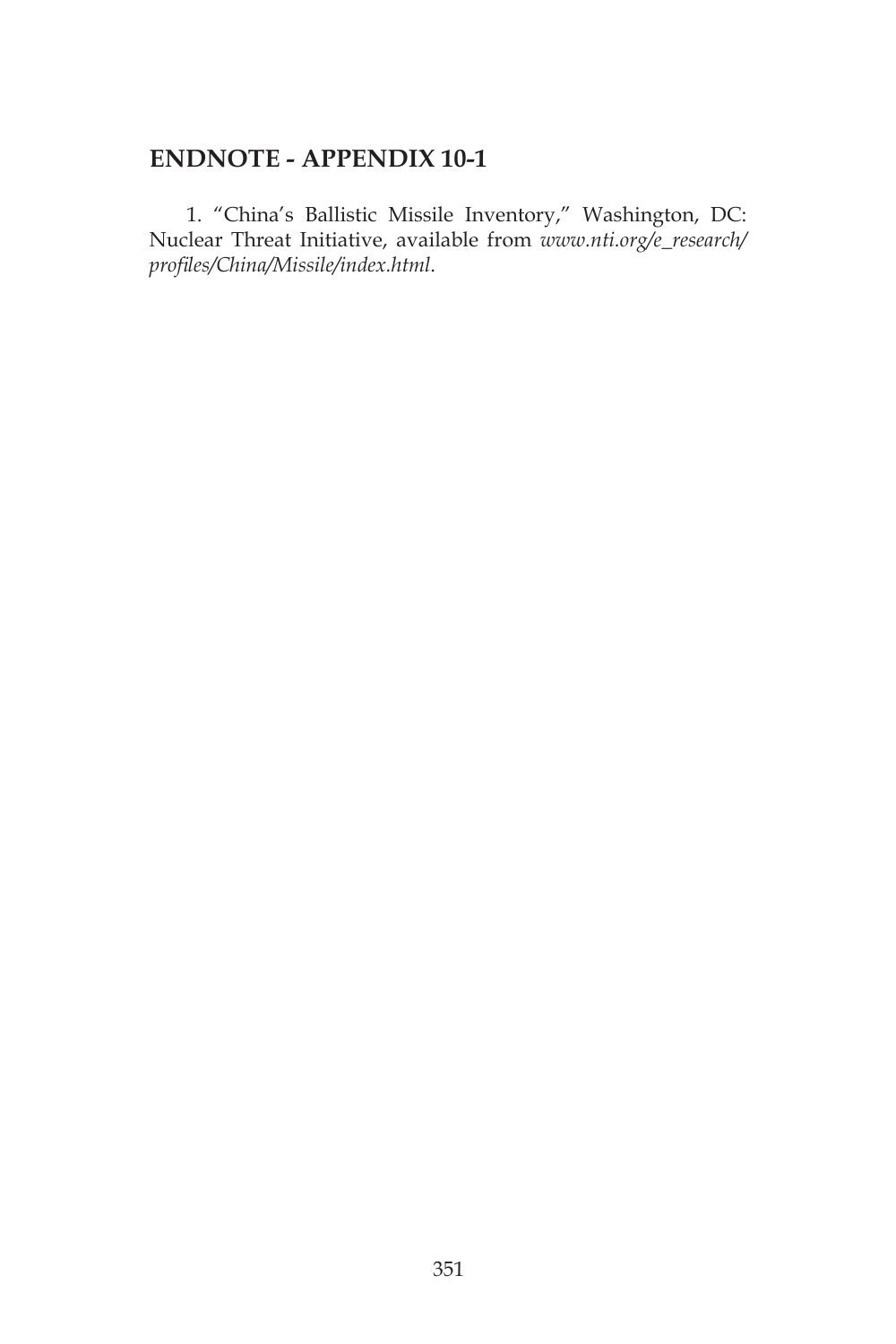### **APPENDIX 10-2**

#### **PAKISTAN'S MISSILE INVENTORY**

| <b>TYPE</b>           | <b>DESIGNATION</b>             | <b>PROPULSION</b>  | <b>RANGE KM</b> | <b>PAYLOAD</b><br>KG | NOS.      |
|-----------------------|--------------------------------|--------------------|-----------------|----------------------|-----------|
| <b>SRBM</b><br>(125?) | <b>HATF-1/1A</b>               | <b>SOLID FUEL</b>  | 60-80/100       | 500                  |           |
|                       | HATF-2/SHADOZ                  | <b>SOLID FUEL</b>  | 300             | 500                  |           |
|                       | HATF-3/DF-11/M11<br>GHAZNAVI   | <b>SOLID FUEL</b>  | 280             | 800                  | $35 - 85$ |
|                       | HATF-4<br>DF-15<br>SHAHEEN/M9  | <b>SOLID FUEL</b>  | 600-800         | 500                  | 40(?)     |
| <b>MRBMs</b><br>(10?) | HATF-6/M18(?)<br>SHAHEEN-II    | <b>SOLID FUEL</b>  | 2,000           | 500                  |           |
|                       | <b>HATF V GHAURI</b><br>NODONG | <b>LIQUID FUEL</b> | 1,200-1,300     | 1,000                | $12 - 15$ |
|                       | *GHAURI II                     | <b>LIQUID FUEL</b> | 1.700           |                      |           |
| IRBM*                 | *GHAURI III                    | <b>LIQUID FUEL</b> | 2,500-3,500     |                      |           |

## **Table 10-3. Ballistic Missiles.**<sup>1</sup>

| <b>TYPE</b>          | <b>DESIGNATION</b>            | <b>PROPULSION</b> | <b>RANGE KM</b> | <b>PAYLOAD</b><br>KG | NOS. |
|----------------------|-------------------------------|-------------------|-----------------|----------------------|------|
| <b>LACM</b><br>(10?) | HATF-VII/DH10<br><b>BABUR</b> |                   | 700             |                      |      |
| <b>ALCM</b><br>(10?) | HATF VIII/RA'AD               |                   | 350             |                      |      |

# **Table 10-4. Cruise Missiles.**

#### **ENDNOTE - APPENDIX 10-2**

1. "Pakistan Missile Overview," Washington, DC: Nuclear Threat Initiative, available from *www.nti.org/e\_research/profiles/ Pakistan/Missile/index.html*.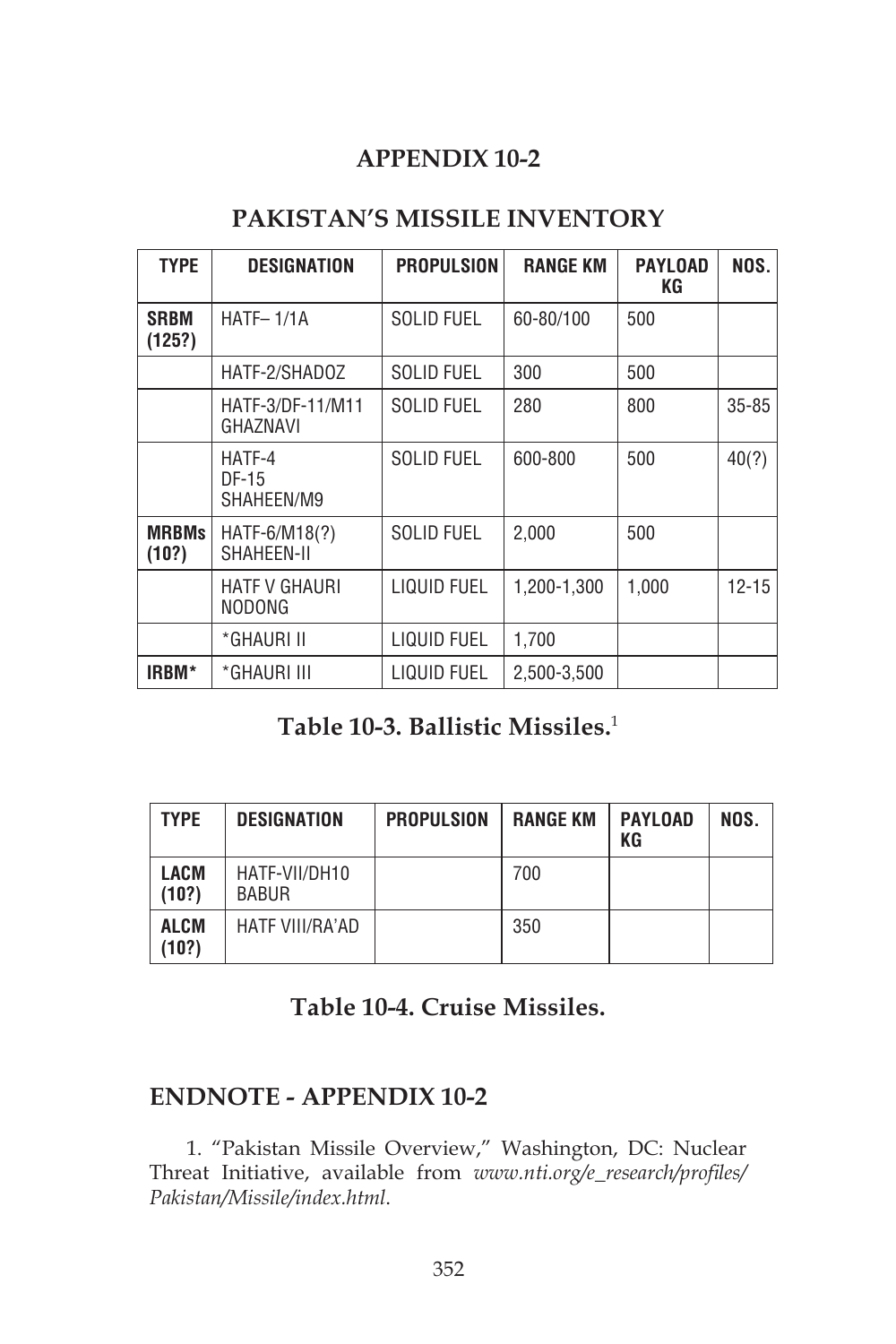## **APPENDIX 10-3**

# **INDIA'S MISSILE INVENTORY**

| Name/Alt.                          | Missile/<br><b>Propulsion</b>                    | <b>Warheads</b> | Payload<br>Weight | Range                | Nos.      |
|------------------------------------|--------------------------------------------------|-----------------|-------------------|----------------------|-----------|
| <b>SRBMS (150?)</b>                |                                                  |                 |                   |                      |           |
| Prithvi I/SS150                    | <b>Ballistic/Liquid</b><br>fuel                  | Conv/Nuc        | 1.000kg           | 150km                | 75-90     |
| Prithvi-II/SS-<br>250              | <b>Ballistic/Liquid</b><br>fuel                  | Conv/Nuc        | 500 <sub>kg</sub> | 250km                | 25        |
| Dhanush/<br>Prithvi-III/SS-<br>350 | <b>Ballistic/Liquid</b><br>fuel                  | Conv/Nuc        | ΝK                | 350km                | 15        |
| Agni-I                             | <b>Ballistic/Solid</b><br>fuel                   | <b>Nuclear</b>  | 1,000kg           | $700 -$<br>800km     | ΝK        |
| *Shourya                           | Ballistic/Solid/<br>Canisterized                 | Conv/Nuc        | >500kg            | 600km                |           |
| <b>MRBMs</b><br>(40?)              |                                                  |                 |                   |                      |           |
| Agni- (TD)                         | <b>Ballistic/2 Stage</b><br><b>Hybrid Engine</b> | <b>Nuclear</b>  | 1,000kg           | $1,200 -$<br>1,500km | $10 - 20$ |
| Agni-II                            | <b>Ballistic/Solid</b><br>fuel                   | <b>Nuclear</b>  | 1,000kg           | $2,000 -$<br>2,500km | ΝK        |
| <b>IRBMs (10)</b>                  |                                                  |                 |                   |                      |           |
| *Agni-III                          | <b>Ballistic/Solid</b><br>fuel                   | Nuclear         | ΝK                | $3,500-$<br>4,000km  |           |
| *Agni-V                            | <b>Ballistic/Solid fuel</b>                      | <b>Nuclear</b>  | ΝK                | 5,000km              |           |
| <b>SLBMs</b>                       |                                                  |                 |                   |                      |           |
| $*K-15$<br>(Sagarika)              | 2 Stage SLBM                                     | Conv/Nuc        | 600kg             | 700km                |           |

# **Table 10-5. Ballistic Missiles.**<sup>1</sup>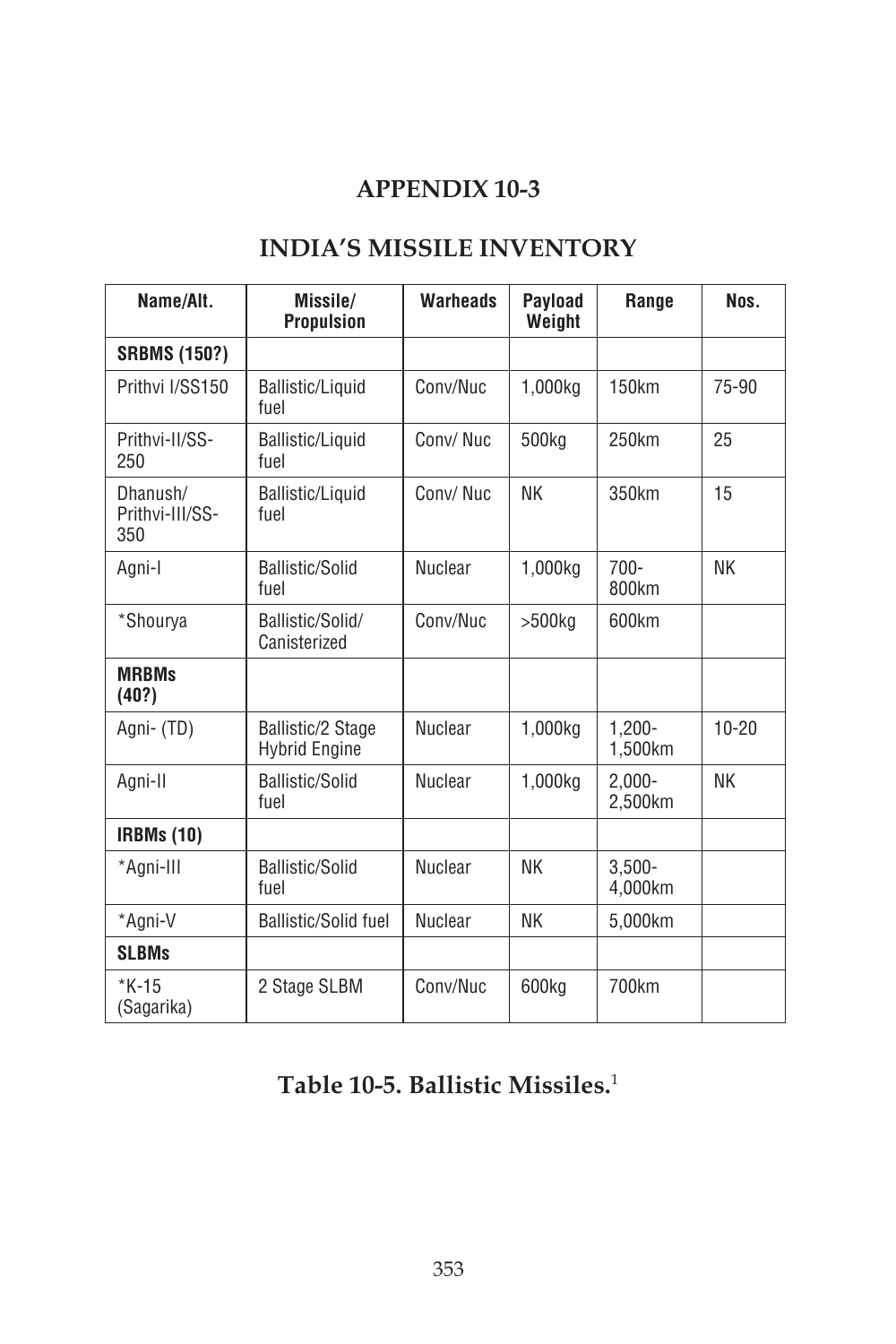| Name/Alt.               | Missile/<br><b>Propulsion</b>             | <b>Warheads</b> | Payload<br>Weight | Range                                  | Nos. |
|-------------------------|-------------------------------------------|-----------------|-------------------|----------------------------------------|------|
| BrahMos/<br><b>PJ10</b> | Ballistic/2 Stage<br><b>Hybrid Engine</b> | Conv            | $200 -$<br>300kg  | $280 -$<br>300km/<br>SH/SM/<br>GRD/AIR |      |
| *Nirbhay                | Cruise/Multiple<br>platforms              | Conv            | ΝK                | 1.000km                                |      |

## **Table 10-6. Cruise Missiles.**

### **ENDNOTE - APPENDIX 10-3**

1. "Table of Indian Ballistic and Cruise Missiles," Washington, DC: Nuclear Threat Initiative (NTI), available from *www.nti. org/country-profiles/india/delivery-systems/.*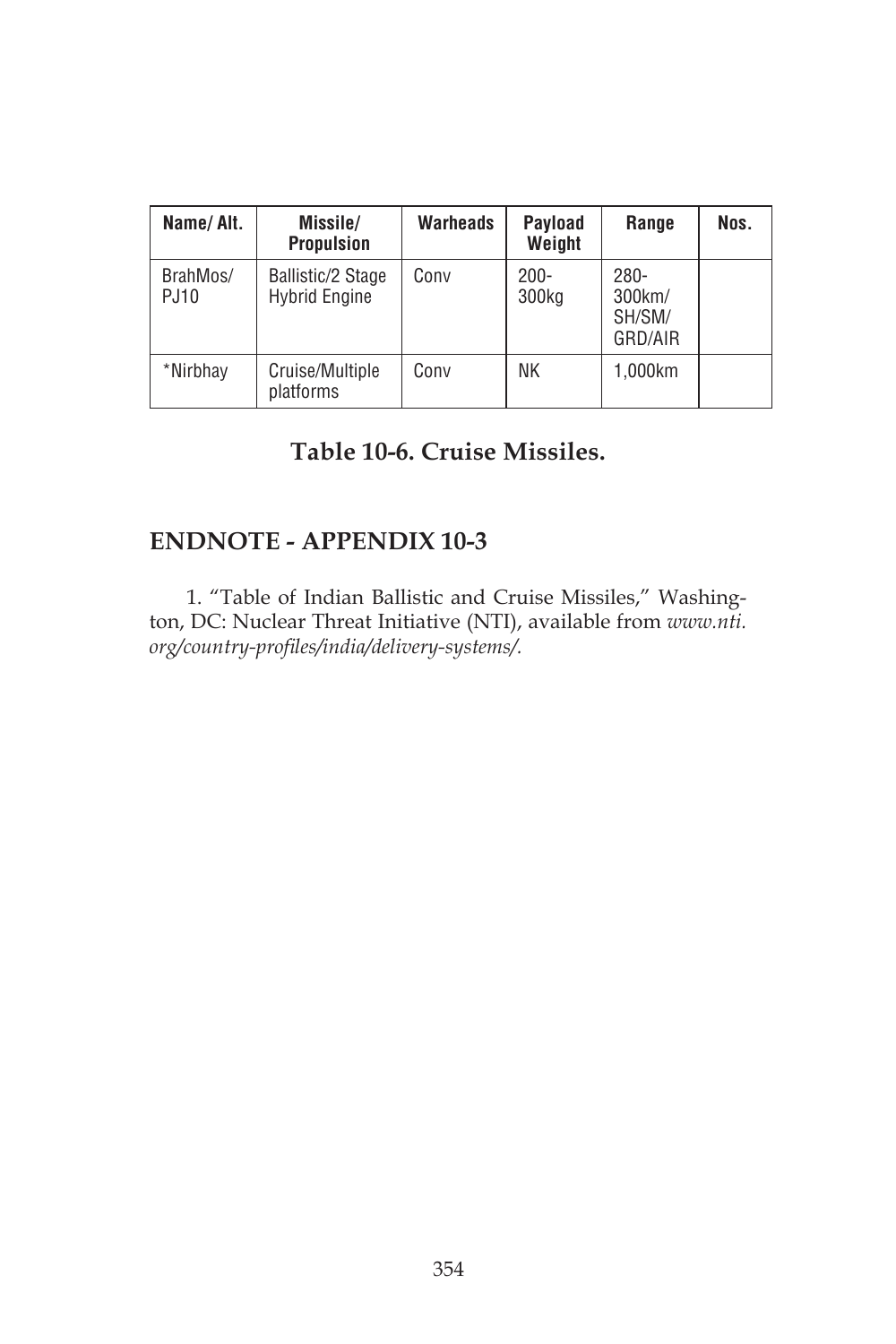### **APPENDIX 10-4**

### **CHINA- MISSILE DEPLOYMENT**